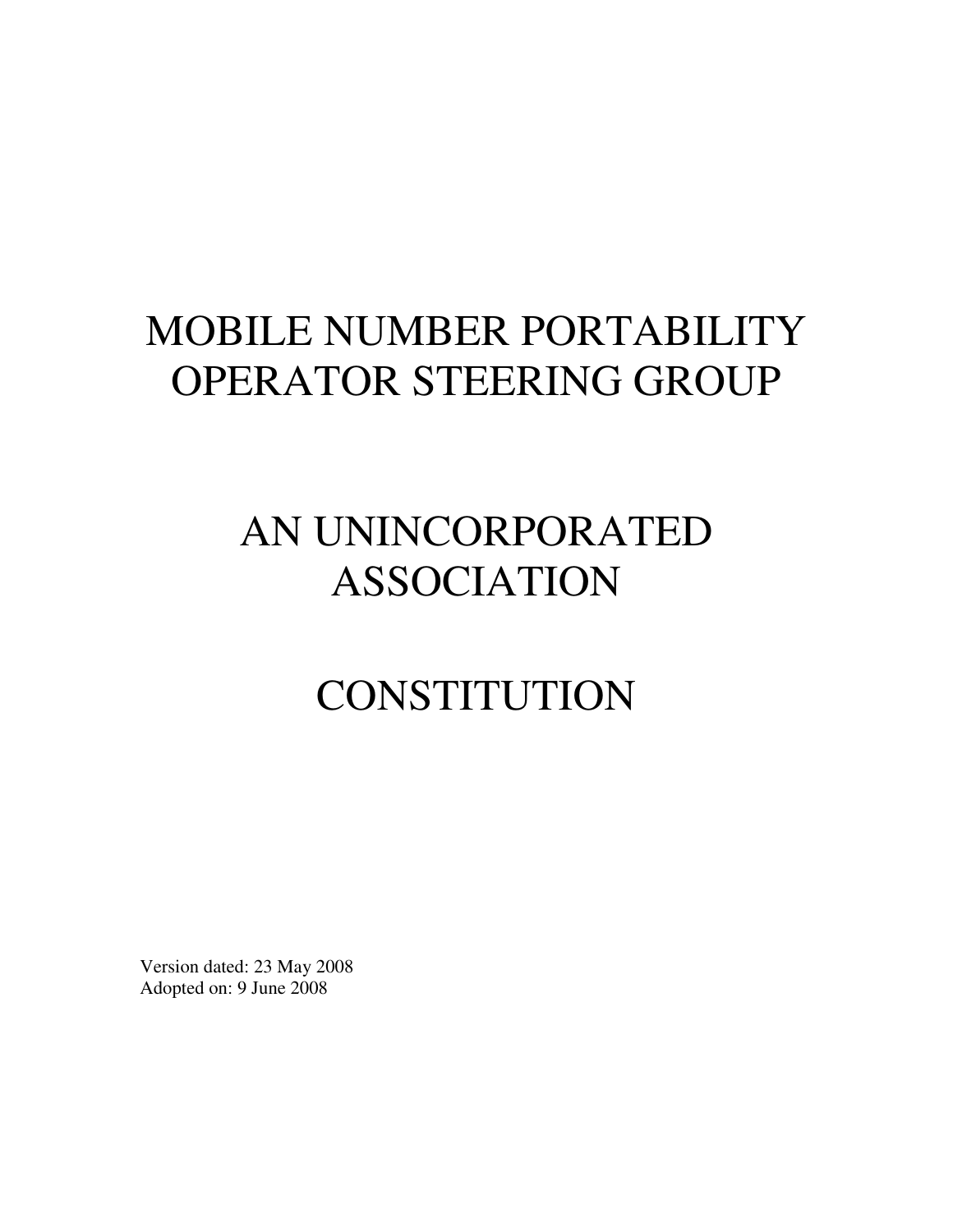# **TABLE OF CONTENTS**

| <b>PREAMBLE</b>   |                                       | 3  |              |
|-------------------|---------------------------------------|----|--------------|
| <b>ARTICLE 1</b>  | <b>PURPOSE AND PRINCIPLES</b>         |    | $\mathbf{3}$ |
| <b>ARTICLE 2</b>  | <b>TERMS OF REFERENCE</b>             |    | 5            |
| <b>ARTICLE 3</b>  | <b>MEMBERSHIP</b>                     | 5  |              |
| <b>ARTICLE 4</b>  | <b>MEMBERSHIP PARTICIPATION</b>       |    |              |
|                   | <b>AND OBLIGATIONS</b>                |    | 9            |
| <b>ARTICLE 5</b>  | THE OSG ADMINISTRATIVE COMMITTEE      |    |              |
|                   | 10                                    |    |              |
| <b>ARTICLE 6</b>  | <b>WORKING GROUPS</b>                 |    | 13           |
| <b>ARTICLE 7</b>  | <b>SECRETARIAT</b>                    | 18 |              |
| <b>ARTICLE 8</b>  | <b>APPLICATIONS FOR MEMBERSHIP</b>    |    |              |
|                   | 20                                    |    |              |
| <b>ARTICLE 9</b>  | WITHDRAWAL, TERMINATION               |    |              |
|                   | OR SUSPENSION OF MEMBERSHIP           |    |              |
|                   | 21                                    |    |              |
| <b>ARTICLE 10</b> | <b>BUDGET AND FUNDING</b>             |    | 23           |
| <b>ARTICLE 11</b> | <b>RECORDS AND ACCOUNTS</b>           |    | 24           |
| <b>ARTICLE 12</b> | <b>INTELLECTUAL PROPERTY RIGHTS</b>   |    |              |
|                   | 25                                    |    |              |
| <b>ARTICLE 13</b> | <b>NO PARTNERSHIP</b>                 |    | 27           |
| <b>ARTICLE 14</b> | <b>CONFIDENTIALITY</b>                |    | 27           |
| <b>ARTICLE 15</b> | <b>DISSOLUTION</b>                    | 27 |              |
| <b>ARTICLE 16</b> | <b>INDEMNITY AND RELEASE</b>          |    | 28           |
| <b>ARTICLE 17</b> | <b>LIMITATION OF LIABILITY</b>        |    |              |
|                   | 28                                    |    |              |
| <b>ARTICLE 18</b> | <b>NO WAIVER</b>                      |    | 29           |
| <b>ARTICLE 19</b> | <b>SEVERANCE</b>                      | 29 |              |
| <b>ARTICLE 20</b> | <b>NOTICES</b>                        |    | 29           |
| <b>ARTICLE 21</b> | <b>TRANSFER</b>                       |    | 29           |
| <b>ARTICLE 22</b> | <b>NO THIRD PARTY RIGHTS</b>          |    | 30           |
| <b>ARTICLE 23</b> | <b>GOVERNING LAW</b>                  |    | 31           |
| <b>ARTICLE 24</b> | <b>DISPUTE RESOLUTION</b>             |    | 31           |
| <b>SCHEDULE 1</b> | <b>DEFINITIONS AND INTERPRETATION</b> |    | 32           |
| <b>SCHEDULE 2</b> | <b>MEMBERSHIP FEES</b>                |    | 37           |
| <b>SCHEDULE 3</b> | <b>MEMBERSHIP CRITERIA</b>            |    | 41           |
| <b>SCHEDULE 4</b> | <b>COMPETITION LAW GUIDELINES</b>     |    |              |
|                   | 42                                    |    |              |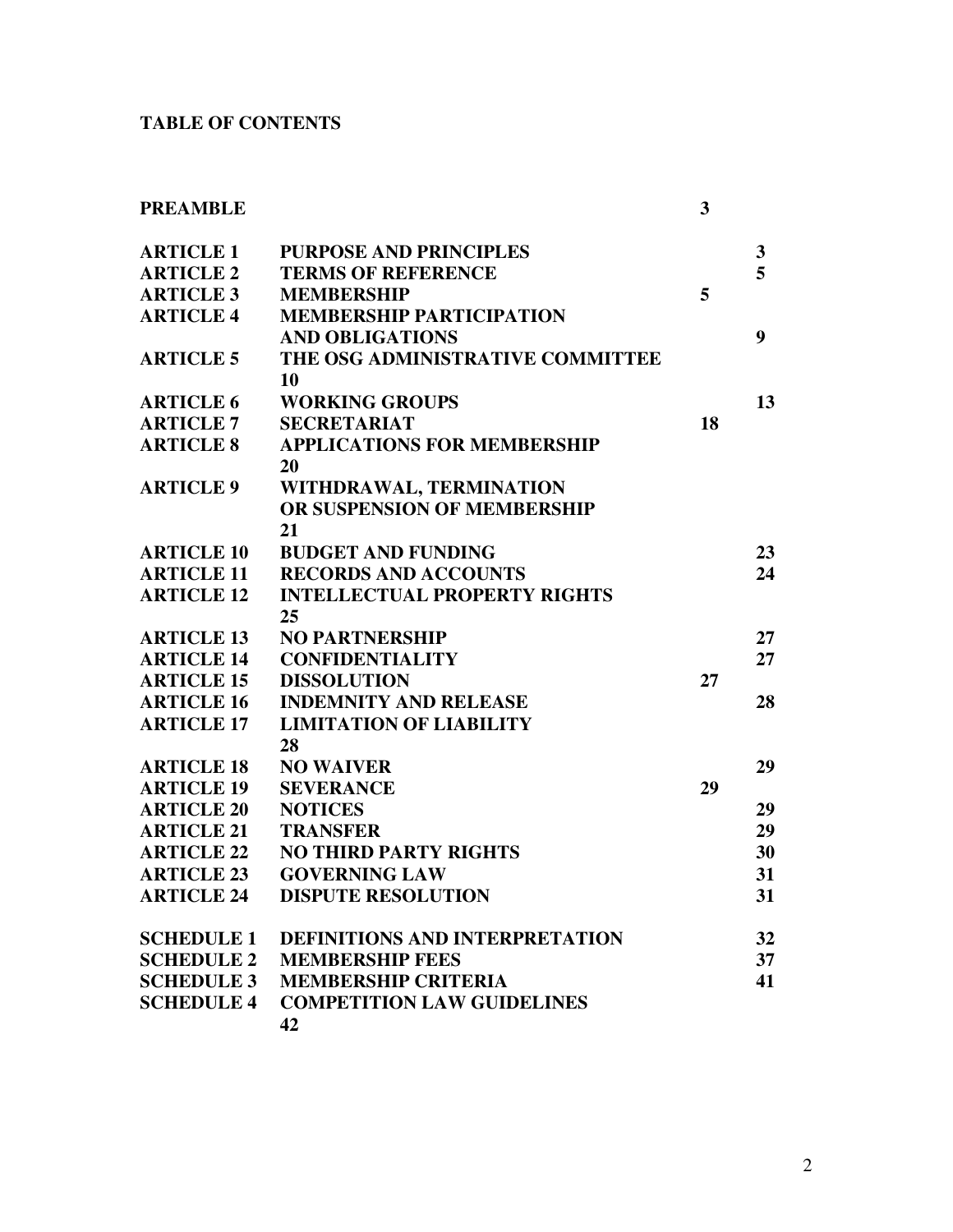#### PREAMBLE

- (i) Ofcom is the regulator for the UK communications industries, with responsibilities across television, radio, telecommunications and wireless communications services. Under section 3(1) of the Communications Act, 2003 ("the Act") Ofcom's principle duty in carrying out its functions, is to (a) to further the interests of citizens in relation to communications matters; and (b) to further the interests of consumers in relevant markets, where appropriate by promoting competition.
- (ii) Pursuant to Article 30 of the Directive 2002/22/EC on universal service and users' rights relating to electronic communications networks and services, Ofcom is required to ensure that all subscribers of publicly available telephone services are able to retain their number through the process of number portability. On 22 July 2003, Ofcom's predecessor Oftel therefore imposed General Condition 18 on communications providers which requires them to provide number portability to subscribers upon request and to provide portability to other communications providers.
- (iii) Under the Act, Ofcom has the powers to investigate complaints about breaches of General Condition 18 and, may in certain circumstances as set out in the Act, have a duty to resolve disputes relating to General Condition 18. As sectoral regulator for the communications sector, Ofcom also has concurrent powers under the Competition Act 1998 to deal with anti-competitive behaviour in telecommunications. Ofcom also has the power to apply Article 81 and Article 82 of the EC Treaty.
- (iv) The operation of the OSG is subject to Ofcom's powers of enforcement under the Act and to general competition law including that set out in the Competition Act 1998 and the EC Treaty.

#### ARTICLE 1 PURPOSE AND PRINCIPLES

- 1.1.1 Background to the development of Operator Steering Group ("OSG") and this Constitution
- 1.1.2 Following meetings with mobile number range holders, Ofcom initiated a review of the arrangements originally put in place by mobile network operators for the purpose of achieving Mobile Number Portability ("MNP").
- 1.1.3 As a consequence of this process the following constitution has been adopted by the current Members of the OSG, and supersedes all previous versions of any OSG constitution or terms of reference.
- 1.1.4 A full statement of the background of the arrangements for MNP in the UK, and the OSG, is set out in the Ofcom document entitled "Arrangements for porting phone numbers when customers switch supplier – A review of General Condition 18", dated 17 July 2007.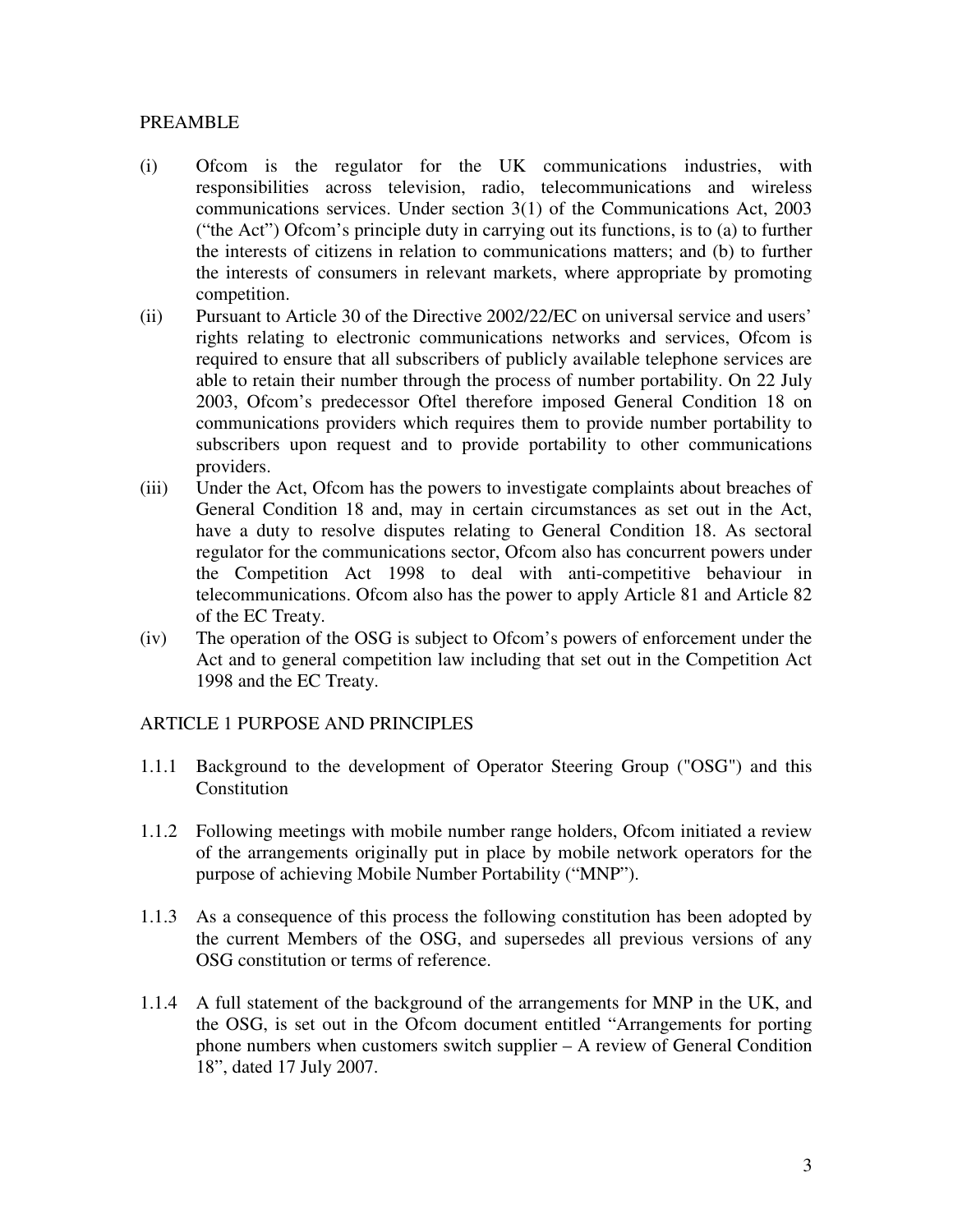- 1.2 Constitution and Mission
- 1.2.1 This Constitution governs the rights and obligations of the Members of the OSG, an independent, unincorporated association, accountable to its members.
- 1.2.2 The OSG's mission is to act as a forum for Members to meet and agree the arrangements necessary to ensure that, at a practical, technological and procedural level, Members are able to provide MNP that at least meets their obligations as set out under General Condition 18.
- 1.3 Guiding Principles of Operation and Behaviour
- 1.3.1 The guiding principles for the operation of the OSG and the behaviour of Members in carrying out its objectives are as follows:
	- (A) The OSG will ensure sufficient investment and innovation in the System in order to satisfy the practical and technological needs of Members in respect of MNP;
	- (B) Members recognise the desirability of an aligned approach to achieving the provision of an effective System;
	- (C) Members will actively cooperate to ensure the functioning or development of the System, the OSG and its Working Groups. Any policy related concerns relating to the provision of the System or the operation of the OSG and its Working Groups will be raised with Ofcom or otherwise as Members shall consider appropriate;
	- (D) Members will ensure their compliance with relevant competition law and regulation and, subject to Article 2.2.2 and Schedule 4, will at all times be open in discussions on any and all issues;
	- (E) The OSG shall act in a transparent and proportionate manner;
	- (F) Subject to (G) below, Members shall seek to resolve any disputes regarding the functioning of the OSG using the dispute resolution procedure provided for in Article 24 of this Constitution;
	- (G) Members may escalate irresolvable regulatory issues to Ofcom for resolution in accordance with the relevant provisions of the Act or take such other action as they may consider appropriate; and
	- (H) In providing portability on reasonable terms as soon as reasonably practicable following a request, members shall comply with prevailing regulatory requirements set out in General Condition 18 or its equivalent, as amended from time to time. Notwithstanding Article 24.2, and for the avoidance of any doubt, any dispute as to compliance with the regulatory obligations in relation to portability shall be addressed solely and exclusively under the relevant statutory provisions.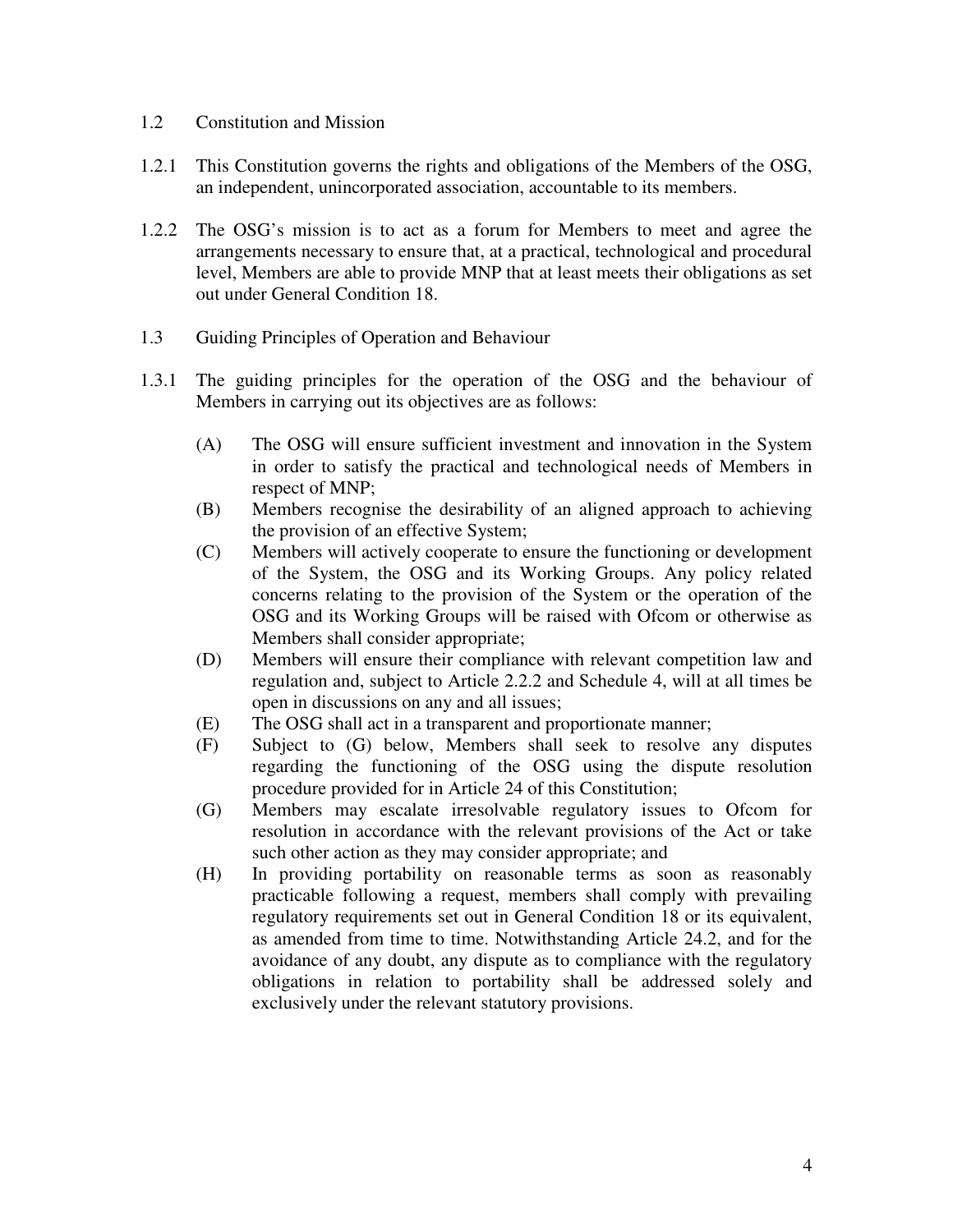#### ARTICLE 2 TERMS OF REFERENCE

- 2.1 The objectives for the OSG ("Terms of Reference") are to:
	- (A) ensure the availability of the System to Members in order, at a minimum, to facilitate Members' satisfaction of their MNP obligations;
	- (B) facilitate the discussion of matters affecting the MNP service offered by each Member;
	- (C) administer the meetings of the OSG Administrative Committee and its Working Groups, and ensure that the OSG Administrative Committee acts as a point of escalation on matters that are unable to be resolved by the Working Groups;
	- (D) manage the suppliers that provide goods or services directly related to the System;
	- (E) discuss and arrange funding for any suppliers;
	- (F) ensure that the necessary agreements are in place such that the System is maintained in good working order; and
	- (G) while the OSG is not empowered to make decisions relating to MNP policy, the OSG shall act as a forum for Members to discuss the practical and technical implementation of Ofcom's prevailing MNP policy.

# **2.2 Open Competition Between Members**

- 2.2.1 Members of the OSG are individually and collectively committed to open competition in the development of products, Intellectual Property Rights, technology, and services, and Members are not restricted in any way from designing, developing, marketing, and/or procuring any hardware, software, systems, Intellectual Property Rights, technology or services for their own benefit.
- 2.2.2 Notwithstanding the foregoing, Members shall not be obliged in any manner to disclose any Confidential Information or permit the use of any Intellectual Property Rights (other than in accordance with Article 12 and/or is necessary to ensure access to, and use of, the System) or to share any capacities (technical, operational, marketing, sales or otherwise). Members shall not engage in any behaviour or conduct which may be anti-competitive under, or in violation of, any applicable law, regulation, rule or judicial proceedings of any governmental or regulatory authority in the UK or any other relevant jurisdiction.
- 2.2.3 Members agree to observe and respect the competition guidelines set out at Schedule 4**.**

# ARTICLE 3 MEMBERSHIP

3.1 Subject to the Articles of this Constitution, any company that is committed to satisfying the Terms of Reference and meets the applicable membership criteria set out at Schedule 3 may become a Member of the OSG.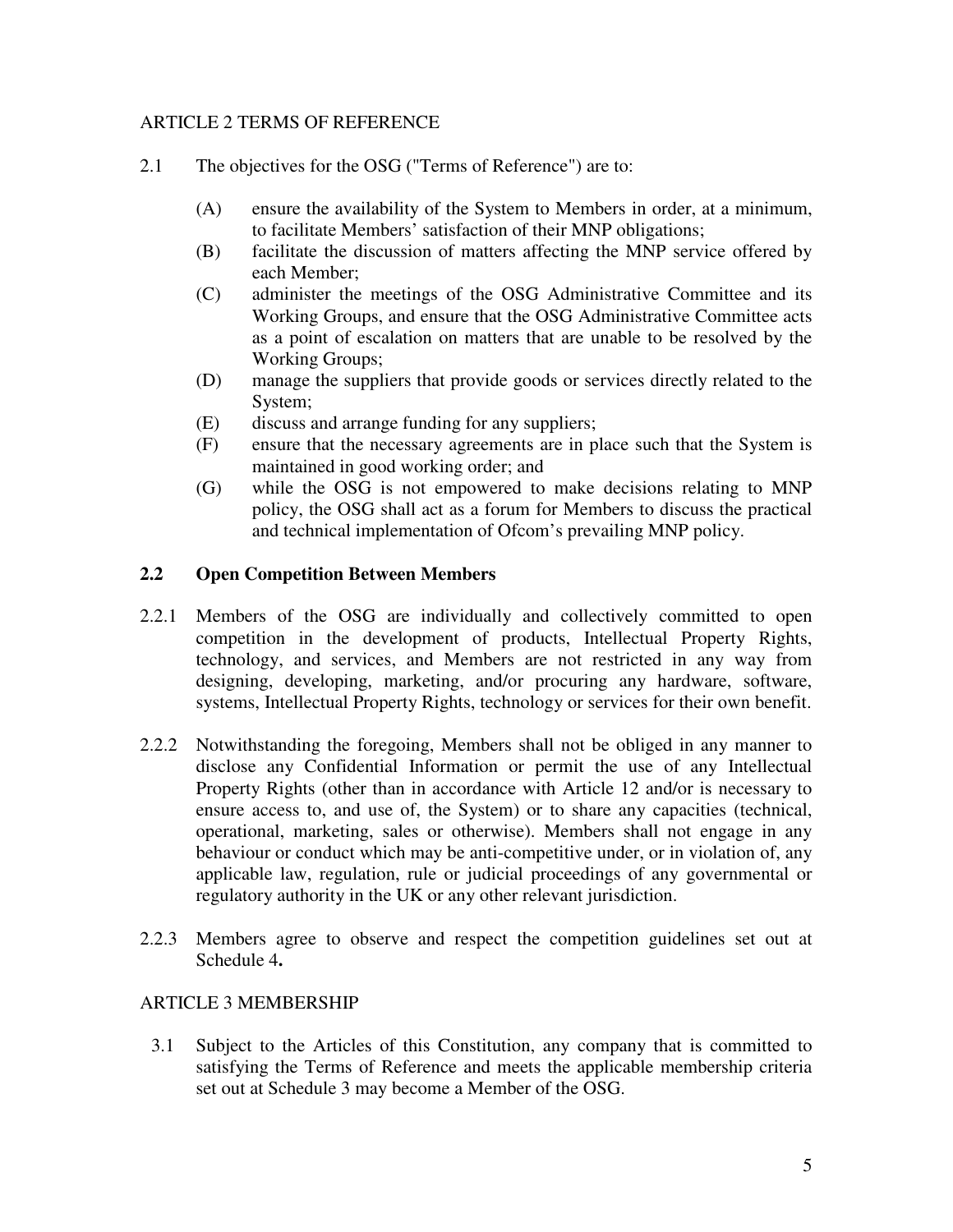- 3.2 There are 2 classes of membership:
	- (A) Executive Members; and
	- (B) Participating Members.

The term "Members" refers to Executive Members and Participating Members, collectively.

### **3.3 Executive Members**

- 3.3.1 The Executive Members own the System and OSG Intellectual Property in equal shares. They are committed to active participation in the activities of the OSG in order to achieve the Terms of Reference.
- 3.3.2 The initial Executive Members are, in alphabetical order:
	- (A) Hutchison 3G UK Limited;
	- (B) O2 (UK) Limited;
	- (C) Orange Personal Communications Services Limited;
	- (D) T-Mobile (UK) Limited; and
	- (E) Vodafone Limited.
- 3.3.3 Executive Membership shall be open to Communications Providers that meet the membership criteria set out at Schedule 3.
- 3.3.4 Accession of Executive Members shall be in accordance with Article 6.
- 3.3.5 Each Executive Member is entitled to:
	- (A) nominate one Executive Member Representative;
	- (B) attend and participate in all Working Groups in accordance with Article 8.2.
	- (C) have access to all Working Groups' working documents, meeting minutes and written contributions;
	- (D) attend and participate in the activities and events of the OSG as may be determined by the OSG Administrative Committee from time to time in accordance with this Constitution; and
	- (E) have access to and participate in the use of the System for the purposes of achieving MNP.
- 3.3.6 The entitlements of an Executive Member under Article 3.3.5 shall cease upon that Executive Member ceasing to be a Member in accordance with this Constitution.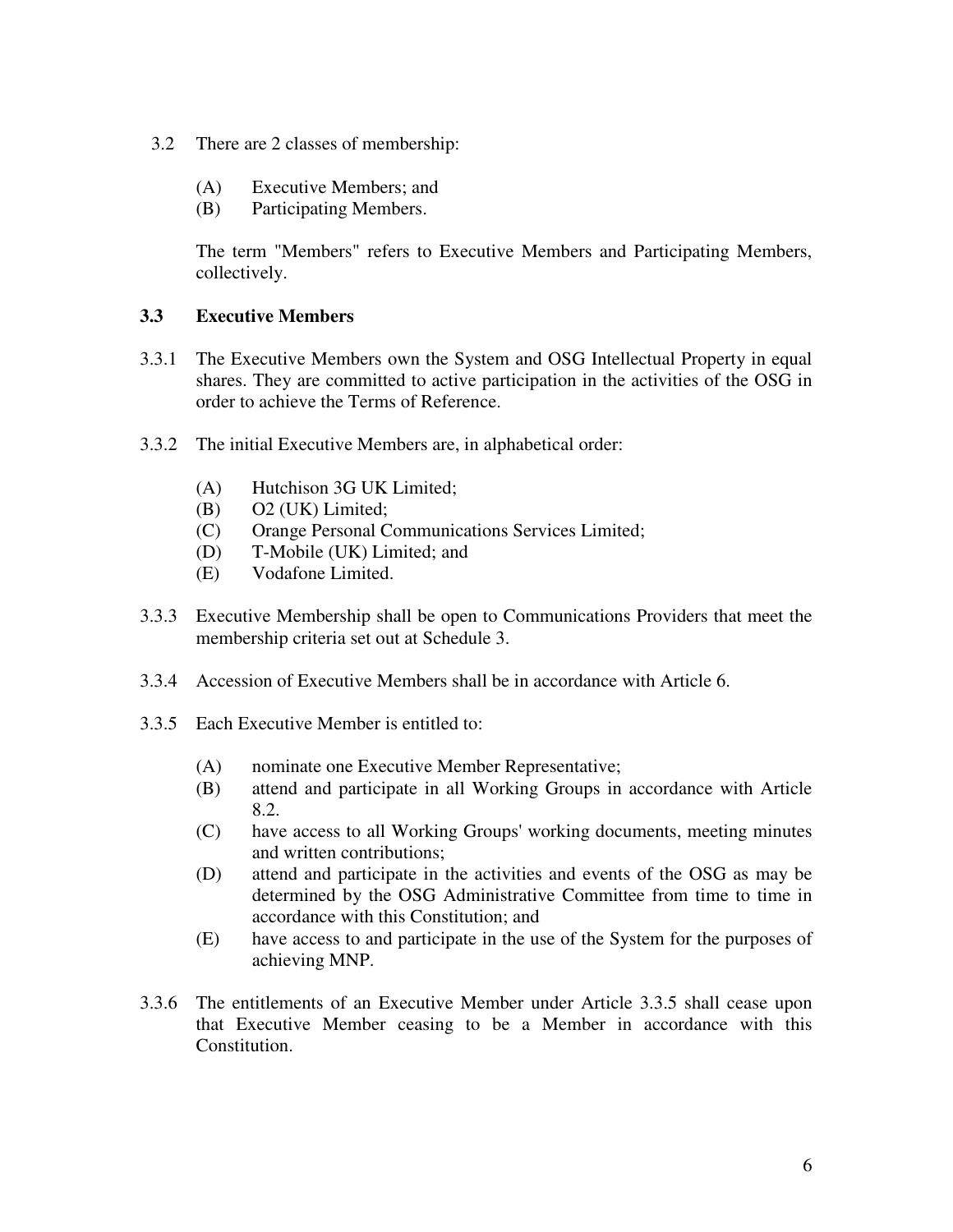3.3.7 For the avoidance of doubt, an Executive Member may not become a Participating Member.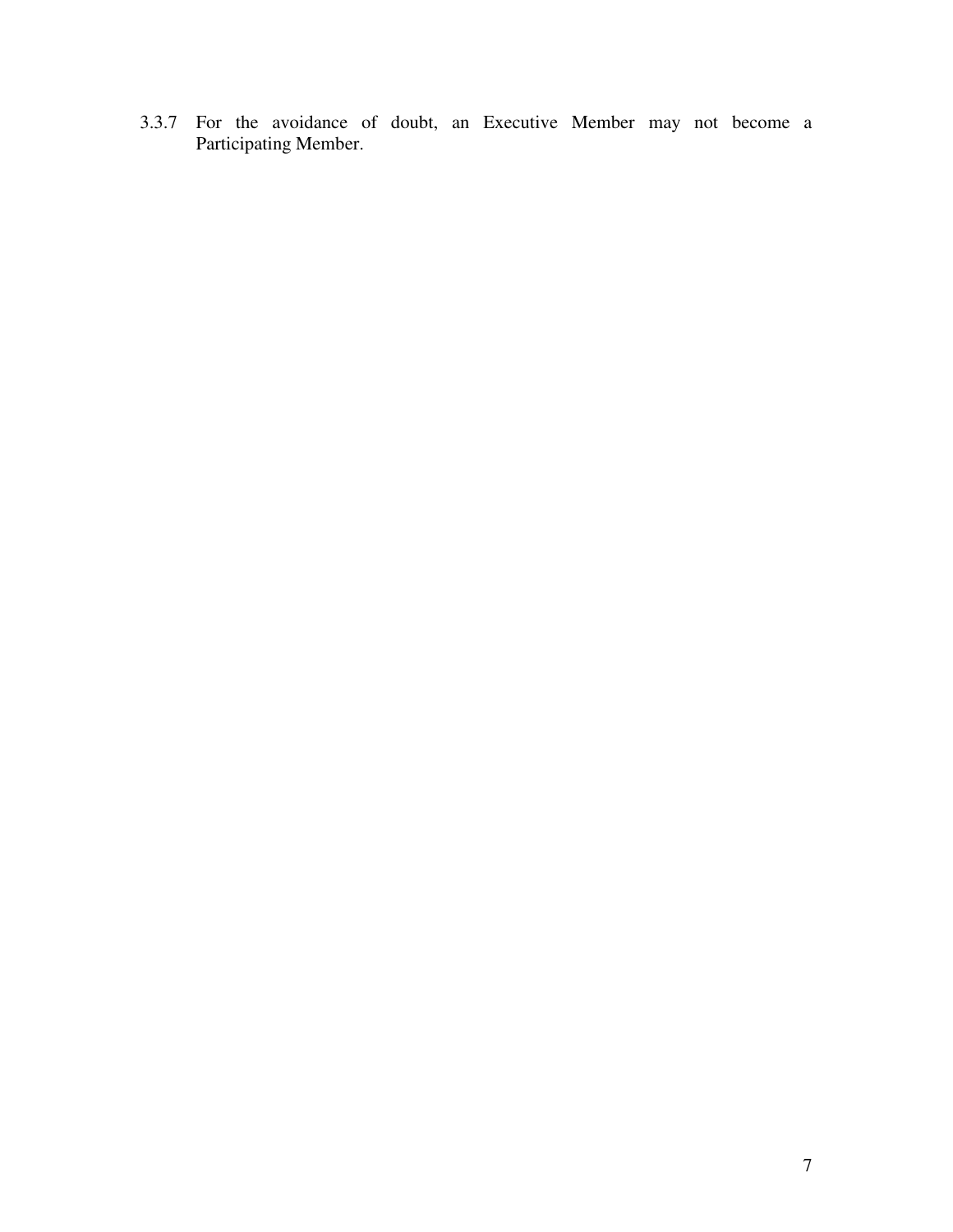### **3.4 Participating Members**

- 3.4.1 Participating Membership shall be open to Communications Providers that meet the Membership criteria set out at Schedule 3.
- 3.4.2 Accession of Participating Members shall be in accordance with Article 8.
- 3.4.3 Each Participating Member is entitled to:
	- (A) access to all minutes of meetings of the OSG Administrative Committee;
	- (B) access to all Working Groups' working documents, meeting minutes and written contributions;
	- (C) attend and participate in Working Groups in accordance with Article 8; and
	- (D) have access to and participate in the use of the System for the purposes of achieving MNP.
- 3.4.4 Other than in respect of the provisions of Article 3.5 below, a Participating Member shall not be entitled to:
	- (A) appoint an Executive Member Representative;
	- (B) vote at any OSG Administrative Committee meeting; or
	- (C) attend any OSG Administrative Committee meeting unless invited by the OSG Chair to present on a specific issue to the OSG Administrative Committee.
- 3.4.5 The entitlements of a Participating Member under Article 3.4.3 shall cease upon that Participating Member ceasing to be a Member in accordance with this Constitution.
- 3.4.6 A Participating Member may become an Executive Member under the terms of Schedules 2 and 3. For the avoidance of doubt, once a Participating Member has become an Executive Member it may not revert to the status of a Participating Member.

# **3.5 Delegated Representatives**

- 3.5.1 Participating Members shall elect a number of representatives not exceeding the Delegated Representatives Quota ("**Delegated Representatives**"). Delegated Representatives shall be elected in the Participating Member Working Group (as set out at Article 6.4.3 below).
- 3.5.2 The duty of Delegated Representatives is to represent the collective interests of Participating Members in meetings of the OSG Administrative Committee.
- 3.5.3 Each Delegated Representative shall attend and participate in meetings of the OSG Administrative Committee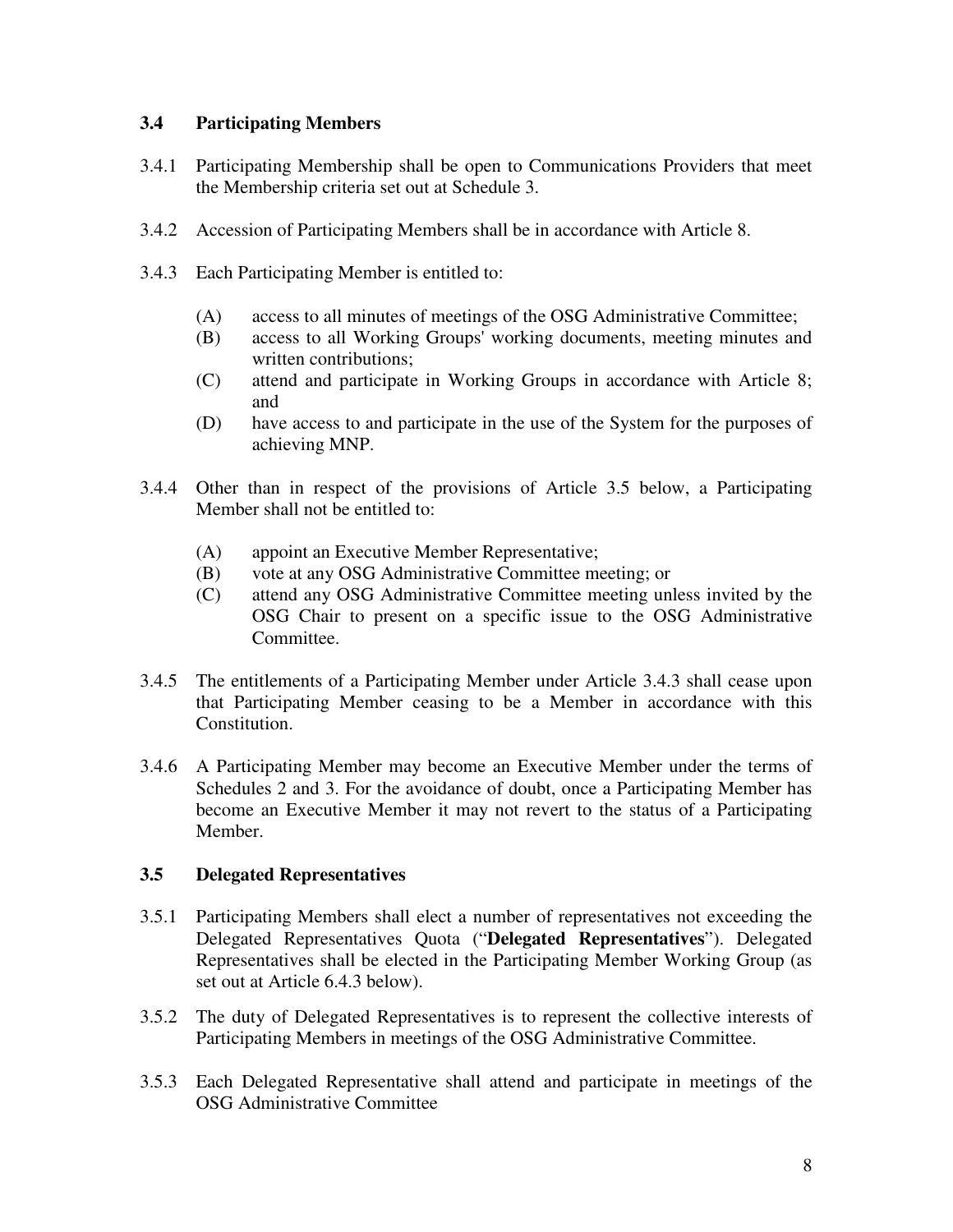- 3.5.4 Delegated Representatives shall be elected for a term of one year according to the terms of the Participating Member Working Group set out at Article 6.4.3.
- 3.5.5 Delegated Representatives shall be nominated and elected by Participating Members only, according to the terms of Article 6.4.3.
- 3.5.6 Each Delegated Representative shall attend meetings of the Participating Member Working Group. Delegated Representatives shall be responsible for providing feedback to Participating Members attending the Participating Member Working Group on matters addressed in meetings of the OSG Administrative Committee.
- 3.5.7 Each appointment or removal of a Delegated Representative shall be in writing and shall be delivered to the OSG Chair.
- 3.5.8 A Delegated Representative shall be entitled, on limited occasions, to appoint a suitably senior person from within their organisation to act as his or her alternate for the purposes of attending and participating in meetings of the OSG Administrative Committee and attend any Working Groups in respect of which the Delegated Representative is a Working Group Representative, and to terminate the appointment of such person.
- 3.5.9 The entitlement of a Delegated Representative to attend meetings of the OSG Administrative Committee shall cease at such time as the relevant Participating Member ceases to be a Member in accordance with this Constitution.

# ARTICLE 4 MEMBERSHIP PARTICIPATION AND OBLIGATIONS

#### **4.1 Member Representatives**

4.1.1 Subject to the other provisions of this Constitution, each Executive Member and each Participating Member shall be responsible for designating a single person who has operational business responsibilities in their company (and may designate one additional person for covering absences) who shall be authorised to act as the representative of that Member ("Executive Member Representative" and "Participating Member Representative", respectively). In each case, the representative designated shall be of senior executive level within the appointing Member.

#### **4.2 Members' Obligations**

- 4.2.1 Each Member shall:
	- (A) at all times comply with the Articles of this Constitution and the reasonable guidelines and policies of the Secretariat;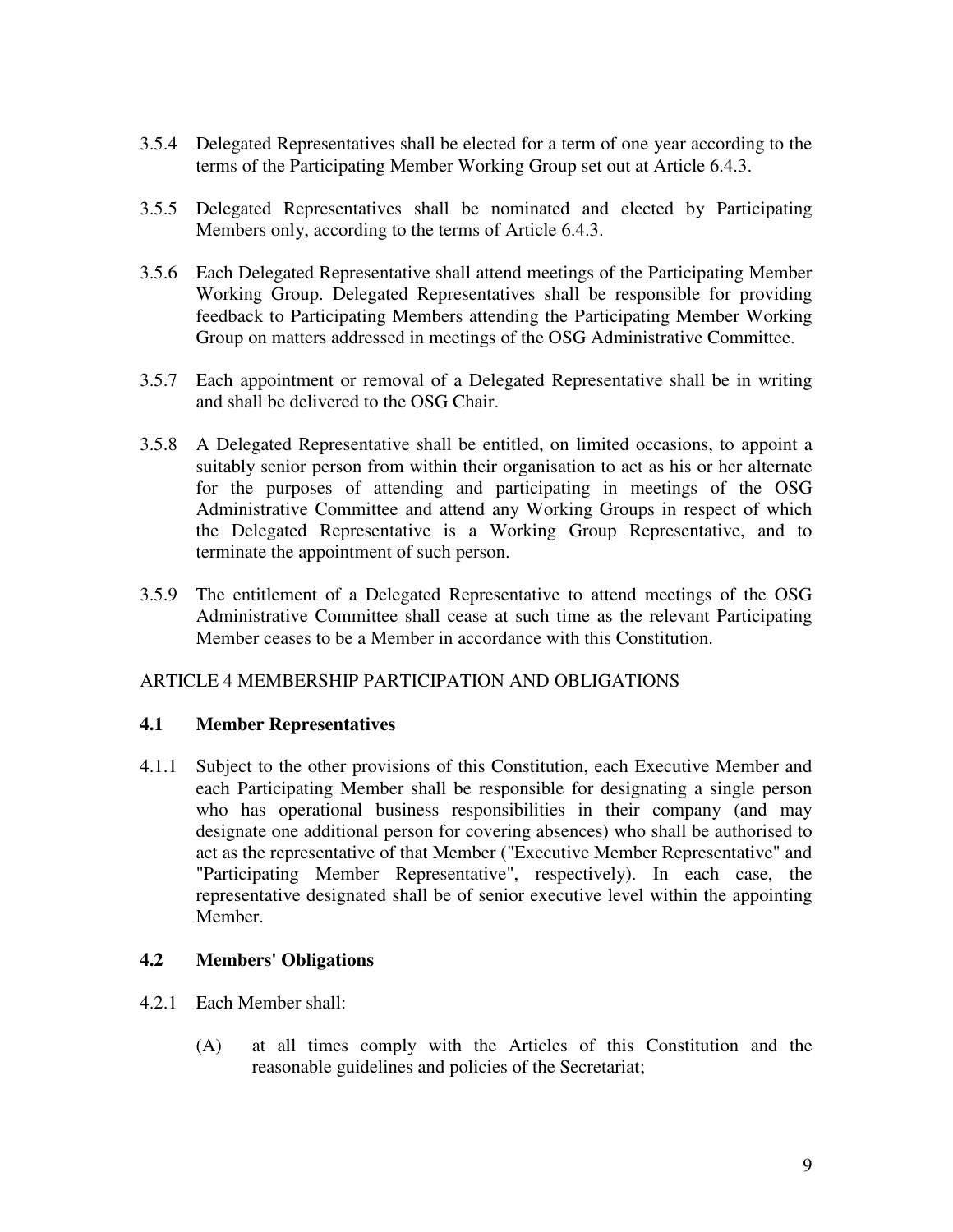- (B) pay its Membership Fees and Contributions in accordance with Schedule 2 and Article 10.3 respectively; and
- (C) (subject to the other provisions of this Constitution) use its commercially reasonable efforts to participate in activities and events organised by the OSG from time to time.

# ARTICLE 5 THE OSG ADMINISTRATIVE COMMITTEE

- 5.1 There shall be an OSG Administrative Committee which shall be constituted by:
	- (A) the OSG Chair, who shall act as an independent non-voting chair; and
	- (B) each Executive Member Representative; and
	- (C) each Delegated Representative.
- 5.2 The OSG Administrative Committee shall be the primary decision-making body of the OSG.

### **5.3 Chair of the OSG Administrative Committee**

5.3.1 The OSG Chair shall preside as chair at every meeting of the OSG Administrative Committee. The OSG Chair shall be entitled, on limited occasions, to appoint a suitably qualified alternate for the purposes of attending meetings of the OSG Administrative Committee.

#### **5.4 Executive Member Representatives**

- 5.4.1 Executive Member Representatives shall serve without remuneration by the OSG.
- 5.4.2 Each Executive Member Representative must be an employee and/or other authorised representative of the relevant Executive Member. Each Executive Member shall:
	- (A) be responsible for all acts and omissions of the Executive Member Representative appointed by it;
	- (B) take all necessary steps to ensure that such Executive Member Representative is fully indemnified by it against any and all risks and liabilities, in properly performing his or her duties as an Executive Member Representative; and
	- (C) pay all remuneration, and travel, hotel and other expenses properly incurred by an Executive Member Representative.
- 5.4.3 Each appointment or removal of an Executive Member Representative shall be in writing and shall be delivered to the Secretariat.
- 5.4.4 An Executive Member Representative shall be entitled, on limited occasions, to appoint a suitably senior person who meets the requirements of Article 12.4.2 to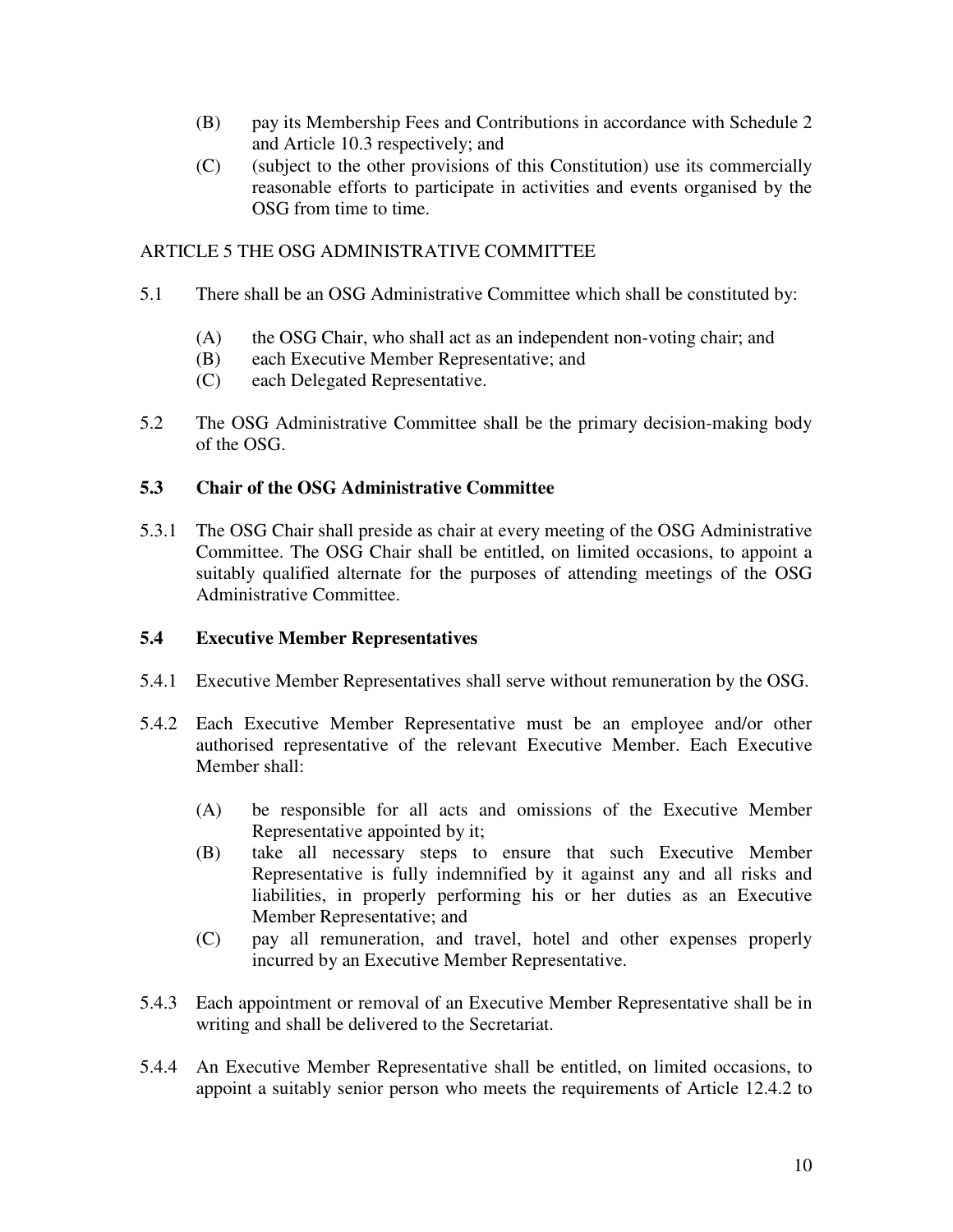act as his alternate for the purposes of attending and voting at meetings of the OSG Administrative Committee and attend any Working Groups in respect of which the Executive Member Representative is a Working Group Representative, and to terminate the appointment of such person.

5.4.5 The entitlement of an Executive Member to appoint an Executive Member Representative shall cease upon that Executive Member ceasing to be a Member in accordance with this Constitution.

#### **5.5 Meetings of the OSG Administrative Committee**

- 5.5.1 Meetings of the OSG Administrative Committee shall be called by the Secretariat on a monthly basis, giving not less than four (4) weeks notice (or such shorter period of notice in respect of any particular meeting as may be agreed by all Executive Member Representatives and Delegate Representatives). The meeting may be held at such place(s), date(s) and time(s) as the Secretariat shall determine. Minutes of the meetings of the OSG Administrative Committee will be circulated to Members and published on the OSG Website.
- 5.5.2 *Quorum* The quorum necessary for the transaction of any business scheduled on the agenda shall be two-thirds of the total number of Executive Member Representatives and Delegated Representatives (rounded up or down to the nearest whole number, with a fraction of exactly one-half to be rounded up to a whole number).
- 5.5.3 *Voting* 
	- (A) Other than in respect of decisions adopted under Articles 5.5.4 and 5.5.5 below, each Executive Member Representative and each Delegated Representative shall have 1 (one) vote.
	- (B) Members unable to attend a vote in person or via electronic means shall be able to vote by proxy. Proxy votes may be submitted to the OSG Chair in writing no later then 3 calendar days before the vote is scheduled to take place. The Chair shall not disclose the proxy vote until the vote is taken.
	- (C) Subject to this Constitution, resolutions and decisions of the OSG Administrative Committee shall be adopted by a three quarters majority of all attending representatives (rounded up or down to the nearest whole number of Representatives, with a fraction of exactly one-half to be rounded up to a whole number), whether in a meeting or by way of written resolution.
- 5.5.4 *Changes to the Constitution* Decisions to change the terms of this Constitution shall only be made by decision of the OSG Administrative Committee. Decisions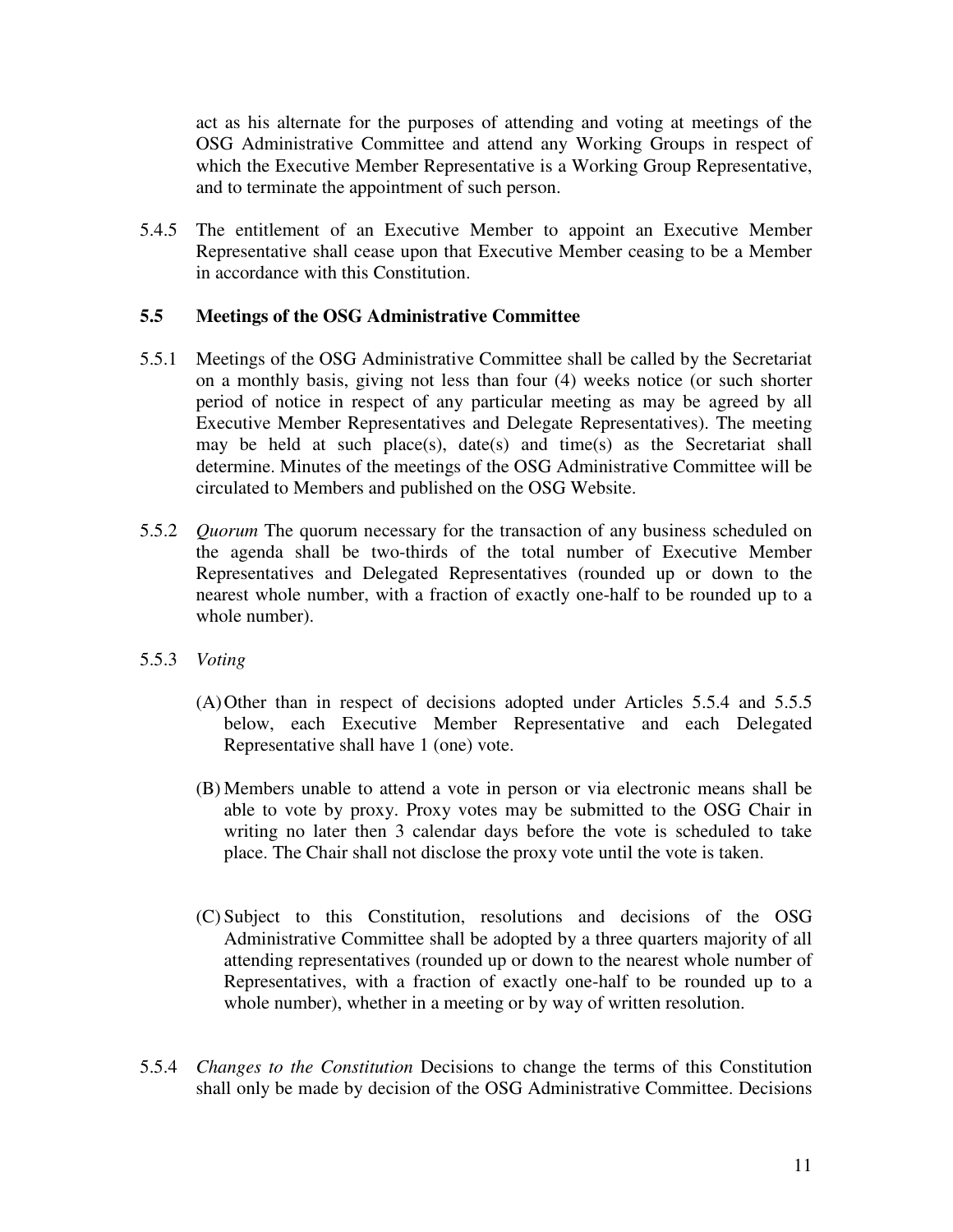under this article shall be adopted by a three quarters majority of all Executive Member Representatives and Delegated Representatives. The quorum necessary for the adoption of such a decision shall be three quarters of the total number of Executive Member Representatives and Delegated Representatives (rounded up or down to the nearest whole number, with a fraction of exactly one-half to be rounded up to a whole number).

- 5.5.5 *Decisions to Require Significant Expenditure* In respect of any decision or resolution which require a Member to make a Contribution exceeding £5,000 (five thousand pounds) in any Financial Year (or an equivalent figure to be recouped via an increase in Membership Fees) ("**Significant Expenditure**"), the OSG Administrative Committee shall be required to adopt the decision or resolution on a unanimous basis. If unanimous agreement cannot be reached then Members shall seek to resolve the matter under Article 24. For the avoidance of doubt, no unanimity will be required in respect of a decision or resolution requiring Significant Expenditure in order to effect changes to the System required by Ofcom's prevailing MNP policy.
- 5.5.6 *Chair* For the avoidance of doubt, the presence of the OSG Chair shall not count in any quorum, nor will the OSG Chair be eligible to vote on any decision or resolution of the OSG Administrative Committee.

# **5.6 Conduct of a Meeting**

- 5.6.1 No business shall be conducted at the OSG Administrative Committee other than that referred to in the agenda circulated to all Members in advance of the meeting as required by Article 7.3.1. In particular, no decision or resolution requiring Significant Expenditure or a change to the Constitution shall be passed unless the substance of the decision or resolution was contained in the agenda.
- 5.6.2 In exceptional circumstances, an Executive Member Representative or Delegated Representative may participate in a meeting of the OSG Administrative Committee by means of a telephone or video conference or similar communications equipment by which all persons participating in the meeting are able to hear and to be heard by all other participants without the need for that representative to be in the physical presence of other representatives and participation in the meeting in this manner shall be deemed to constitute presence in person at such meeting.
- 5.6.3 The Executive Member Representatives or Delegated Representative participating in any such meeting in accordance with Article 5.6.1 shall be counted in the quorum for, and entitled to vote at, such meeting and, subject to there being a requisite quorum, any resolutions or decisions agreed by the OSG Administrative Committee in such meeting shall be deemed to be as effective as a resolution or decision passed at a meeting in at which all attending Executive Member Representatives and Delegated Representatives were present in person.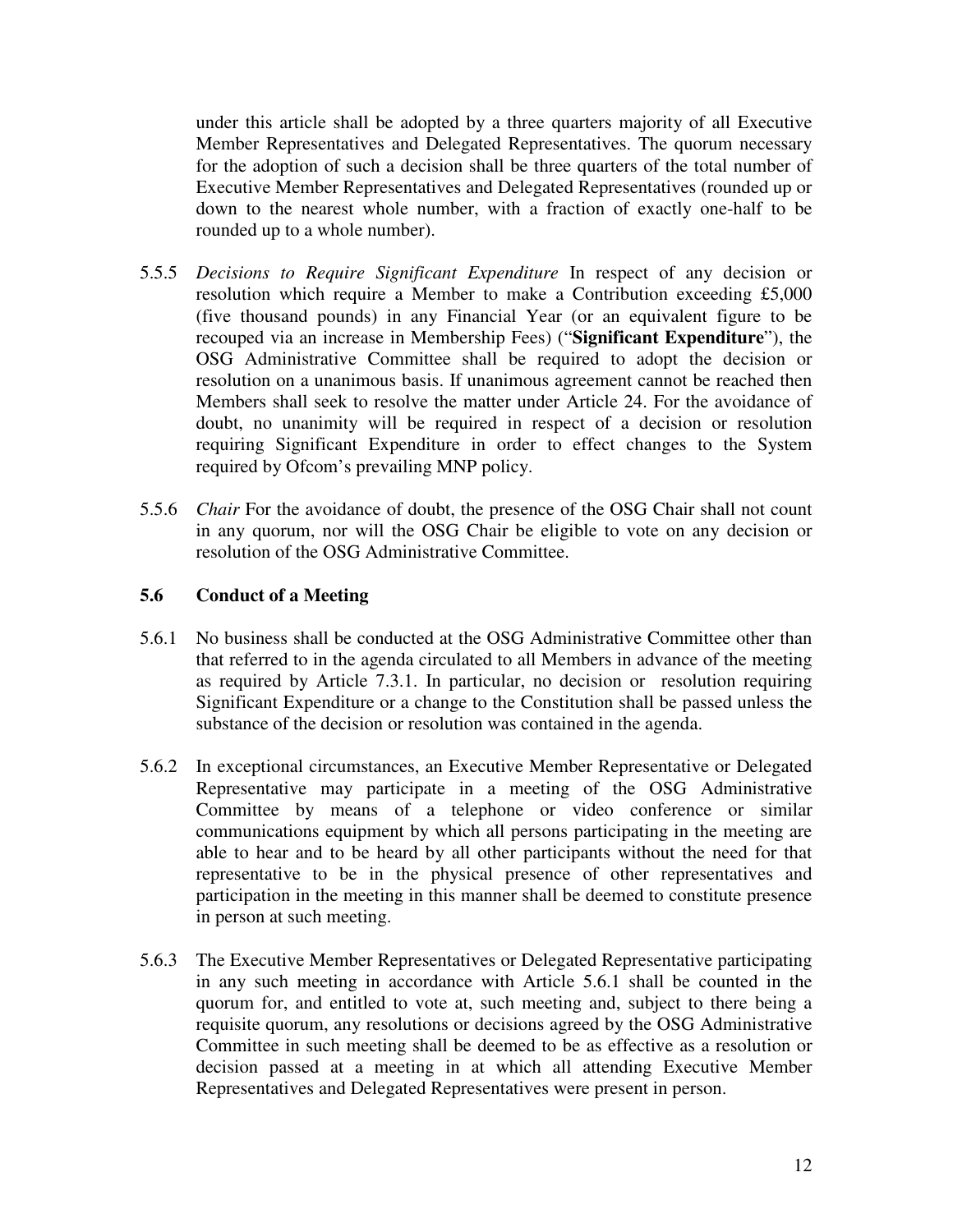# **5.7 Action Without a Meeting**

5.7.1 Subject to the other provisions of this Constitution, a resolution or decision in writing which: (i) has been circulated to all Executive Member Representatives and Delegated Representatives; and (ii) signed by the required majority of the Executive Member Representatives and Delegated Representatives (three quarters of the same unless the decision is under Articles 5.5.4 or 5.5.5), shall be valid and effective as if it had been a resolution or decision passed at a meeting of the OSG Administrative Committee duly convened and held and may consist of several documents in the like form each signed by one or more persons. The expressions "in writing" and "signed" include approval by post, electronic mail or facsimile transmission.

# ARTICLE 6 WORKING GROUPS

- 6.1.1 The OSG Administrative Committee may create one or more working groups (the "**Working Groups**") to address specific issues or topics relevant to MNP, under the delegated authority of the OSG Administrative Committee. The initial scope, objectives and timescales for each Working Group will be defined by the OSG Administrative Committee. Working Groups may recommend changes to scope and objectives for agreement by the OSG Administrative Committee. Such groups shall only be formed to the extent that the Constitutional Working Groups are not already competent to deal with the relevant issue or topic.
- 6.1.2 Meetings of Working Groups shall be chaired by an independent person (the "**Working Group Chair**"). In the absence of an alternative appointment, the Working Group Chair shall be the OSG Chair.

# **6.2 Working Group Representatives**

- 6.2.1 Subject to any specific term to the contrary Working Groups will be open to representatives of Executive Members and representatives of Participating Members (together the "Working Group Representatives") and to members of the Secretariat.
- 6.2.2 Working Group Representatives shall be of management level within their respective Member organisations and shall be able to make binding decisions on behalf of the Member which they represent.
- 6.2.3 Each Working Group Representative shall be responsible for ensuring that decisions are made in a timely manner on behalf of the Member which they represent.

# **6.3 Working Group Activities**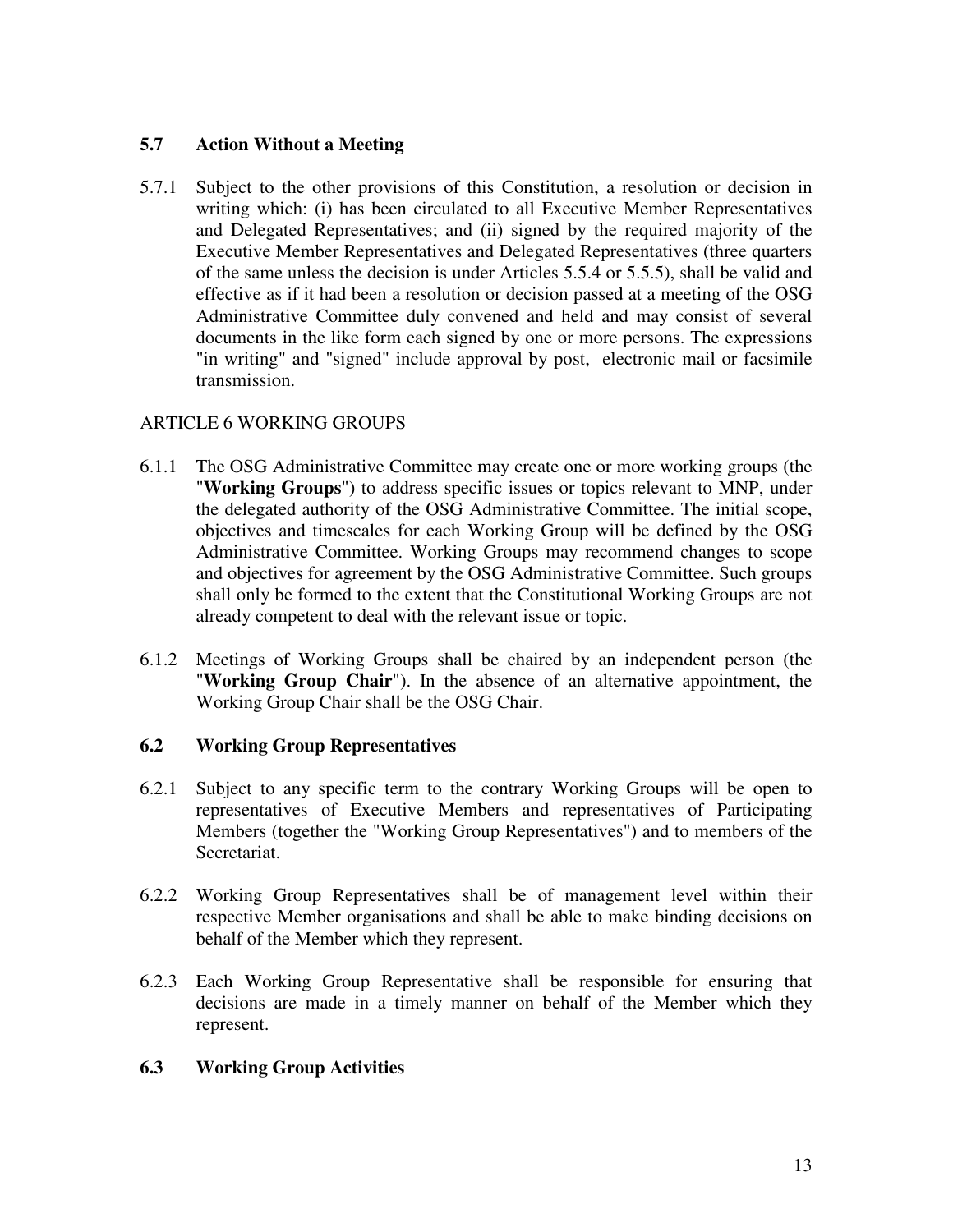- 6.3.1 The Working Groups must at all times operate in accordance with this Constitution and the reasonable directions of the OSG Administrative Committee. Subject to any specific provision to the contrary, Working Groups shall be: (i) accountable to the OSG Administrative Committee; and (ii) responsible for reporting their progress to the OSG Administrative Committee.
- 6.3.2 The Working Groups shall be responsible for generating any documentation considered appropriate by it relating to the activities being pursued by the relevant Working Group.
- 6.3.3 Upon completion of a Working Group activity, the results will be submitted by the Working Group Chair in the form of a written report to the OSG Administrative Committee. Upon completion of the review of such results the OSG Administrative Committee will release the results to all Members, and the Secretariat will publish them as OSG Output Documents on the OSG Website or otherwise circulate them.
- 6.3.4 Where deemed appropriate by either the relevant Working Group, or the OSG Administrative Committee, the Working Group will provide the OSG Administrative Committee with a draft resolution or decision for adoption, together with any appropriate OSG Output Documents. In all other circumstances the relevant Working Group shall adopt such resolution or decision (if any) as it deems appropriate, subject always to the scope of its delegated authority provided pursuant to Article 6.1.1.
- 6.3.5 Working Groups shall meet on a monthly basis unless otherwise agreed. Meetings shall be face to face unless Working Group Representatives agree to hold such meetings by conference call.
- 6.3.6 Communication on specific issues may be done outside scheduled meetings via the circulation of emails to all the Working Group Representatives of the relevant Working Group.
- 6.3.7 All matters of a commercial nature or to require budgetary approval shall be passed to the OSG Administrative Committee together with appropriate documentation. The Working Group shall request the opinion of the OSG Administrative Committee where it is unsure of the commercial nature or otherwise of the matter.
- 6.3.8 If the Working Group is unable to reach agreement within a reasonable timescale, in accordance with any terms of reference imposed by the OSG Administrative Committee or agreed by the Working Group, the Working Group Chair shall escalate the matter to the OSG Administrative Committee for its consideration and the decision of the OSG Administrative Committee shall be binding on the Working Group.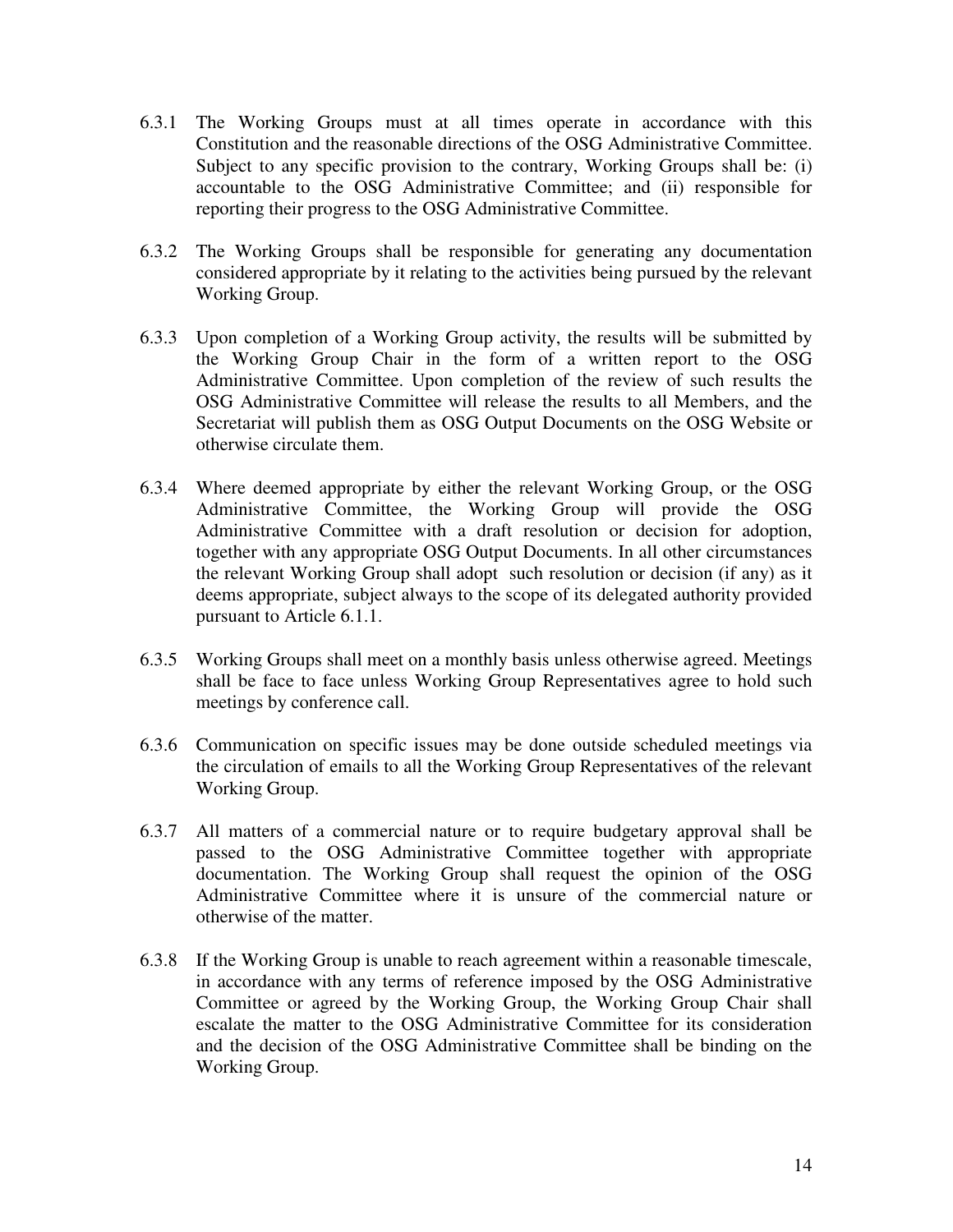#### **6.4 Constitutional Working Groups**

- 6.4.1 Operational Review Group (ORG)
- 6.4.1.1 The ORG shall be responsible for MNP operational matters including the following specific activities:
	- (A) resolve any disputes that may arise in relation to the operation of the System;
	- (B) identify and discuss any instances where it is claimed that the System is not performing to the system requirements, in terms of both functionality, response time and capacity (and where necessary escalate these issues to the OSG Administrative Committee);
	- (C) identify and discuss any issues that Members may have with the System or System Provider and where necessary escalate these issues to the OSG Administrative Committee or directly to the System Provider where appropriate;
	- (D) agree on matters relating to system usage that require a unified stance from Members;
	- (E) agree on periods of scheduled maintenance and necessary system downtime;
	- (F) agree porting schedules over bank holidays;
	- (G) provide input to the OSG Administrative Committee on any matters requested by it;
	- (H) identify any problems with the MNP process and identify solutions. Where this results in any changes to the MNP Process Manual, the ORG shall seek authorisation from the OSG Administrative Committee;
	- (I) pass any technical issues to the Operational Technical Group;
	- (J) discuss any other aspects of the System as need be to ensure the System operates as required;
	- (K) identify and discuss any instances where Members or any third parties do not follow the correct porting process. Where such instances are identified and are unable to be resolved, the matter shall be escalated to the OSG Administrative Committee;
	- (L) ensure that the OSG Website is up-to-date, accurate and able to be used for its intended purpose;
	- (M) publish such output documents as necessary to inform Members of the ORG's activities;
	- (N) put forward Change Request Proposals to the OSG Administrative Committee;
	- (O) review any System Provider and independent reports on the System;
	- (P) produce and send communications for any issues that may have an impact on the industry; and
	- (Q) maintain a list of Service Providers which have been authorised to resell the services of a Member (the "**Service Provider Directory**").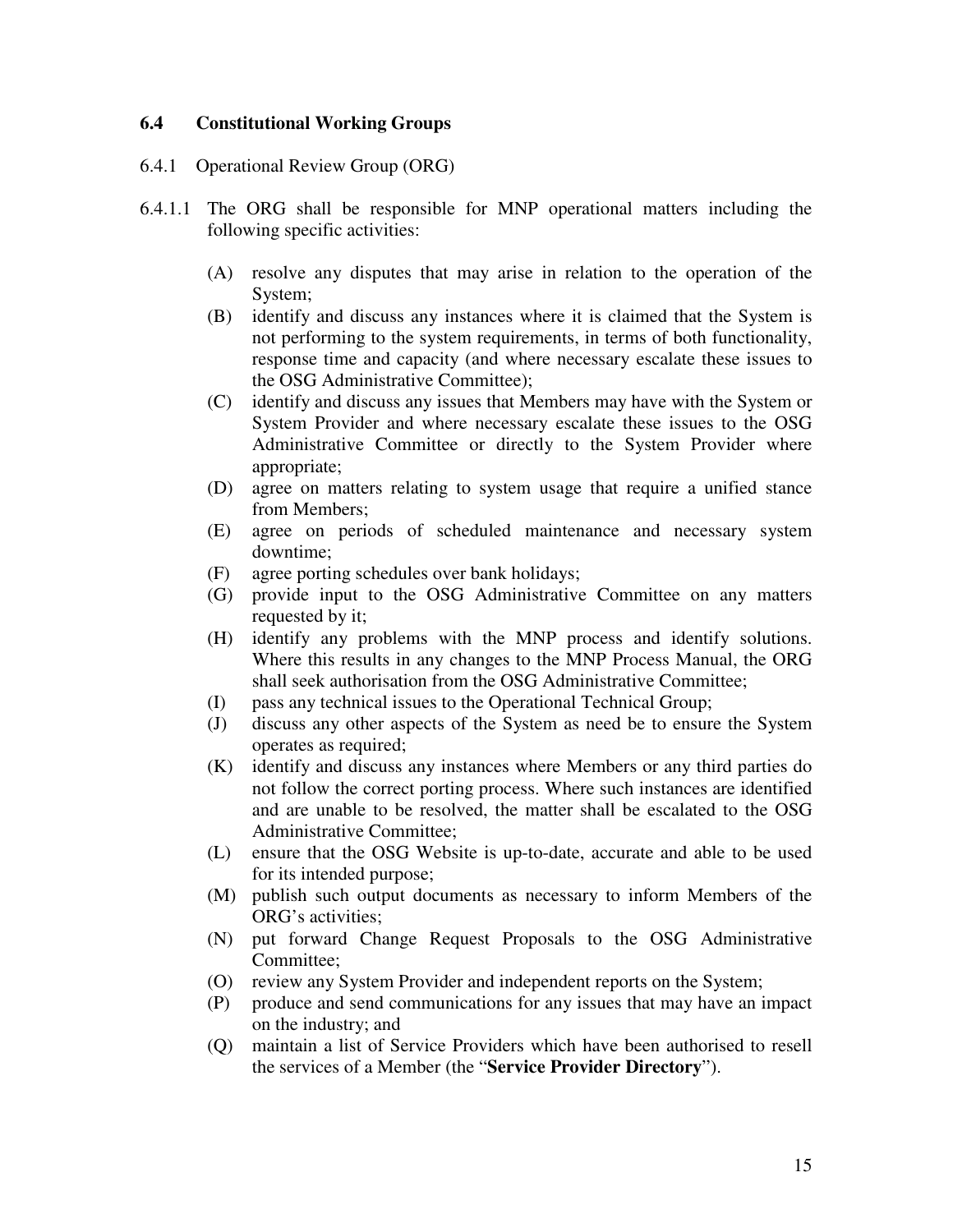- 6.4.1.2 Attendance at ORG meetings is open to Working Group Representatives, representatives of the Secretariat and representatives of Service Providers that are included in the Service Provider Directory. Service Provider representatives shall meet the same standards required of Working Group Representatives under Articles 6.2.2 and 6.2.3.
- 6.4.1.3 The ORG shall report to the OSG Administrative Committee and follow any directives given by the OSG Administrative Committee.
- 6.4.2 Operational Technical Group (OTG)
- 6.4.2.1 The OTG shall be responsible for investigating and resolving technical issues, as highlighted through the ORG or OSG Administrative Committee, to ensure the effective and efficient transfer of mobile numbers between Members. In particular, the OTG shall:
	- (A) maintain the MNP Operator IS Interface Spec manual;
	- (B) address any technical issues passed to it by the ORG or OSG Administrative Committee;
	- (C) seek means to improve processes and procedures;
	- (D) provide input to the ORG and OSG Administrative Committee on any matters requested by them;
	- (E) ensure that Working Group Representatives communicate any faults that may impact the rest of the industry in line with the agreed "Fault Communication" process (as defined under the agreement with the System Provider).
- 6.4.2.2 The OTG is a sub-group of the OSG Administrative Committee. As such, the OTG shall follow any directives given by the OSG Administrative Committee.
- 6.4.2.3 Each Executive Member and each Participating Member shall ensure that an appropriate Working Group Representative attends OTG meetings.
- 6.4.2.4 The Working Group Chair shall
	- (A) be responsible for maintaining an up-to-date e-mail distribution list of Technical Group representatives;
	- (B) maintain a list of OTG representative contact details (the "**Network Directory**");
	- (C) attend the ORG on behalf of the OTG and provide updates on the activities being undertaken by the OTG;
	- (D) update the OTG on any actions to be addressed by the OTG coming from the ORG; and
	- (E) distribute accurate minutes from each meeting to all OTG Working Group Representatives.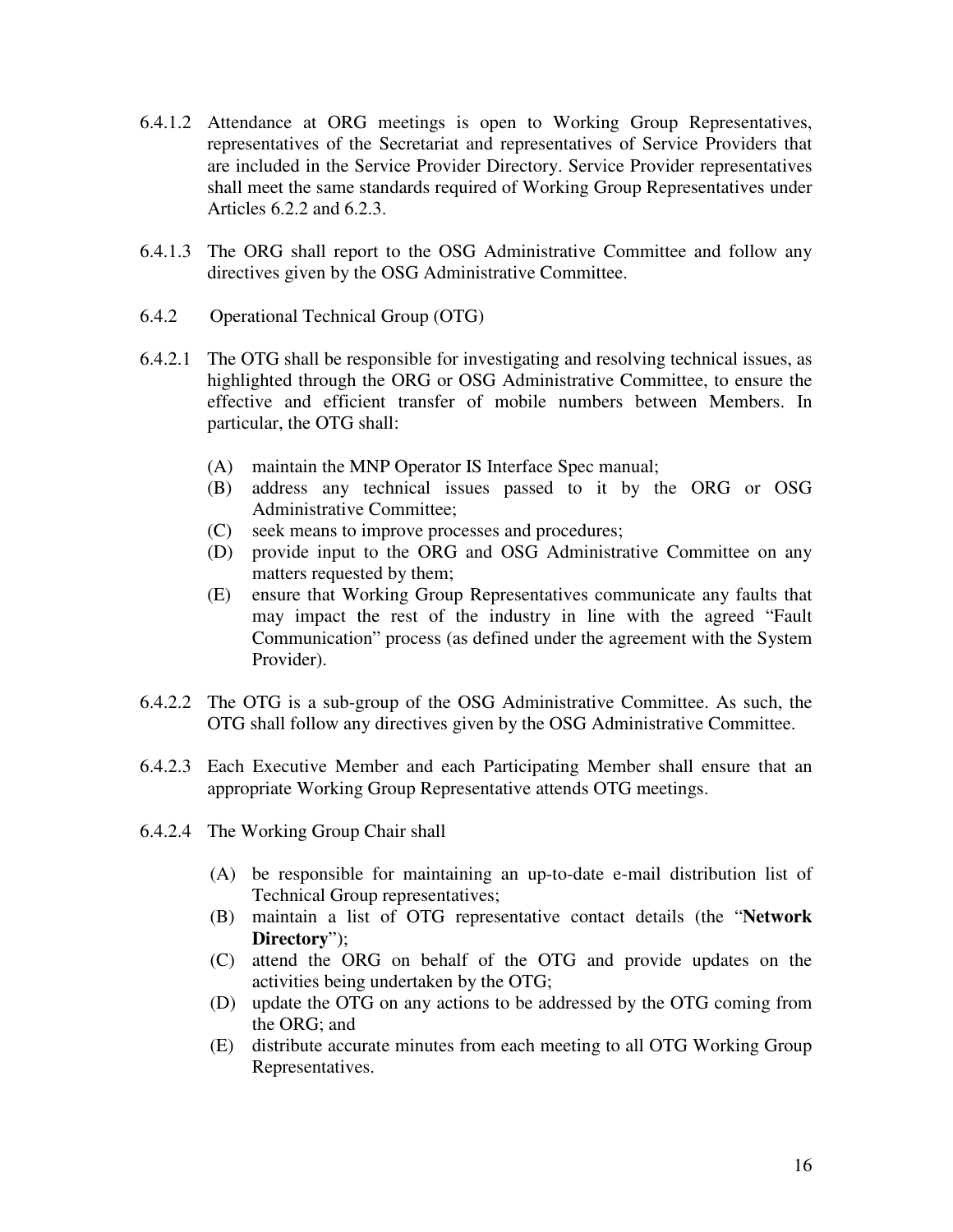- 6.4.2.5 Each Working Group Representative attending meetings of the OTG shall act as the central communication interface between all technology departments within their own Member organisation and the OTG Working Group Representatives of other Members.
- 6.4.3 Participating Member Working Group (PMWG)
- 6.4.3.1 The PMWG shall be responsible for the coordination of Participating Members for the purposes of the election and accountability of Delegated Representatives, and for providing Delegated Representatives with appropriate information and authority to carry out their responsibilities.
- 6.4.3.2 Each Participating Member shall ensure that a Working Group Representative attends meetings of the PMWG on its behalf. No representative of an Executive Member may attend meetings of the PMWG, unless invited by a resolution of the PMWG.
- 6.4.3.3 The Working Group Chair shall invite Participating Members to nominate Working Group Representatives attending the PMWG for election as Delegated Representatives. Delegated Representatives shall be elected from these nominees. Delegated Representatives shall then be selected in descending order by votes gained up to the number of the Delegated Representatives Quota.
- 6.4.3.4 The PMWG may, following the procedure set out at 6.4.3.3, elect deputies who shall be available to take the place of Delegated Representatives unable to attend a meeting of the OSG Administrative Committee. For the avoidance of doubt, a duly elected deputy that takes the place of a Delegated Representative unable to attend a meeting of the OSG Administrative Committee shall have the same rights and obligations as a Delegated Representative.
- 6.4.3.5 Meetings of the PMWG shall be held monthly, during the week prior to the next OSG meeting of the Administrative Committee. The PMWG shall discuss each item on the agenda for the next meeting of the OSG Administrative Committee. Where necessary, Working Group Representatives shall agree, by simple majority vote, any mandate that may be required by a Delegated Representative.
- 6.4.3.6 In respect of each Delegated Representative each Participating Member shall:
	- (A) be jointly and severally responsible for all acts and omissions of each Delegated Representative during the course of the performance of his or her duties as a Delegated Representative; and
	- (B) take all necessary steps to ensure that such Delegated Representative is fully indemnified (on a joint and severable basis) by it against any and all risks and liabilities, in properly performing his or her duties as a Delegated Representatives.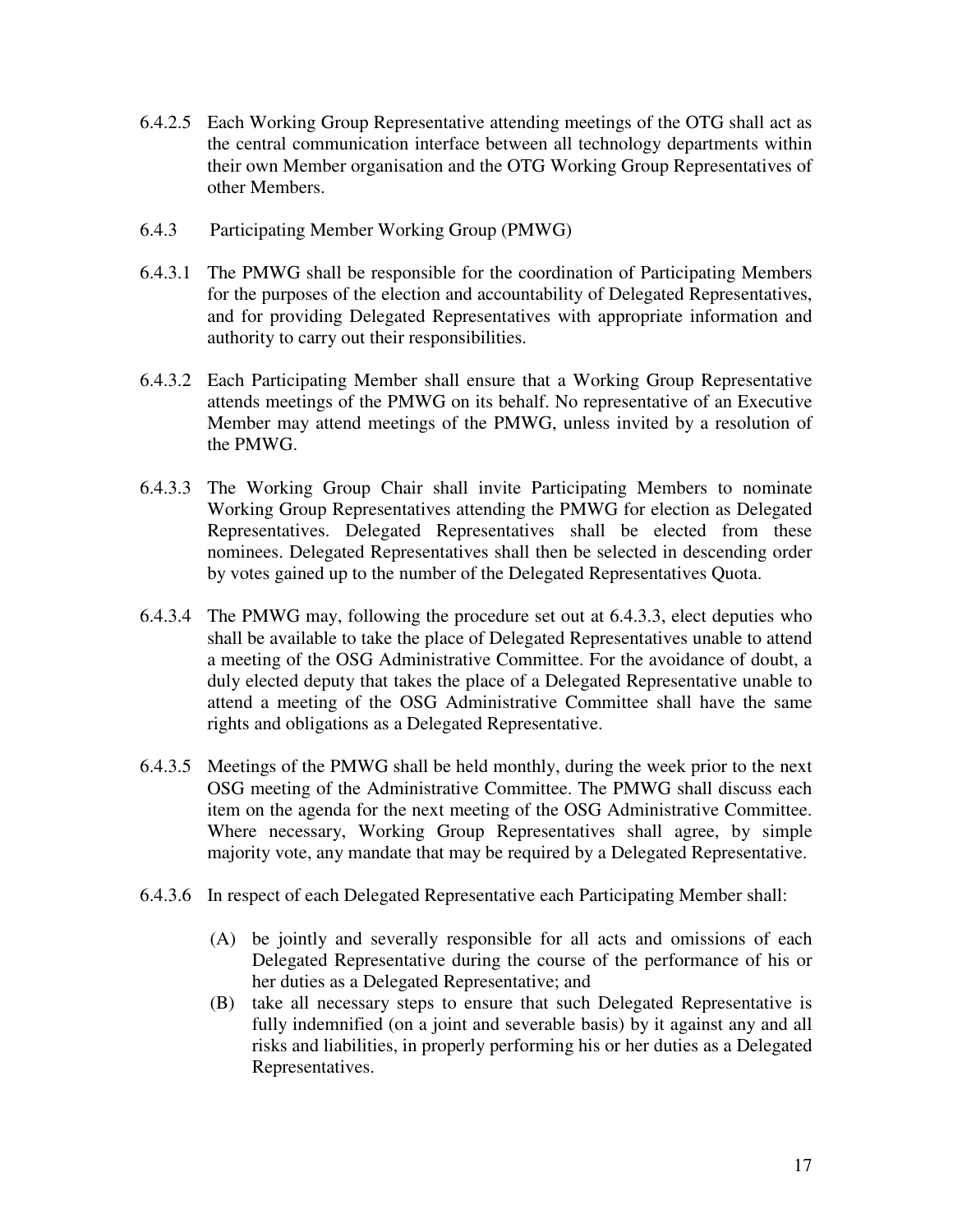- 6.4.3.7 For the avoidance of doubt:
	- (A) no Participating Member that disagrees with the mandate agreed by the PMWG for a Delegated Representative shall hold that Delegated Representative responsible for acting in accordance with the relevant mandate.
	- (B) article 6.4.3.6 shall not apply to a given Participating Member if that Participating Member has clearly stated on record to the PWMG its disagreement with the mandate agreed by the PMWG for a Delegated Representative.
- 6.4.3.8 Delegated Representatives shall pay all remuneration, and travel, hotel and other expenses incurred by them.

# ARTICLE 7 SECRETARIAT

# **7.1 General**

- 7.1.1 The OSG Administrative Committee shall appoint:
	- (A) the OSG Chair; and
	- (B) such other officers or third parties as deemed appropriate and necessary by the OSG Administrative Committee for the operation and functioning of the OSG, (collectively and together with the OSG Chair, the "**Secretariat**").
- 7.1.2 No appointee to the Secretariat may be an officer or employee of a Member, and any such appointee who becomes an officer or employee of a Member shall promptly resign from the Secretariat. For the avoidance of doubt, the representative(s) appointed to carry out the functions of the secretary, if any, may also be appointed to carry out the functions of the treasurer, if any.
- 7.1.3 An appointee to the Secretariat may be removed or resign as follows:
	- (A) the OSG Administrative Committee may remove the OSG Chair by notice in writing to the OSG Chair, which notice may only be served following the passing of the required resolution pursuant to Article 5.5;
	- (B) any other appointee may be removed by the OSG Chair or OSG Administrative Committee by notice in writing to the appointee; and
	- (C) a member of the Secretariat may resign on no less than three months' notice in writing to the OSG Administrative Committee (subject to any other term specified in their contract of employment).

# **7.2 The OSG Chair**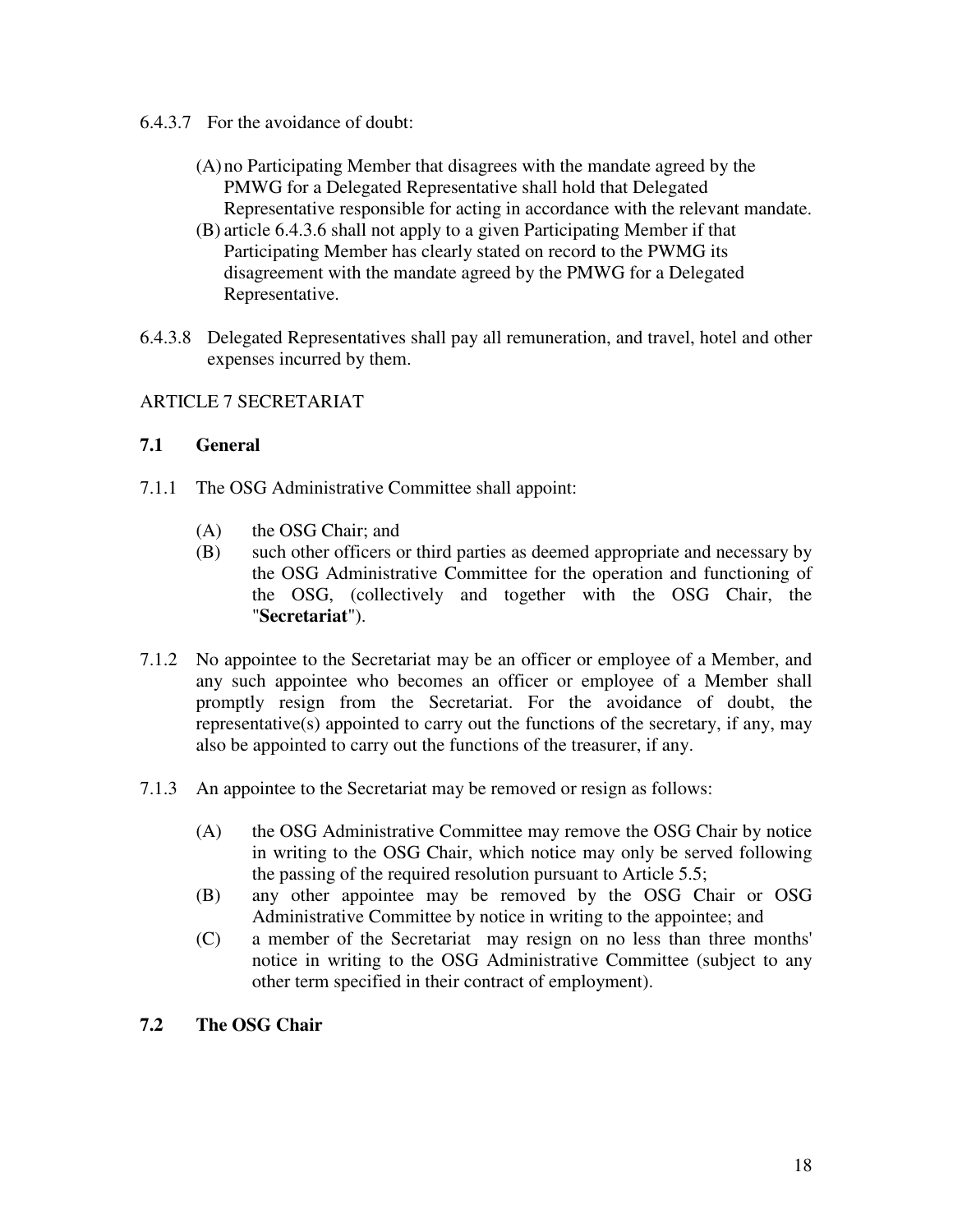- 7.2.1 The Production Manager is appointed as the interim OSG Chair ("Interim OSG Chair") until such time as the OSG Administrative Committee appoints a new OSG and that person assumes that position.
- 7.2.2
- 7.2.3 The OSG Administrative Committee will appoint the permanent OSG Chair, in accordance with Article 5.5, for a renewable term not exceeding 2 years.
- 7.2.4
- 7.2.5 The OSG Chair shall be a person who has credibility in the industry have leadership and chairing skills and be independent of any Member, non-voting, and accountable to the OSG Administrative Committee.

# **7.3 The Role Of The OSG Chair**

- 7.3.1 The OSG Chair shall be the chair the OSG Administrative Committee with responsibility for monitoring the activities of the OSG Administrative Committee and the Members and ensure that the activities of the Working Groups and the OSG generally are consistent with the Terms of Reference;
- 7.3.2 The Production Manager/Secretariat shall be responsible for the day-to-day running of the OSG and shall, in particular:
	- (A) ensure that the OSG collects all Membership Fees and Contributions from Members and that such Fees and Contributions are banked;
	- (B) pay all bills in connection with the activities of the OSG, and shall have access to the bank account of the OSG for such purposes subject to the Articles of this Constitution;
	- (C) act as the custodian of the records and official documentation of the OSG;
	- (D) act as Working Group Chair for each Working Group, unless otherwise decided by the relevant Working Group; and
	- (E) circulate an agenda for meetings of the OSG Administrative Committee and for any meeting of a Working Group for which the OSG Chair is the Working Group Chair. The agenda for meetings the OSG Administrative Committee shall be circulated to Executive Members and Participating Members at least 10 days ahead of the relevant meeting.
- 7.3.3 Without prejudice to the foregoing, the Production Manager/Secretariat shall keep or cause to be kept:
	- (A) a record of the Members of the OSG, showing each Member's name, contact particulars and class of membership;
	- (B) minutes of all meetings of the OSG Administrative Committee and OSG Working Groups;
	- (C) proposals, reports and other documents submitted by the Working Groups to the OSG Administrative Committee;
	- (D) adequate and correct books and accounts of financial transactions relating to the activities of the OSG; and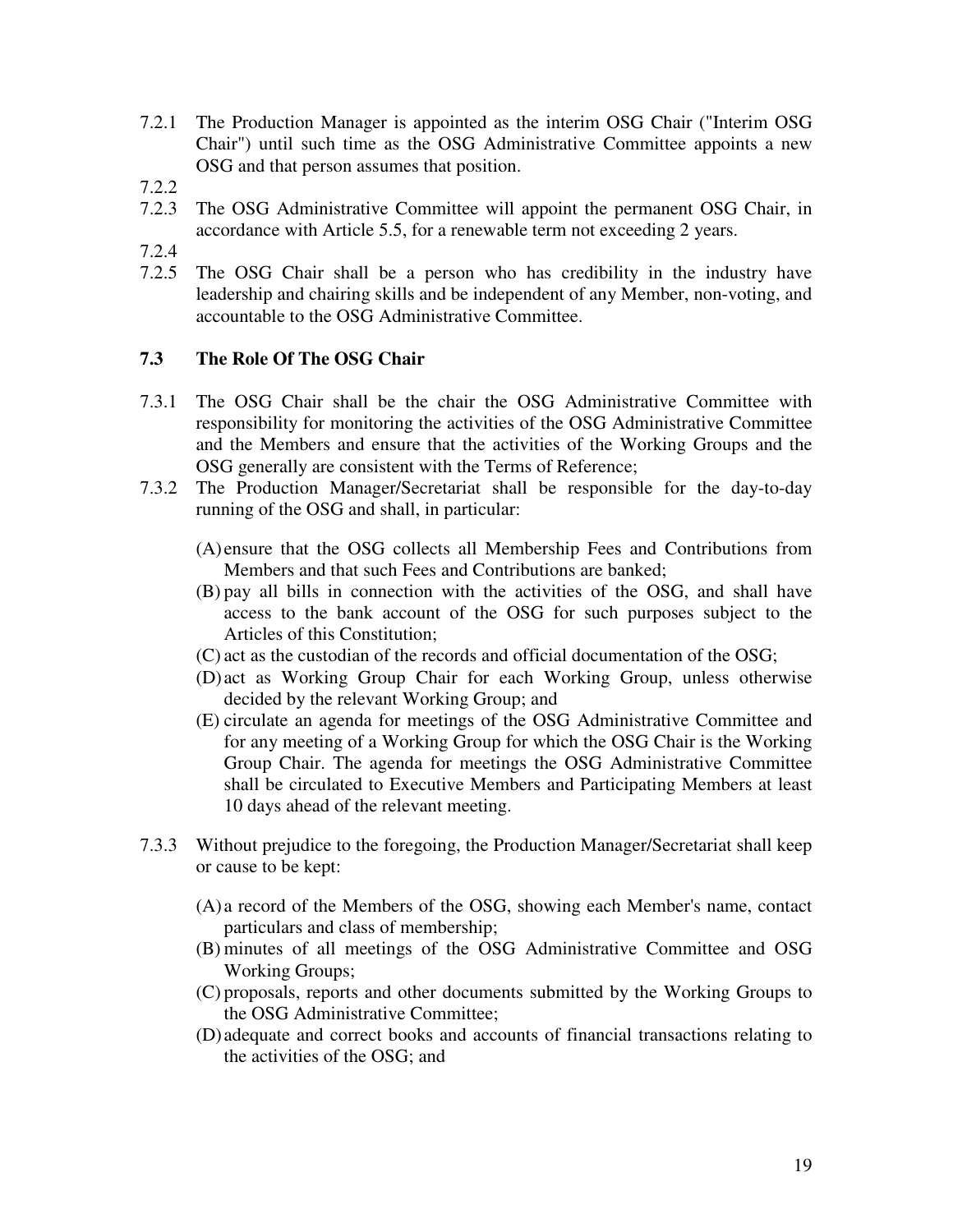- (E) Such records and statistics as are required to administer and inform the eligibility of Participating Members to become Executive Members, and for the election of Delegated Representatives.
- 7.3.4 Subject to the remainder of this Constitution, the Production Manager/Secretariat shall refer all significant questions arising out of this Constitution to the OSG Administrative Committee for final determination.
- 7.3.5 The Administrative Committee shall determine by written resolution the arrangements or formulae for authorising payments from the OSG bank account. Such payments may include the remuneration of the Secretariat, payments to third parties in connection with contracts and services provided to the OSG, and reimbursement of expenses incurred by one of more of the OSG Members on behalf of the OSG. Payments shall not be made from the OSG bank account unless they are correctly authorised.
- 7.3.6 All payments in excess of £1000 (one thousand pounds) excluding VAT shall be made only after either the placing of the relevant contract or the making of the payment has been expressly authorised by the Administrative Committee by written resolution.

# **7.4 Compensation**

7.4.1 The Secretariat shall be remunerated by the OSG, such remuneration to be paid from the Membership Fees and Contributions. All reasonable travel, hotel and other expenses incurred by the Secretariat in connection with their attendance at any meeting or otherwise incurred in connection with the activities of the OSG shall be borne by the OSG, such expenses to be paid from the Membership Fees and Contributions.

# **7.5 Handing Over**

- 7.5.1 Upon the expiry of the office of the OSG Chair or of any office of a member of the Secretariat, the retiring officer shall promptly hand over all records, accounts, books, moneys and valuables kept by them by virtue of their office(s), to the incoming member of the Secretariat, subject to the directions, in ascending order of priority, of the OSG Chair and the OSG Administrative Committee.
- 7.5.2 New members of the Secretariat may be required to enter in to a non-disclosure agreement.

# ARTICLE 8 APPLICATIONS FOR MEMBERSHIP

8.1 Applications for membership (including an application to change membership category from Participating Member to Executive Member), shall be submitted to the Secretariat. The Secretariat shall inform the OSG Administrative Committee of all applications.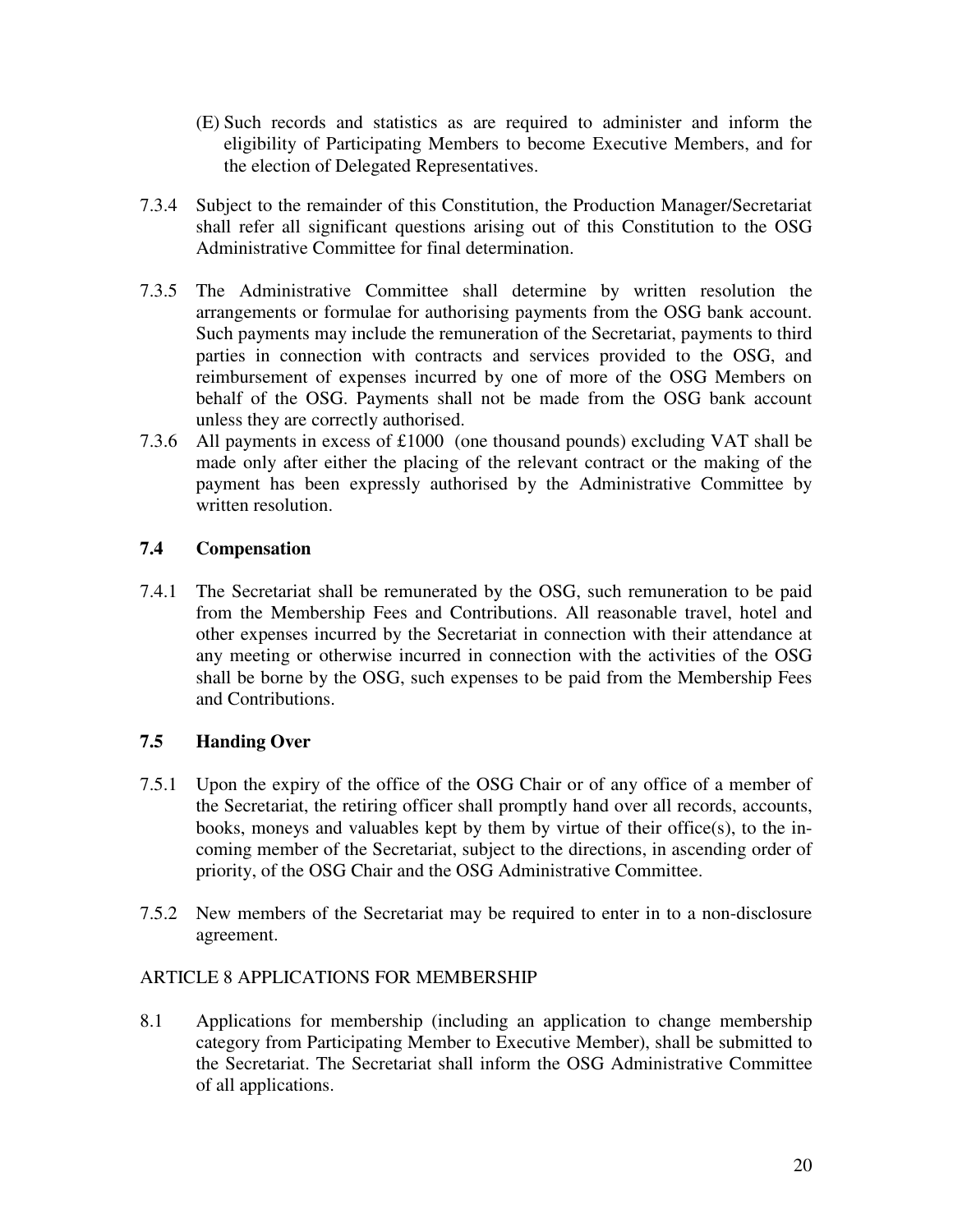- 8.2 The Secretariat shall verify the completeness of each application, the eligibility of the applicant according to the terms of Schedule 3, and shall determine into which membership category the applicant shall be classified, in accordance with this Constitution. The Secretariat may call for any additional information or clarification from the applicant to determine the applicant's eligibility for membership or for membership as a particular type of Member.
- 8.3 The OSG Chair shall, within one month of the completion of the process in Article 6.2, make a recommendation to the OSG Administrative Committee as to whether the applicant meets the membership criteria set out at Schedule 3.
- 8.4 Within one month of the receipt of the OSG Chair's recommendation, the OSG Administrative Committee shall pass a resolution or decision on the application for membership. For the avoidance of doubt, the only considerations which may inform any such resolution or decision shall be the membership criteria set out at Schedule 3.
- 8.5 An application for membership (whether as a Participating Member or Executive Member) shall become effective on the later of: (i) the first day following notification of acceptance by the OSG Administrative Committee; (ii) the receipt of the relevant Membership Fee from the applicant; (iii) the applicant's execution and return of any required documentation evidencing accession to membership; and (iv) the applicant's execution and return of any required documentation evidencing satisfaction of the membership criteria set out at Schedule 3.
- 8.6 Members shall act in good faith and shall use all reasonable endeavours in making arrangements with the System Provider necessary to admit a new Member to the OSG or facilitate a Member's change of membership status from Participating Member to Executive Member.

# ARTICLE 9 WITHDRAWAL, TERMINATION **OR SUSPENSION** OF MEMBERSHIP

# **9.1 Withdrawal**

- 9.1.1 No Member may withdraw from membership of the OSG and participation in the System until such time as a modified System is implemented which enables MNP to operate independently of that Member as the Mobile Number Range Holder and the OSG Administrative Committee adopts a decision recognising that the withdrawal of that Member will not impinge on the ability of either that Member or any continuing Members to satisfy their obligations in respect of MNP.
- 9.1.2 Following such date on which a modified System is implemented which enables MNP to operate independently of the Mobile Number Range Holder, any Member may withdraw from membership of the OSG by giving 3 months notice in writing to the Secretariat at any time; provided, however, that no withdrawal shall: (A)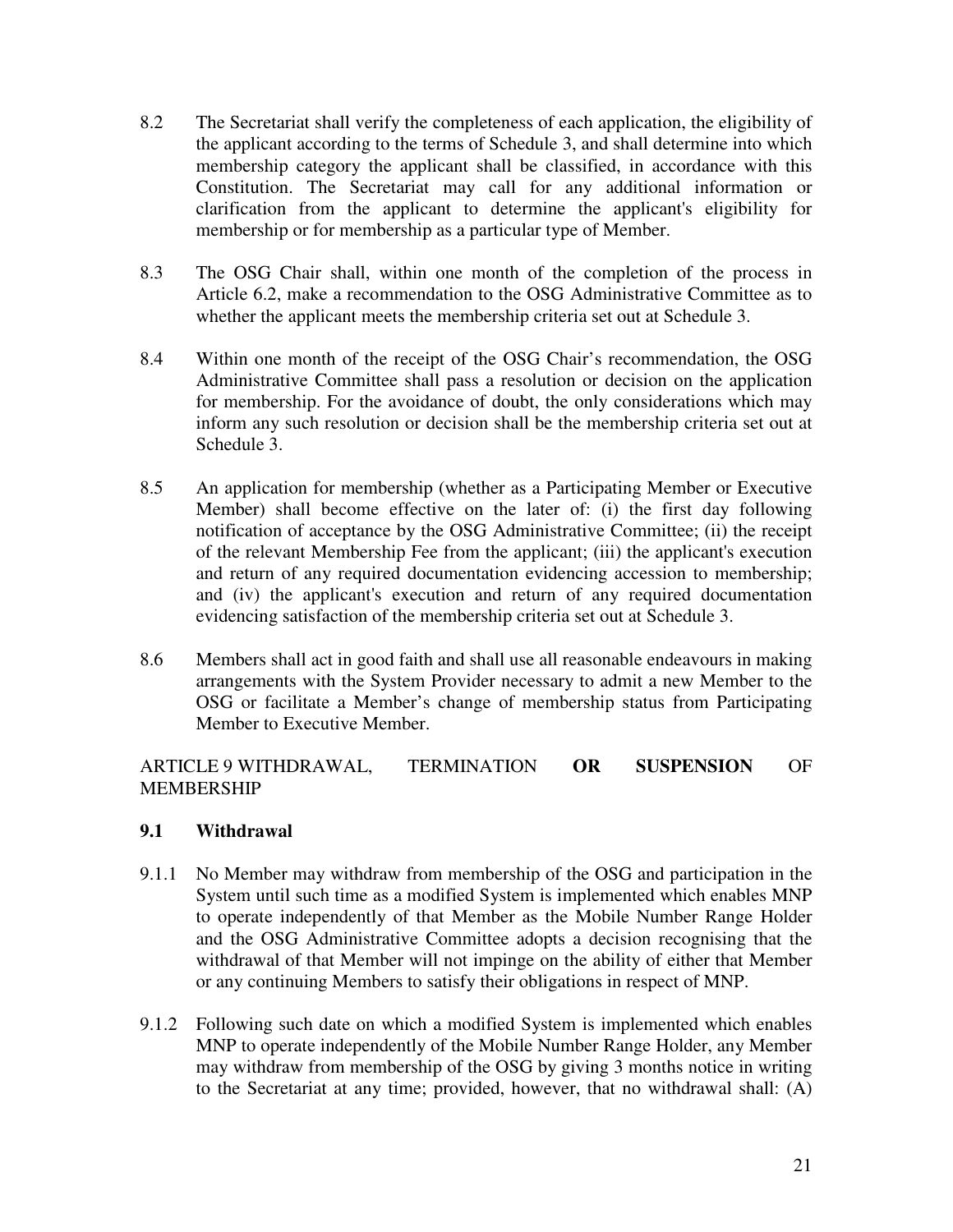affect the accrued obligations and liabilities up to and including the date of withdrawal of the withdrawing Member under this Constitution; or (B) relieve the withdrawing Member from full payment of any and all Membership Fees or Contributions payable by that Member which remain unpaid on the date at which the withdrawal becomes effective.

- 9.1.3 Members undertake to make all reasonable efforts to ensure that the withdrawal does not negatively affect the operation of the System or the MNP service offered by remaining Members. Where the withdrawal of a Member arises as a consequence of financial constraints which prevent the relevant Member from adequately satisfying its contractual and regulatory obligations (i.e. insolvency), then the OSG Administrative Committee shall inform Ofcom of any adverse consequences of this withdrawal on the System and the ability of Members to satisfy the MNP obligations.
- 9.1.4 The Secretariat will notify each Executive Member of any notice (or purported notice) of withdrawal from membership of the OSG and participation in the System.

# **9.2 Termination or Suspension of Participation**

- 9.2.1 The OSG Administrative Committee may, adopt a decision to terminate or suspend, the Participation of any Member on the occurrence of any of the following events:
	- (A) the failure of a Member to pay its Membership Fee or other Contributions;
	- (B) the occurrence of any event that renders a Member ineligible for membership, or failure to satisfy membership qualifications;
	- (C) the insolvency, bankruptcy, winding-up or withdrawal from or cessation of business of the Member;
	- (D) if, in its reasonable opinion, the Member's continued membership or the conduct of the Member (where the Member fails or refuses to remedy this following notice in accordance with 9.2.2) would be detrimental to satisfying the Terms of Reference or is in violation of this Constitution;
	- (E) where, having been granted access to the System for the purposes of Testing, that Testing has not been completed satisfactorily in respect of the System and each existing Member; and/or
	- (F) a change in control results in multiple Members for the same Group Company.
- 9.2.2 The OSG Administrative Committee may only adopt a decision to terminate or suspend membership on the grounds in Article 9.2.1 after having notified the Member in writing and considered the matter in the light of any written representations which the Member puts forward to the OSG Administrative Committee within 14 calendar days of receiving such notice.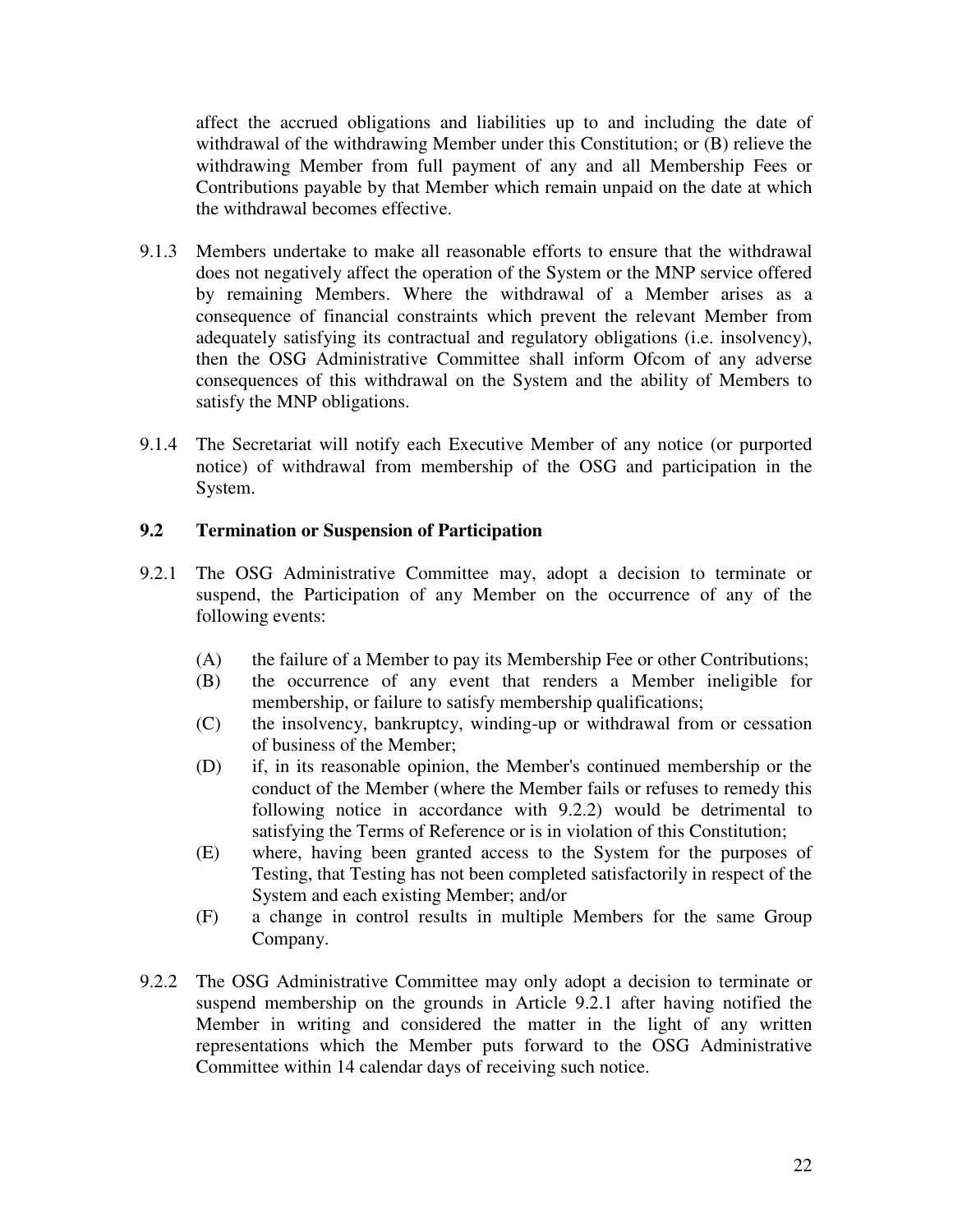9.2.3 The OSG Administrative Committee may terminate the membership of a suspended Member if that Member does not or cannot remedy the original reason for suspension within 42 calendar days of receiving a notice to suspend its membership under 9.2.2 above.

# **9.3 Loss of Membership Rights**

- 9.3.1 If a Member withdraws from membership in the OSG or its membership is terminated, all Membership Fees or Contributions paid during membership shall be forfeited and it shall take no part in any of the activities of, and have no right or interest in the OSG.
- 9.3.2 A suspended Member shall continue to be entitled to attend any meeting that such Member would have been entitled to attend but for its suspension pursuant to this Article 9, except that such Member shall have no right to speak or vote at such a meeting, and accordingly shall not count in the quorum. For the avoidance of doubt, any resolution requiring unanimity shall not be frustrated by the withdrawal of a suspended Member's voting rights and accordingly shall not require the affirmative vote of any suspended Member to be validly passed.

# **9.4 Survival of Obligations and Rights**

9.4.1 Any withdrawal or termination of membership in the OSG shall not affect any accrued rights or liabilities of that Member nor the coming into or continuance in force of any provision herein which is expressly or by implication intended to continue to apply to the relevant Member.

# ARTICLE 10 BUDGET AND FUNDING

# **10.1 Budget**

- 10.1.1 The budget for the OSG for each Financial Year will be agreed by the OSG Administrative Committee.
- 10.1.2 The Secretariat shall prepare a draft budget for the forthcoming Financial Year and shall present it to a meeting of the OSG Administrative Committee no later than two months prior to the beginning of the relevant Financial Year.

# **10.2 Funding**

10.2.1 Funding for the operation and activities of the OSG will be from the Membership Fees and any ad hoc funding collected in accordance with Article 10.3.3. All funds collected by the OSG shall be held on behalf of the OSG in a separate trust account in the name of OSG Bank Account Holder.

# **10.3 Annual Membership Fees and Ad-Hoc Funding**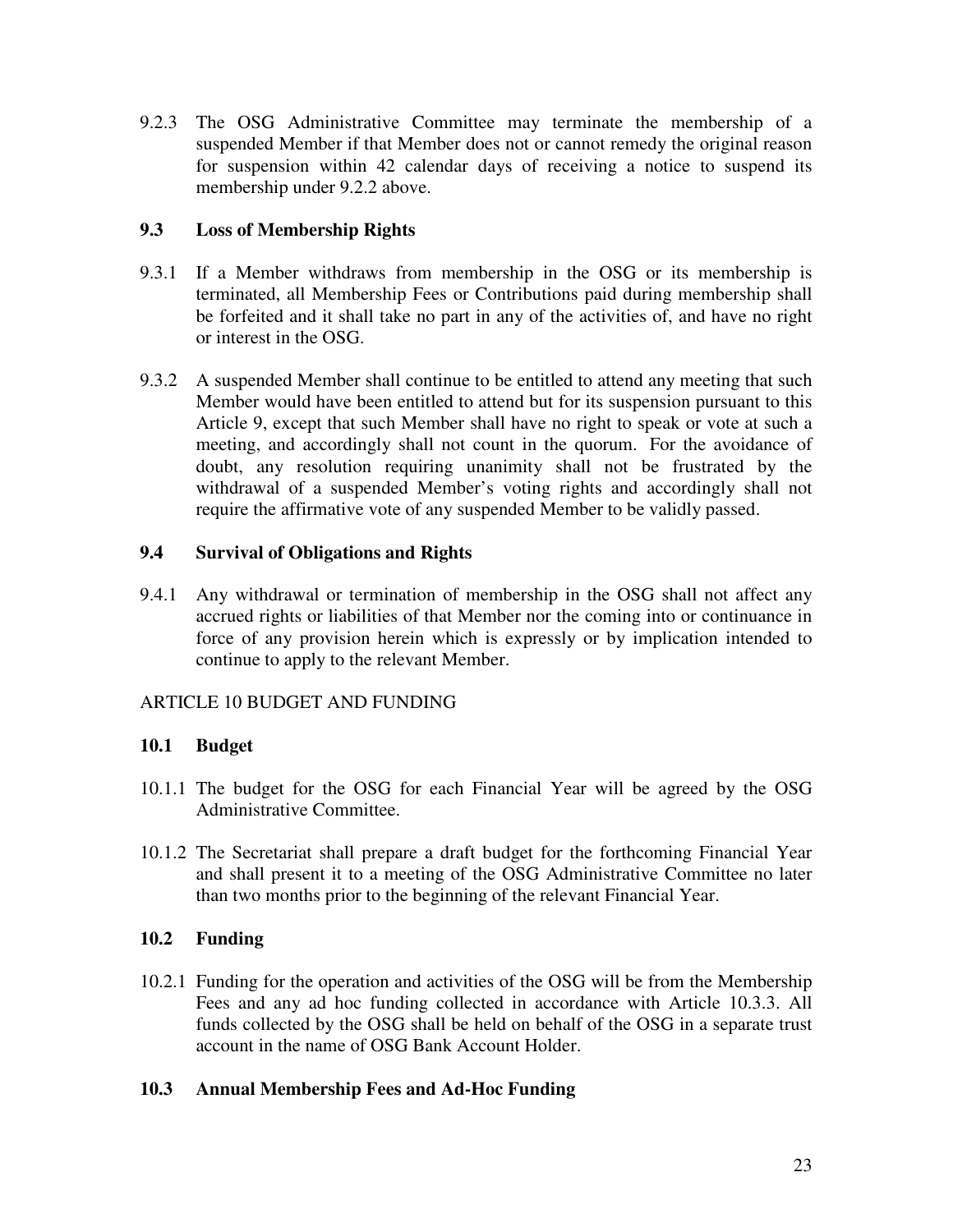- 10.3.1 Membership Fees are set out in Schedule 2, as may be amended from time to time, and shall be payable according to the terms set out in that Schedule.
- 10.3.2 The OSG Administrative Committee may direct that any unused surplus Membership Fees collected in a Financial Year shall be accounted for in the setting of Membership Fees in the following Financial Year.
- 10.3.3 The OSG Administrative Committee may levy demands for special ad-hoc contributions upon the Members to cover any extraordinary, unusual, or unanticipated operating expenses or operating deficits of the OSG ("**Contributions**").
- 10.3.4 The amount of such Contributions shall be pro rata to the amount of Ports carried out by each Member during the previous Financial Year. Members that have joined since the last Financial Year shall pay an amount based on their number of Ports since the last financial year, grossed up on a pro rata basis to a figure that would represent an annual number of Ports.
- 10.3.5 The membership of a Member which fails to pay its Membership Fee or Contributions within ninety (90) days of the due date may, after it has been reminded to do so, be suspended or terminated pursuant to Article 9.2. A Member suspended on these grounds may be reinstated as soon as reasonably possible following payment of the amount due.

#### **10.4 Member and Delegate Representative Expenses**

10.4.1 All time, travel, hotel and other expenses incurred by a Member or Member Representative in connection with the activities of the OSG, shall in all cases be borne by the relevant Member.

#### ARTICLE 11 RECORDS AND ACCOUNTS

- 11.1 A list of the Members' names and class of membership (the "**Membership List**") will be held by the Secretariat and a copy published on the OSG Website.
- 11.2 The Secretariat shall keep a copy of this Constitution, as amended to date, and a non-confidential version will be published on the OSG Website.

#### **11.3 Financial Year and Annual Report**

- 11.3.1 OSG's financial year shall be a calendar year commencing on 1 April and ending on 31 March ("**Financial Year**").
- 11.3.2 Subject to any requirements of confidentiality, the Secretariat shall prepare an annual report ("**Annual Report**") within one hundred and twenty (120) days after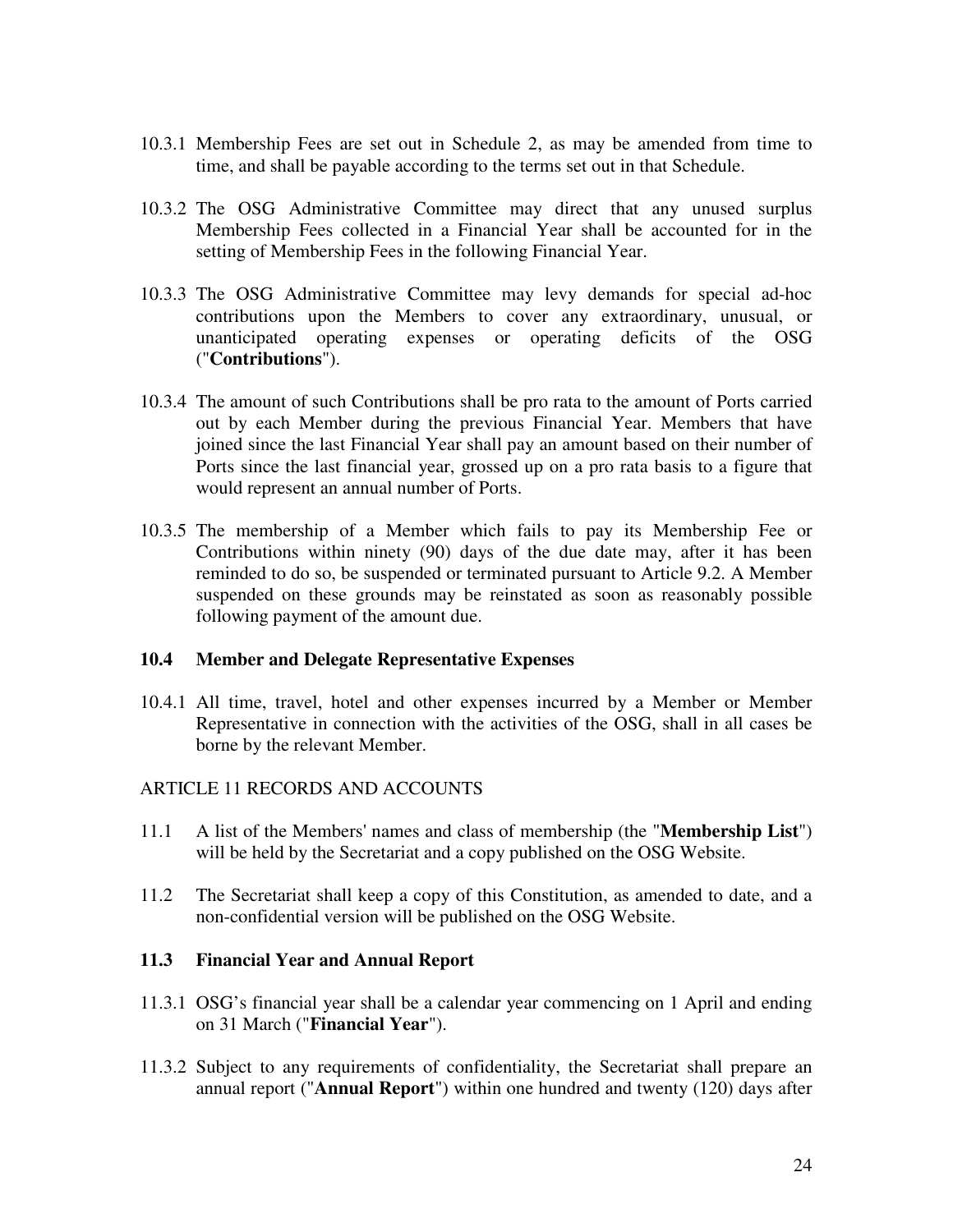the end of the Financial Year. The Annual Report shall contain the following information in appropriate detail:

- (A) a balance sheet as of the end of the Financial Year, and an income statement of changes in the financial position of OSG for the Financial Year; and
- (B) a list of the Members' names, contact particulars and class of membership.
- 11.3.3 When the Annual Report is completed and approved by the OSG Administrative Committee, the Secretariat shall provide each Member with a copy of the Annual Report.
- 11.3.4 A copy of the Annual Report may be published on the OSG Website.

#### ARTICLE 12 INTELLECTUAL PROPERTY RIGHTS

- 12.1 Save where Articles 12.2.3, 12.2.4 and 12.3 apply, the Executive Members collectively are the owner of all right, title and interest in and to OSG Intellectual Property.
- 12.2 Subject to this Article 12 and save to the extent that other specific formal agreements exist:
- 12.2.1 no Participating Member shall acquire or claim any right, title or interest in or to the OSG Intellectual Property other than the rights to use such Intellectual Property as part of its membership of the OSG;
- 12.2.2 all right, title and interest in or to the OSG Intellectual Property shall vest in the Executive Members in equal shares as set out above which shall hold such rights for the OSG on the terms of this Constitution and, to the extent required, each Member shall do all things to effect such vesting, including obtaining required assignments and waivers from its representatives; and
- 12.2.3 where the work product of any Working Group is likely to give rise to the creation of patentable or other registrable Intellectual Property Rights, the relevant Working Group shall agree in good faith whether or not to patent or otherwise register that work product and, if so, the ownership and terms of use of any registered Intellectual Property Rights created thereby.
- 12.2.4 For the avoidance of doubt, where, under Article 12.2.3, a Member (or in the case of the ORG, a Member or a Service Provider) creates Intellectual Property Rights which form part of its contribution to the activities of the Working Group, the relevant Working Group may recognise that such Intellectual Property Right should be attributed to that Member. In such circumstances, the relevant Member shall agree to grant a licence to the OSG in respect of that Intellectual Property Right on fair, reasonable and non-discriminatory terms and to consider in good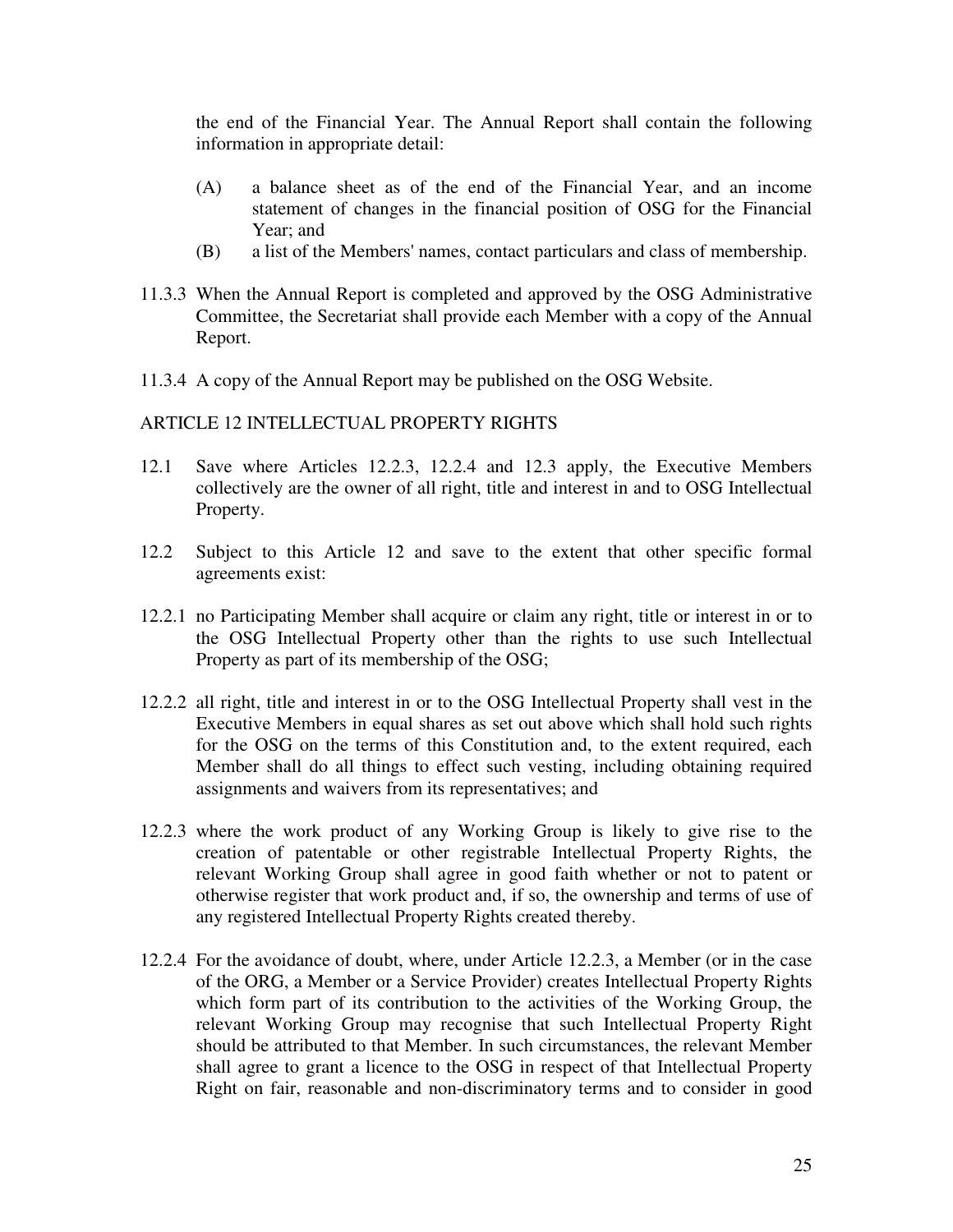faith whether, in order to further the objectives of the OSG, such licence should fairly be perpetual and royalty free.

# **12.3 Member and other Third Party Intellectual Property Rights**

- 12.3.1 Save as set out in this Article 12, nothing in this Constitution, or the involvement in the activities of the OSG, shall confer or be deemed to confer on any Member or other party any right, title or interest in another Member's or other party's Intellectual Property Rights (save as otherwise may be agreed between the relevant parties).
- 12.3.2 Acknowledgement shall be given to declared patent or other Intellectual Property Rights owned by a Member or third parties that are identifiable in OSG documents.

# **12.4 Rights on Termination**

12.4.1 On termination of this Constitution the Executive Members will hold their shares of the OSG Intellectual Property unencumbered by any rights of any other Member.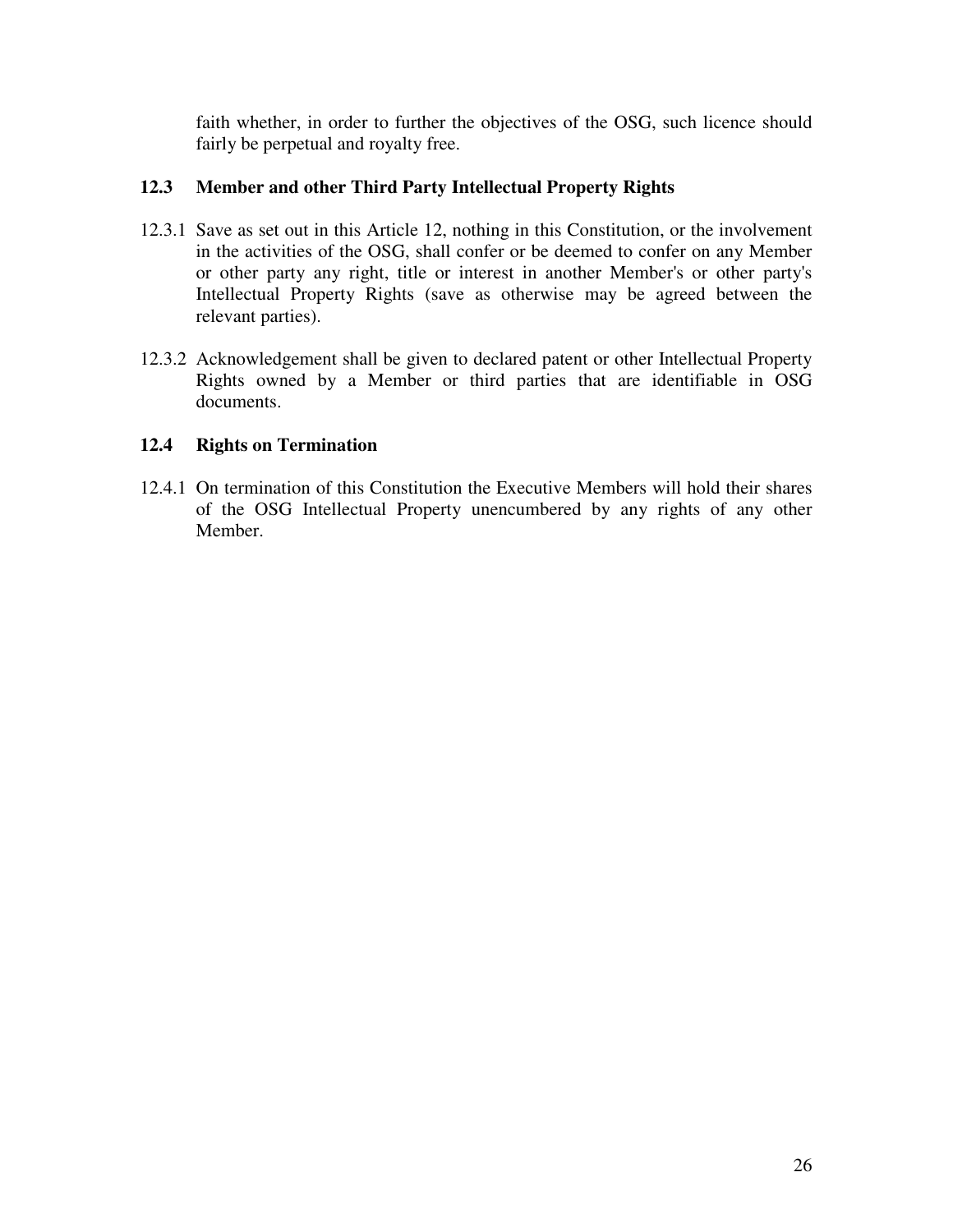#### ARTICLE 13 NO PARTNERSHIP

13.1 Unless otherwise stated in this Constitution or agreed in writing, nothing in this Constitution shall operate so to constitute any Member an agent, partner or employee of the OSG, any other Member or participant. A Member has no authority or power to bind, to contract in the name of, or to create a liability of the OSG to any other Member or participant in way or for any purpose.

#### ARTICLE 14 CONFIDENTIALITY

- 14.1 All communications between a Member and the Secretariat and all information and other materials supplied by a Member ("the **Owner**") to the Secretariat that is either marked "confidential" or is, by its nature, intended to be for the knowledge of the Secretariat alone (collectively, the "**Confidential Information**") shall be kept confidential by the Secretariat, and the Secretariat shall not directly or indirectly use, communicate, disclose or divulge any such Confidential Information, other than in furtherance of satisfying the Terms of Reference where appropriate. The Secretariat shall not communicate, disclose or divulge any Confidential Information without giving the Owner prior notice.
- 14.2 the restrictions in Article 14.1 shall cease to apply to communications, information and/or material which fall(s) within the definition of Confidential Information:
- 14.2.1 to the extent only of the same coming into the public domain otherwise than through the fault of or unauthorised disclosure by the Secretariat; or
- 14.2.2 which can be shown by the Secretariat, to the reasonable satisfaction of the Owner, to be known to the Secretariat prior to the Secretariat receiving the information from the Owner; or
- 14.2.3 which is required to be disclosed by law, an order of court or tribunal, an order or directive of any governmental/regulatory body.
- 14.3 The obligations contained in Articles 14.1 shall continue for a period of three (3) years from the date of receipt of that Confidential Information (even if the Owner ceases to be a Member).
- 14.4 The terms of this Article 14 shall be without prejudice to the terms of the common law.

#### ARTICLE 15 DISSOLUTION

15.1 The OSG may be dissolved at any time by the OSG Administrative Committee. A decision to dissolve the OSG must be made according to the terms of Article 5.5.4.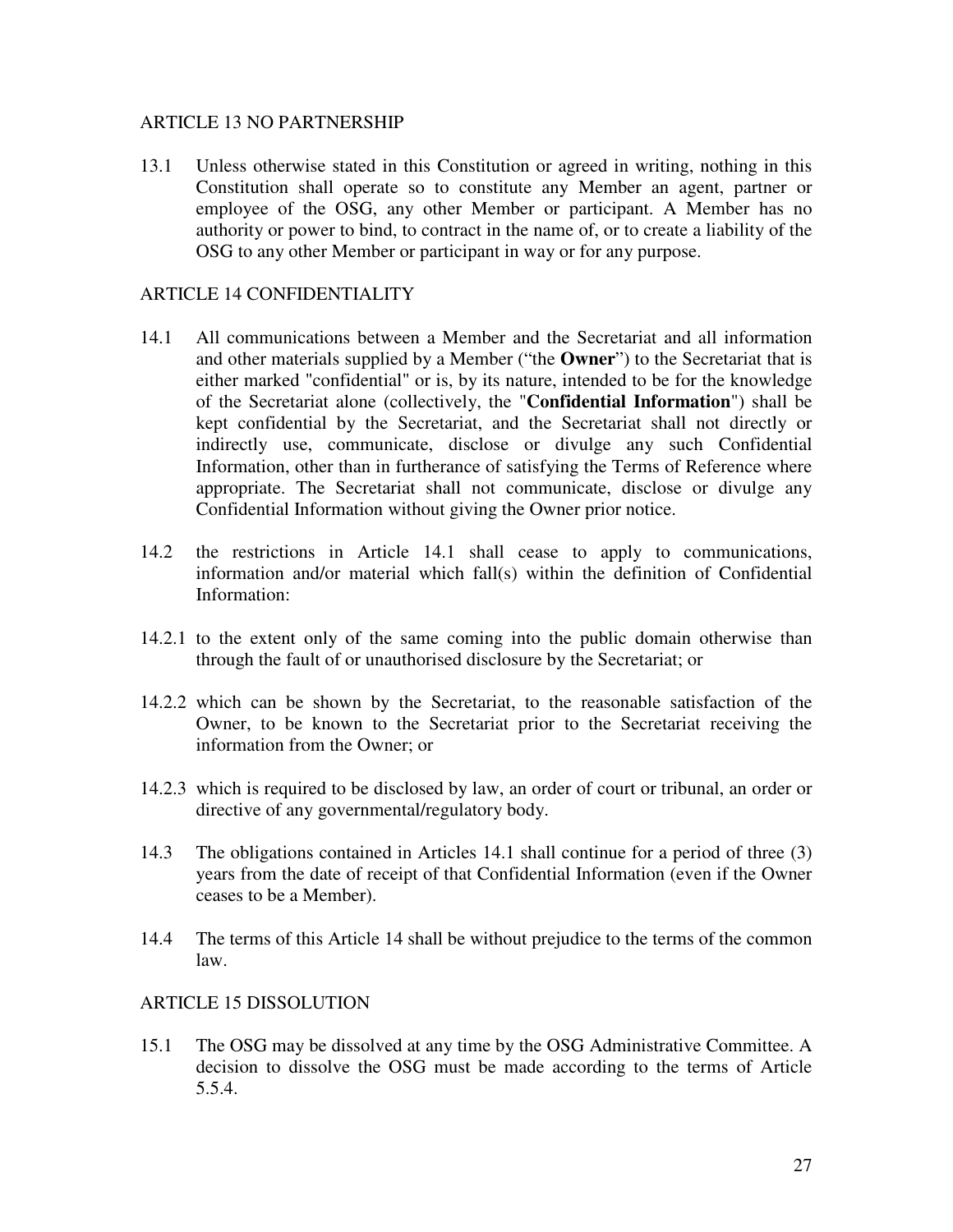- 15.2 In taking any decision on the dissolution of the OSG, the OSG Administrative Committee shall consider the interests of all Members and shall ensure so far as possible that such decision does not inevitably result in a Member being unable to meet their obligations under General Condition 18.
- 15.3 If the OSG Administrative Committee decides to dissolve the OSG, the Secretariat will remain in office and will be responsible for the orderly winding up of the OSG's affairs. After making provision for all outstanding liabilities of the OSG and the expenses of winding up, the Secretariat shall distribute any remaining funds to the Members pro rata to their total Membership Fees paid during the last full financial year.

### ARTICLE 16 INDEMNITY AND RELEASE

- 16.1 The OSG shall indemnify the OSG Chair and each of the OSG Officers in respect any losses, reasonable costs, reasonable expenses, claims, damages or liabilities incurred by such persons in the proper performance or discharge of any duty, obligation, or other function exercised in the capacity as a member of the Secretariat.
- 16.2 Each Member will indemnify its Representatives in respect of any losses, reasonable costs, reasonable expenses, claims or liabilities incurred by such persons in the proper performance or discharge of any duty, obligation, or other function in respect of their involvement in the activities of the OSG. Subject to the terms of Article 6.4.3.8, Delegate Representatives shall be indemnified by all Participating Members equally.
- 16.3 Each Member hereby agrees not to take any action against the OSG Chair or any of the OSG Officers in respect of any liability incurred by that Member arising out of the proper performance or discharge of any duty, obligation, or other function by the OSG Chair or OSG Officer, as the case may be.

#### ARTICLE 17 LIMITATION OF LIABILITY

- 17.1 Nothing in this Constitution shall be construed as excluding or limiting the liability of any Member or the Secretariat for death, personal injury to any person resulting from the negligence of such persons, or fraud.
- 17.2 The Secretariat is not liable to any Member for any acts or omissions of the OSG, its Members, the OSG Chair or any of the other officers of the Secretariat in respect of the performance or discharge of any duty, obligation or otherwise.
- 17.3 For the avoidance of doubt, under this Constitution Members shall be severally and not jointly liable between themselves, save as provided under Article 6.4.3.6.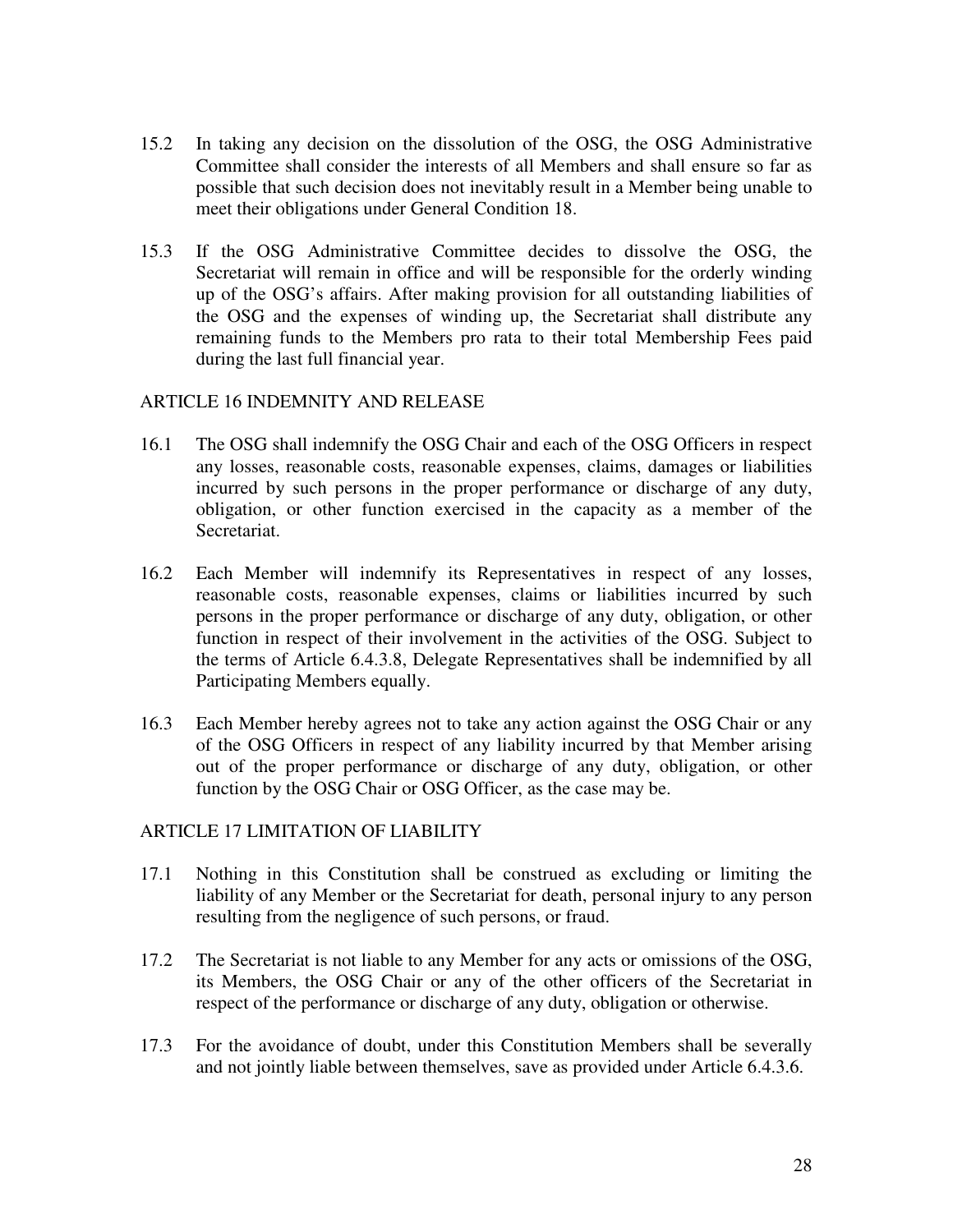### ARTICLE 18 NO WAIVER

18.1 No failure on the part of any Member to exercise and no delay on the part of any Member in exercising any right herein will operate as a release or waiver thereof, nor will any single or partial exercise of any right under this Constitution preclude any other or further exercise of it.

### ARTICLE 19 SEVERANCE

19.1 If any provision of this Constitution or part thereof is rendered void, illegal or unenforceable by any law, court or tribunal, it shall be rendered void, illegal or unenforceable to that extent and it shall in no way affect or prejudice the enforceability of the remainder of such provision or the other provisions of this Constitution.

#### ARTICLE 20 NOTICES

- 20.1 A notice shall be in the English language and in writing and may be given personally or by sending it by post, facsimile or electronic mail to the address of the addressee as recorded in the Secretariat's records.
- 20.2 A notice shall be deemed to have been duly served (if delivered personally or given or made by facsimile or electronic transmission) immediately or (if given or made by letter) forty-eight (48) hours after posting or (if given or made by letter to or from an address outside the country of the sender) ten days (10) days after posting and in proving the same it shall be sufficient to show that personal delivery was made or that the envelope containing the notice was properly addressed as a prepaid registered letter or that the facsimile or electronic transmission was properly addressed and despatched.

# ARTICLE 21 TRANSFER

- 21.1 Membership is transferable to any Group Company of a Member (including any enlarged group following a change of control), provided that there is a transfer of substantially all of the Member's UK MNP activities to that Group Company and provided that the transferee continues to meet the requirements for membership as set out in this Constitution.
- 21.2 Following a change of an Executive Member's company name, the name appearing in Article 3.3.2 will be deemed to have been amended accordingly.
- 21.3 Save as set out in Article 21.1, each Member shall be solely responsible for complying with this Constitution and shall not be permitted to assign, transfer or otherwise dispose of any or all of its rights or obligations under this Constitution to any person.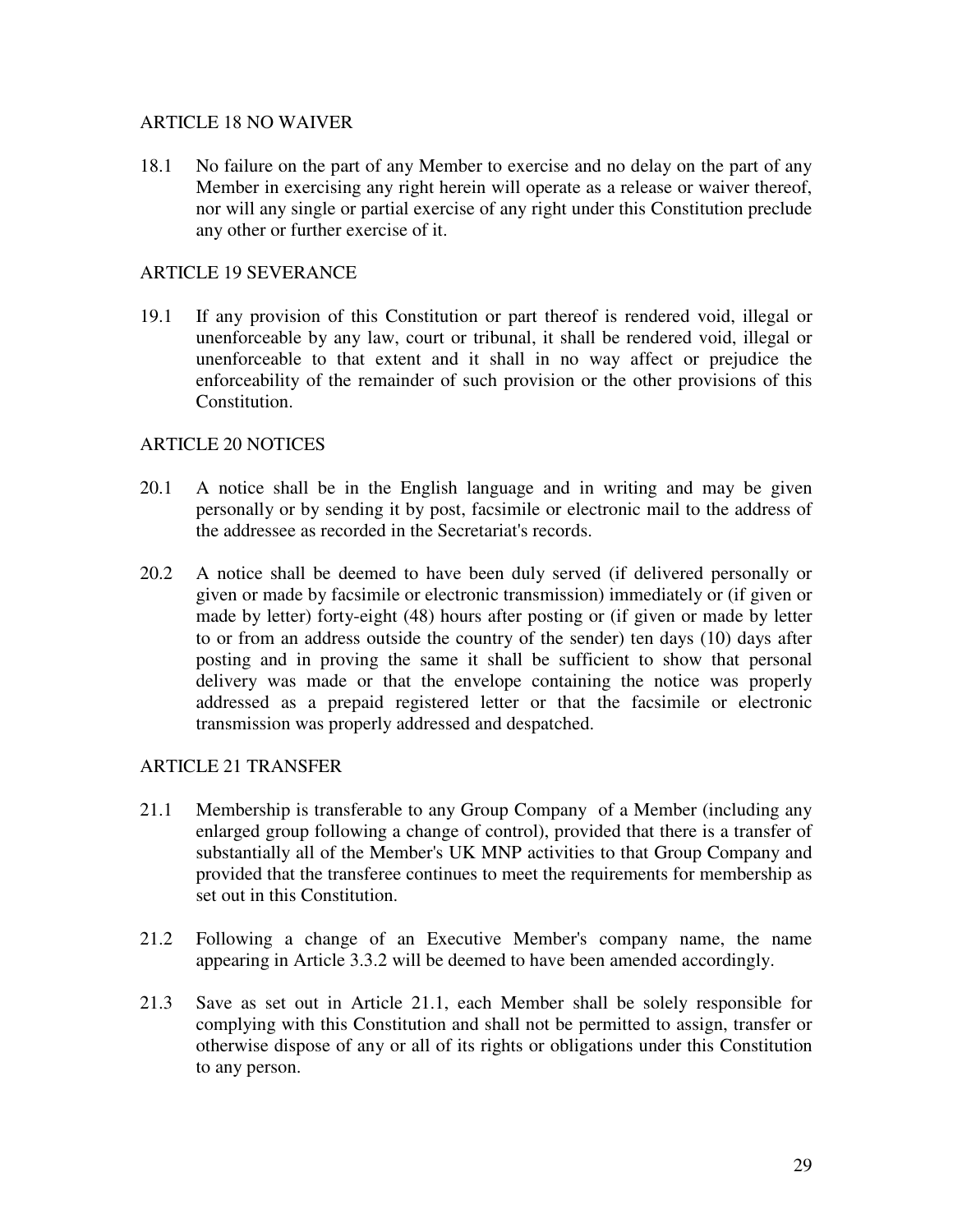# ARTICLE 22 NO THIRD PARTY RIGHTS

22.1 A party who is not a Member of the OSG shall have no right to enforce the provisions of this Constitution.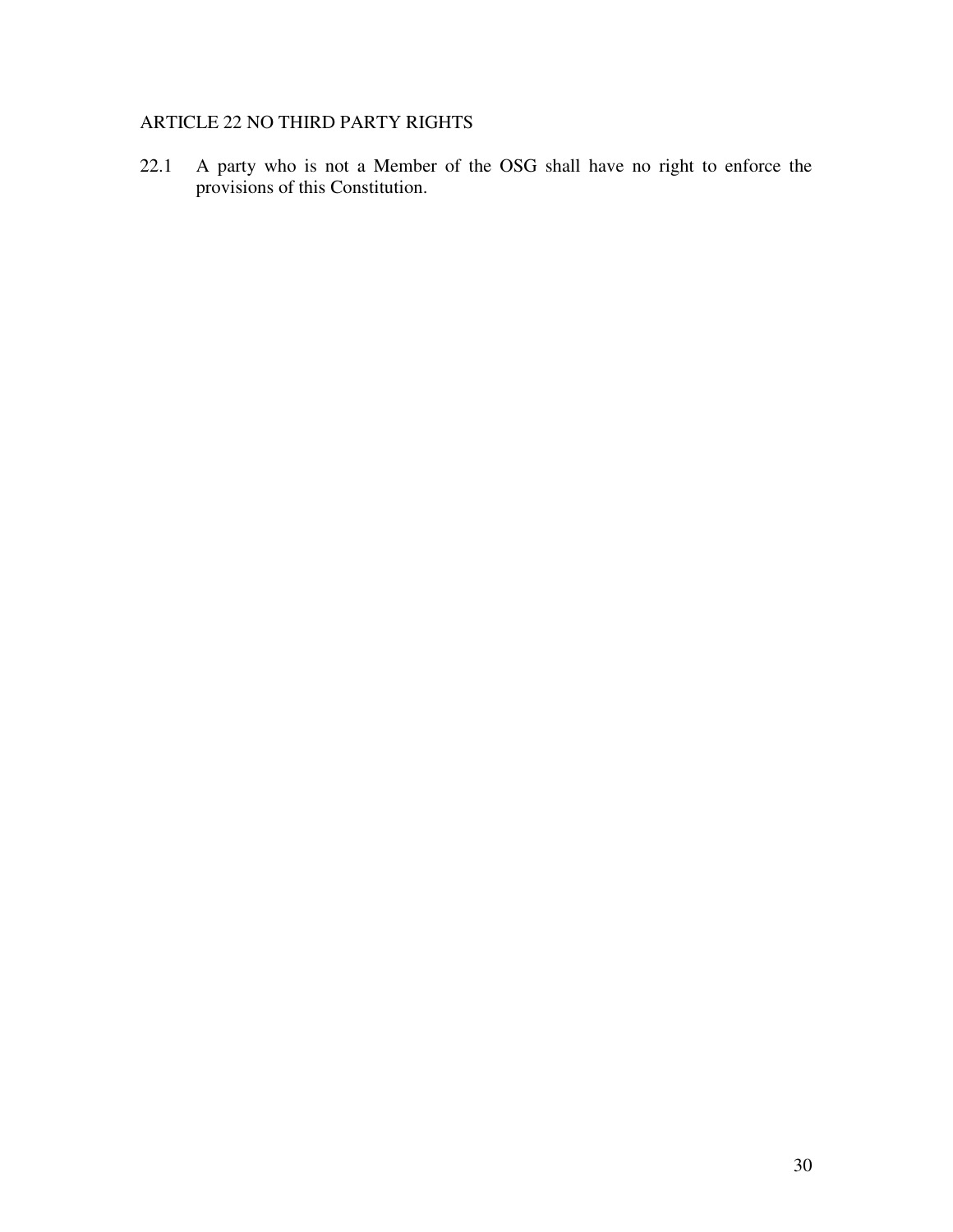#### ARTICLE 23 GOVERNING LAW

23.1 This Constitution shall be governed by and construed in accordance with English laws. Members submit to the exclusive jurisdiction of the English courts with respect to any disputes arising out of or in connection with this Constitution or any acts or omissions of the OSG.

### ARTICLE 24 DISPUTE RESOLUTION

- 24.1 Any Member may require by notice to all other relevant Members that any decision in respect of Significant Expenditure or any dispute between Members or regarding the adherence of a Member to the Constitution be dealt with in accordance with this Article.
- 24.2 For the avoidance of doubt, this Article shall not restrict the right of any Member to make a complaint to or raise a dispute with Ofcom (with respect to a breach of General Condition 18 or otherwise) nor prevent any Member taking such other action as it deems appropriate including, without limitation, the commencement of litigation.
- 24.3 Where a dispute or decision falls to be addressed under this Article, Executive Member Representatives and Delegated Representatives shall ensure that directors or other senior representatives of the relevant Members with authority to settle the dispute will, within 10 working days of the date of any notice given in accordance with Article 24.1, meet in a good faith effort to resolve the matter.
- 24.4 If the matter is not resolved at the meeting held in accordance with Article 24.3, the parties will attempt to settle it by mediation. Unless otherwise agreed between the parties, the mediator will be nominated by CEDR who shall follow the CEDR Model Mediation Procedure. To initiate the mediation the dissenting Members shall give notice in writing (an "**ADR Notice**") to the other Members requesting mediation. A copy of the request should be sent to CEDR Solve. The mediation will start not later than 20 working days after the date of the ADR Notice.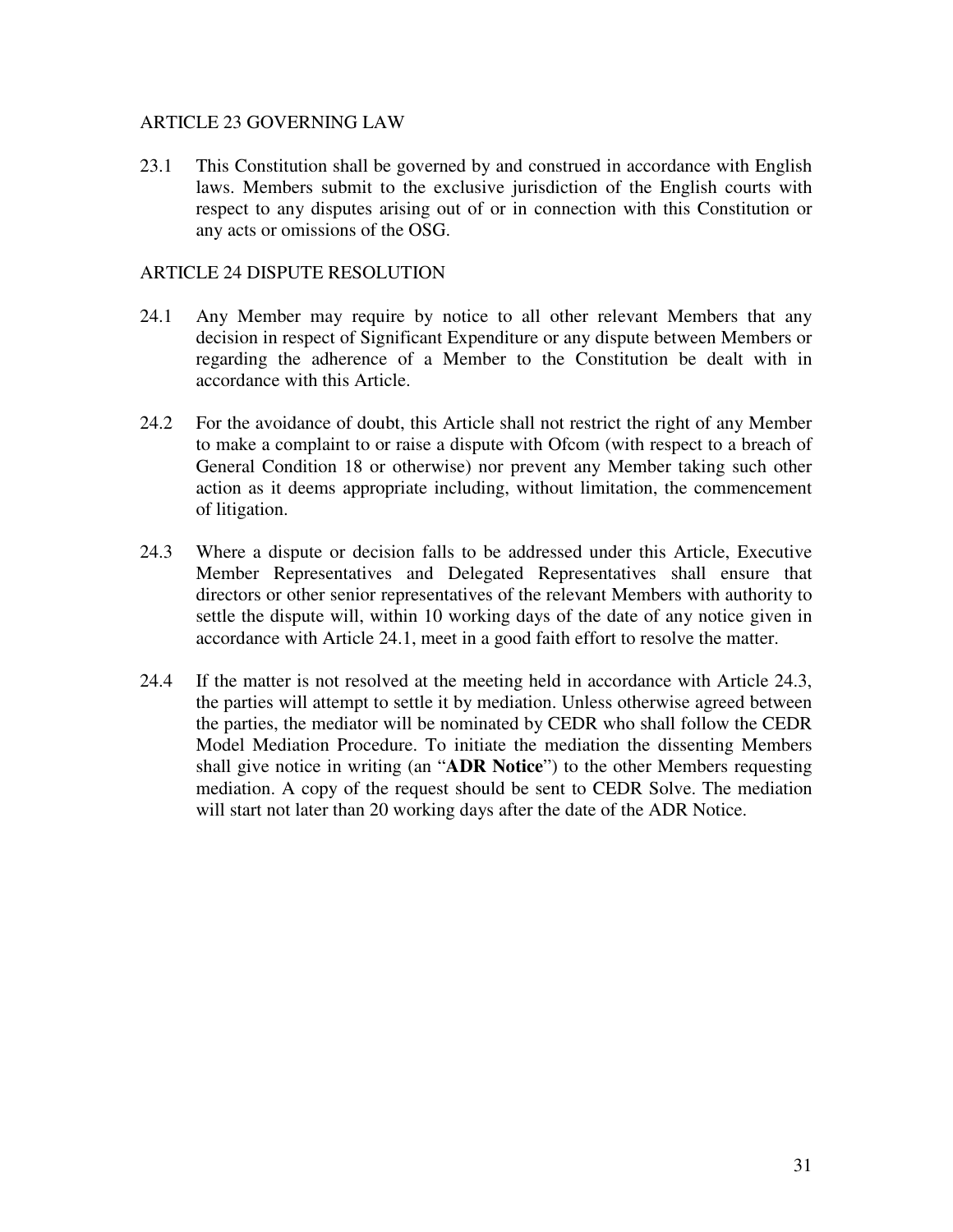# **SCHEDULE 1 DEFINITIONS AND INTERPRETATION**

### ARTICLE 1 DEFINITIONS

The following definitions apply to capitalised words and phrases used in this Constitution unless the content otherwise requires:

**"The Act"** means the Communications Act 2003.

**"ADR Notice"** has the meaning set out at Article 24.3.

**"Annual Report"** has the meaning set out in Article 11.3.2.

**"Communications Provider"** has the same meaning as in General Condition 18.

**"Confidential Information"** has the meaning set out in Article 14.1.

**"Constitution"** means this constitution of OSG comprising each of the Articles, together with the Schedules.

**"Contributions"** has the meaning set out in Article 10.3.3.

"**Delegated Representative**" has the meaning set out in Article 3.5

"**Delegated Representatives Quota**" means a number no less than two that shall be equal to the nearest whole number representing a proportion of votes at meetings of the OSG Administrative Committee equivalent to the number of Participating Members' Ports as a percentage of the total number of all Executive Members' and Participating Members' Ports made during the preceding calendar year. The Delegated Representatives Quota shall be established by the OSG Chair on a quarterly basis and each time a Participating Member becomes an Executive Member.

**"Executive Member"** means the Communications Provider listed at Article 3.3.2, together with any Communications Provider that has met the relevant membership criteria set out at Schedule 3.

**"Executive Member Representative"** means the person appointed by an Executive Member to represent it in accordance with Article 4.1.

**"Financial Year"** means the Financial Year as defined in Article 11.3.1.

**"General Condition 18"** means the General Condition 18 imposed by Oftel with effect from 25 July 2003 as subsequently varied.

**"Group Company"** means in the case of a Member, any subsidiary, the ultimate holding company and any subsidiary of such holding company of that Member (in each case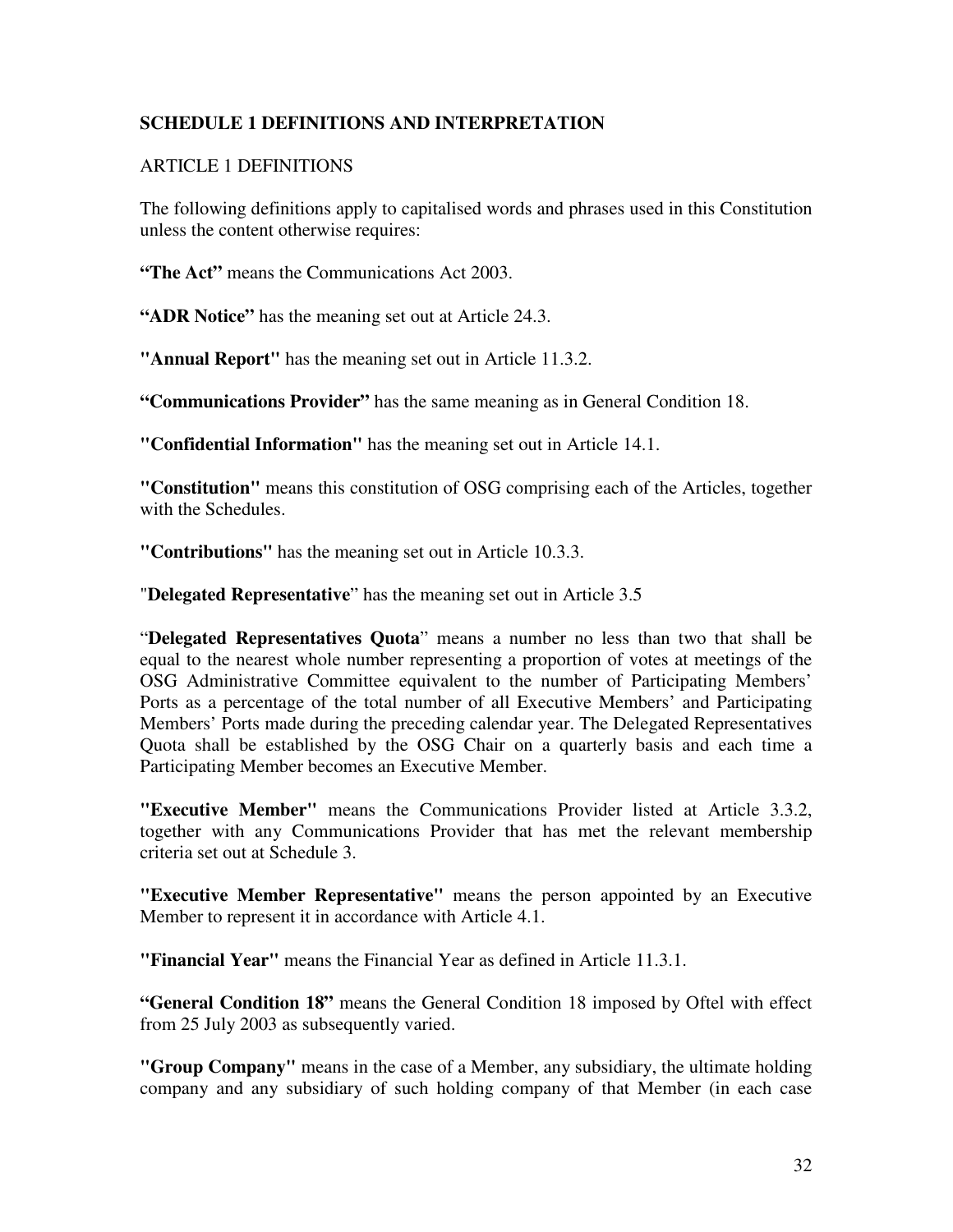whether directly or indirectly) (as such terms are defined in Section 1159 of the Companies Act 2006).

**"Intellectual Property Rights"** means any patent, patent application, know-how, trade mark or name, service mark, design right, registered or unregistered designs, copyright, moral right, database right, trade or business names, rights in commercial or technical information or any other intellectual property rights, whether registered or unregistered and including applications for the grant of any such rights and all rights or forms of protection having equivalent or similar effect anywhere in the world.

**"Interim OSG Chair"** has the meaning set out at Article 7.2.1.

**"Member"** means any and all persons who are accepted as Executive Members or Participating Members.

**"Membership Fees"** means the amount of the membership fees as set out in Schedule 2 and payable by all Members under this Constitution.

**"Membership List"** has the meaning set out in Article 11.1.

**"MNP Operator IS Interface Spec"** means the specification adopted by the OTG Working Group that defines how Mobile Numbers are deactivated and activated during the port process.

**"MNP Process Manual"** means the "MNP OSG Porting Process Manual" adopted by the OSG and updated from time to time.

"**Mobile Communications Services**" has the same meaning as in General Condition 18.

**"Mobile Number"** means a number allocated by Ofcom under the National Telephone Numbering Plan for use with Mobile Communications Services.

**"Mobile Number Range Holder"** means the Communications Provider to which the relevant Mobile Number was allocated as part of a range of Mobile Numbers originally allocated by Ofcom to that Communications Provider.

**"Network Directory"** has the meaning set out in Article 6.4.2.4.

"**Operator**" means a Communications Provider.

**"OSG Bank Account Holder"** means the independent third party, appointed from time to time by the OSG Administrative Committee, which holds the OSG bank account in trust for the OSG.

**"OSG Chair"** means the person appointed in accordance with Article 7.2.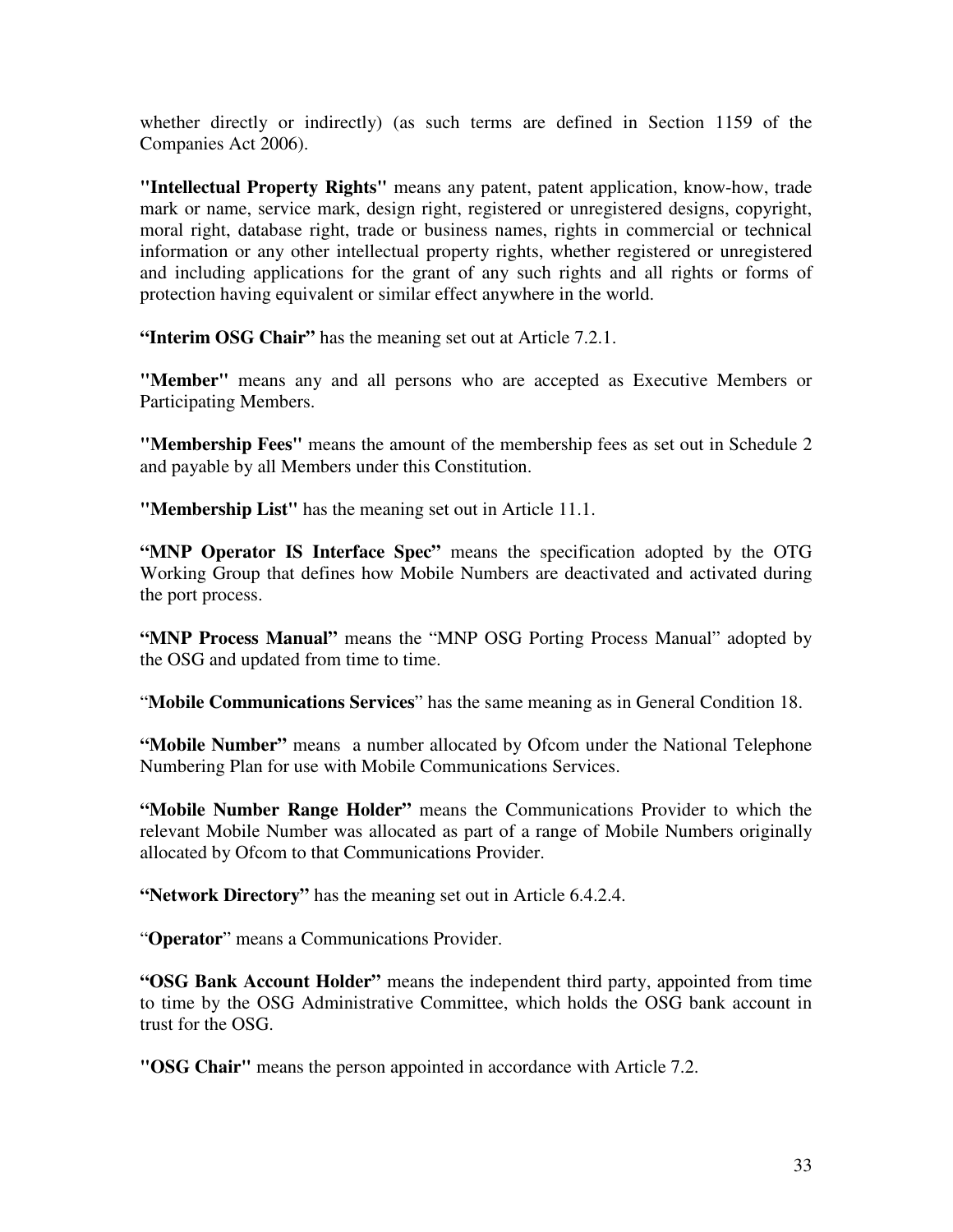**"OSG Administrative Committee"** means the OSG Administrative Committee as constituted in accordance with Article 5.

**"OSG Intellectual Property"** means the OSG Website and associated domain name, and all copyright in and to any document, paper or minutes published or produced by a Working Group or any other Member as part of OSG activities (including, without limitation any OSG Output Document), but not, for the avoidance of doubt, any underlying Intellectual Property Rights.

**"OSG Officers"** means any of the OSG Chair, the OSG Interim Chair, the Secretariat or any other person or persons appointed by the OSG Chair to act as an independent officer of the OSG.

**"OSG Output Document"** means a final output document released by the OSG or any of its Working Groups.

**"OSG Website"** means the website to be established and maintained by the OSG following the adoption of this constitution and the accession of the first new Members, which shall be accessible to all Members of the OSG.

**"Ofcom"** means the Office of Communications.

**"Participating Member"** means any Communications Provider that has met the relevant membership criteria set out at Schedule 3.

**"Participating Member Representative"** means any representative appointed by a Participating Member in accordance with Article 4.1.1, or otherwise in accordance with the Constitution.

**"Participating Member Working Group"** or **"PMWG"** is a Working Group constituted entirely of Participating Members and members of the Secretariat, as referred to in Article 6.4.3.

**"Participation"** means right of a Member to attend and vote in OSG meetings and the ability of a Member to benefit from the transfer of numbers from other Members by the System. For the avoidance of doubt, any suspension of a Member's Participation must be implemented so as to ensure the continued ability of holders of ported numbers to use their Mobile Numbers.

**"Port"** means the transfer of a number from one Member to another Member. For the avoidance of doubt, this shall include both the process of porting the number "out" and the process of porting the number "in".

**"Production Manager"** means Alex McKillop.

**"Secretariat"** has the meaning set out in Article 7.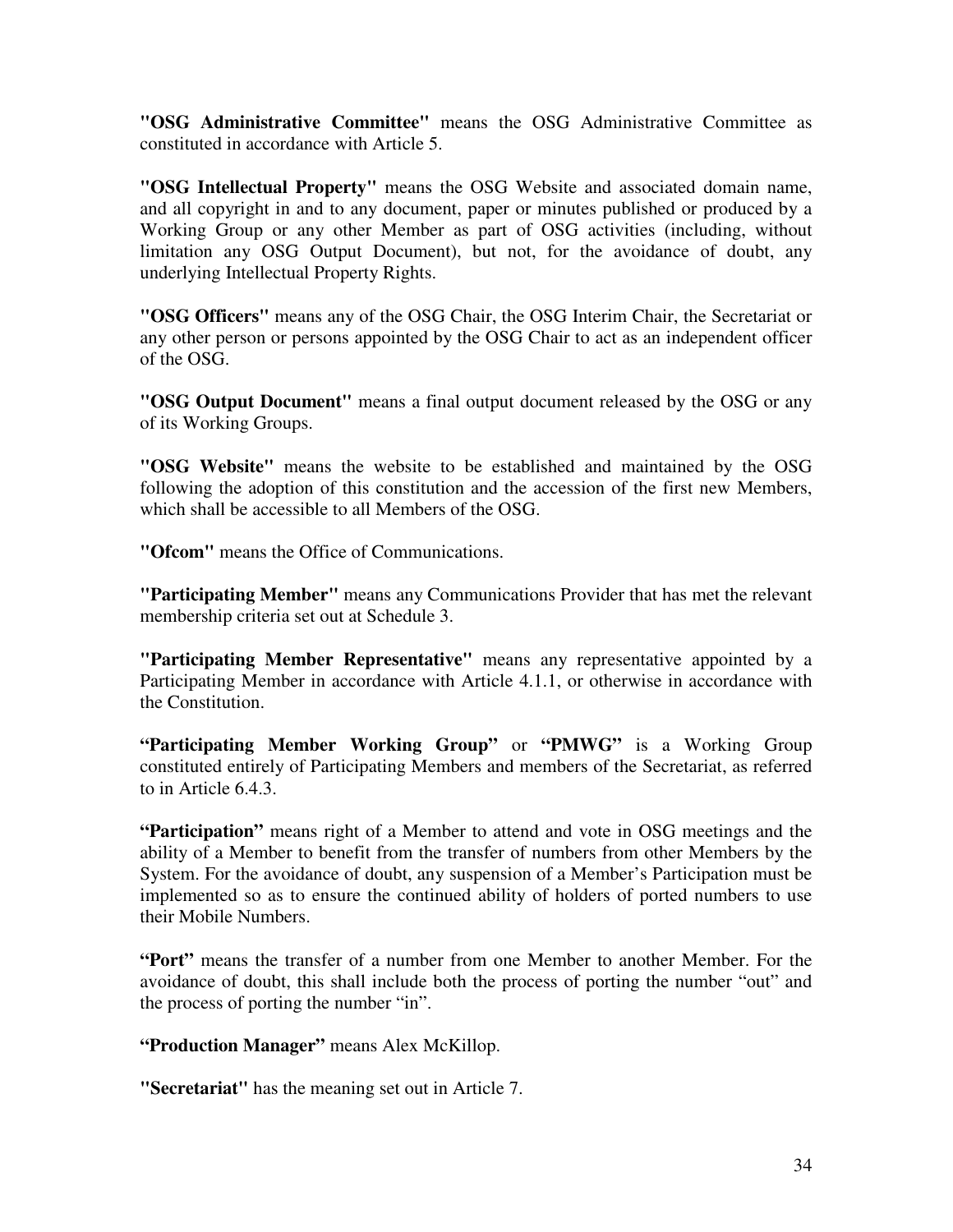**"Significant Expenditure"** has the meaning set out at Article 5.5.5.

**"System"** means the operational infrastructure administered by the OSG and used by Members to achieve MNP, together with any associated Intellectual Property Rights.

**"System Provider**" means the third party contracted by the OSG to provide the System.

**"Service Provider Directory"** has the meaning set out at Article 6.4.1.1.

**"Terms of Reference"** means the objectives and scope of the OSG, as set out in Article 2.

"**Testing**" means the training and technical and procedural requirements to establish that the applicant is able to undertake mobile number portability using the System.

**"Working Group"** has the meaning set out in Article 6.1.1 For the avoidance of doubt, Working Groups shall include the Constitutional Working Groups set out at Article 6.4.

**"Working Group Chair"** has the meaning set out in Article 6.1.2.

**"Working Group Representatives"** has the meaning set out in Article 6.2.1**.**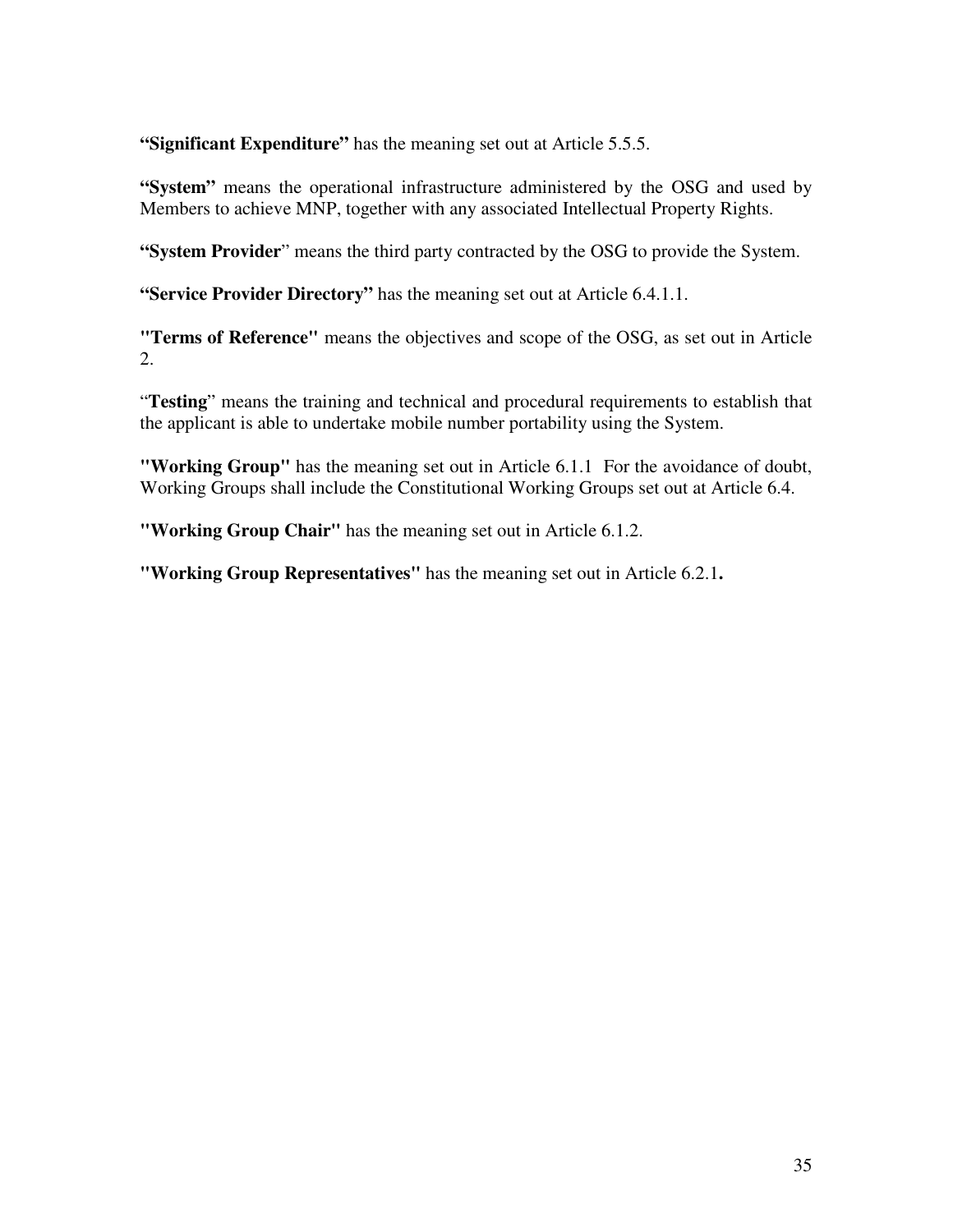# **ARTICLE 2 INTERPRETATION**

2.1 In this Constitution, unless the context otherwise requires:

2.1.1 the singular includes the plural and vice versa;

2.1.2 words which are gender neutral or gender specific include each gender;

2.1.3 other parts of speech and grammatical forms of a word or phrase defined in this Constitution have a corresponding meaning;

2.1.4 an expression importing a person includes a company, partnership, joint venture, association, corporation or other body corporate;

2.1.5 a reference to a thing (including, but not limited to, a chose-in-action or other right) includes a part of that thing;

2.1.6 a reference to this Constitution includes a Schedule to this Constitution;

2.1.7 a reference to a law includes a constitutional provision, treaty, decree, convention, statute, regulation, ordinance, by-law, judgment, rule of common law or equity or a rule of an applicable regulatory authority or stock exchange and is a reference to that as amended, consolidated or replaced;

2.1.8 a reference to a document includes all amendments or supplements to that document, or replacements or novations of it;

2.1.9 a reference to a party to a document includes that party's successors and permitted assigns; and

2.1.10 a reference to an agreement, other than this Constitution, includes an undertaking, deed, agreement or legally enforceable arrangement or understanding, whether or not in writing.

# **ARTICLE 3 HEADINGS**

3.1 Headings are for convenience only and do not affect the interpretation of this Constitution.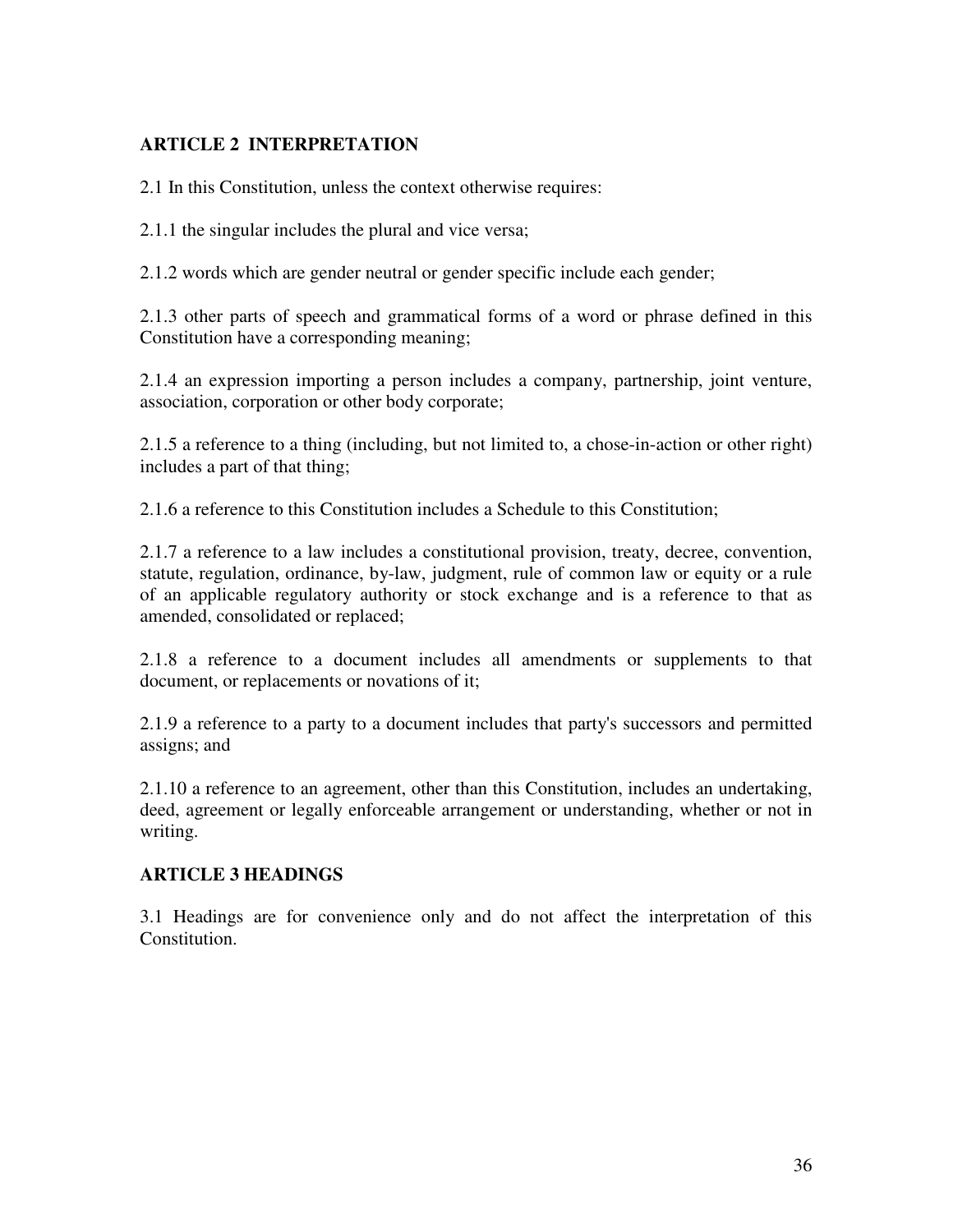### **SCHEDULE 2 MEMBERSHIP FEES**

#### ARTICLE 1 EXECUTIVE MEMBERS

1.1 The Membership Fees payable to be and/or become an Executive Member shall be the System Provider Administrative Charge, the Share of OSG Costs and the Share of OSG Equity.

#### 1.2 **System Provider Administrative Charge**

- 1.2.1 Executive Members shall each pay a share of the total System Provider Administrative Charge. The amount payable by each Executive Member shall be equal to the total System Provider Administrative Charge divided by the total number of Executive Members.
- 1.2.2 Where a Member becomes an Executive Member at a time not coinciding with a payment period for the System Provider Administrative Charge, the new and existing Executive Members shall agree that the new Member shall pay costs for the remainder of the relevant payment period on a pro rata basis, unless otherwise agreed.

#### **1.3 Share of OSG Costs**

1.3.1 Executive Members shall each pay a share of the total OSG Costs. The amount payable by each Executive Member shall be:



1.3.2 Where a Member becomes an Executive Member at a time not coinciding with a payment period for the OSG Costs, the new and existing Executive Members shall agree that the new Member shall pay costs for the remainder of the relevant payment period on a pro rata basis, unless otherwise agreed.

#### **1.4 Share of OSG Equity**

1.4.1 In consideration for an equal share in the OSG Equity, a Participating Member that wishes to become an Executive Member shall make a one off payment of an amount equal to: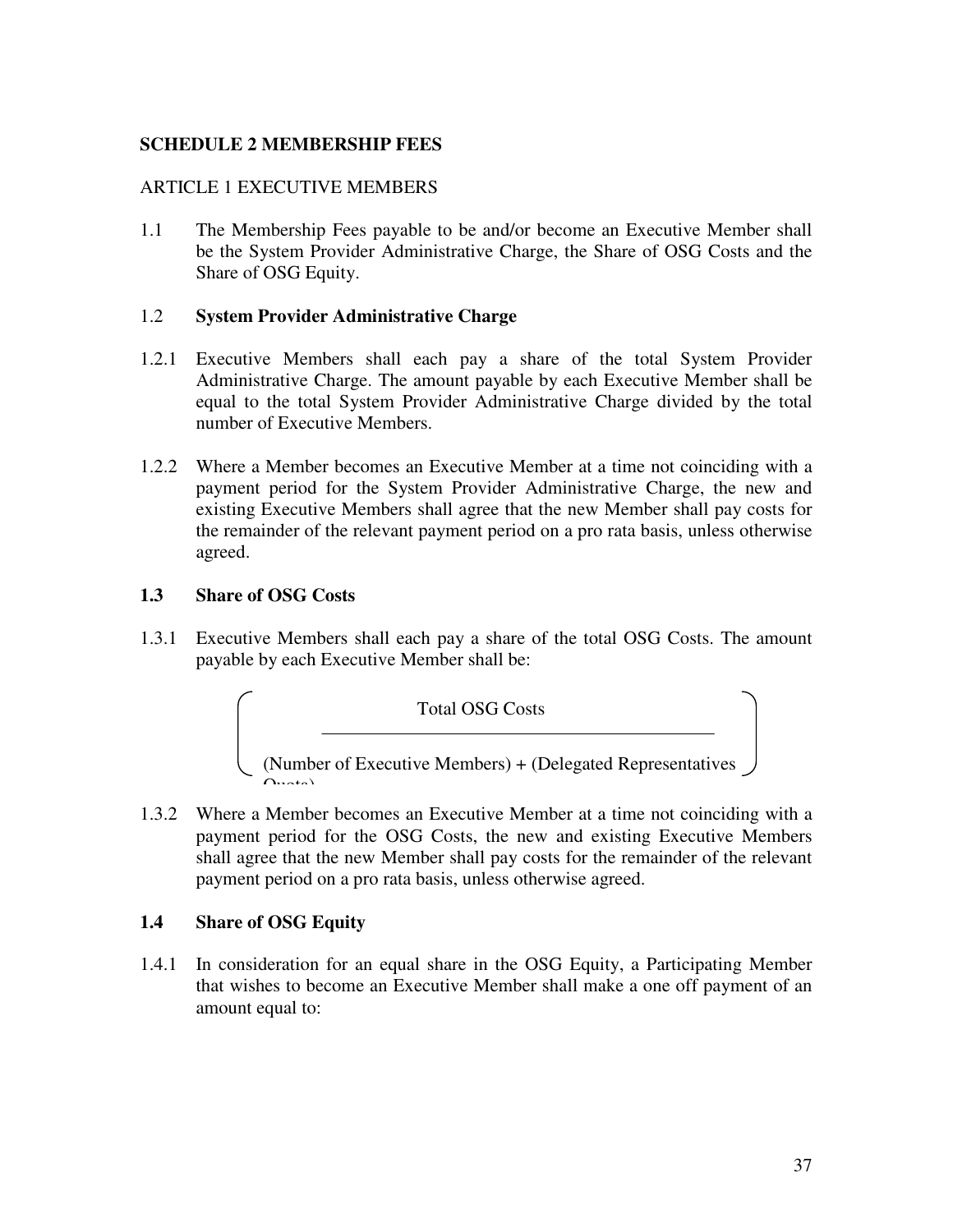

(number of existing Executive Members) +  $1$ 

The sum of that payment shall be divided equally between the existing Executive Members.

1.4.2 The total value of OSG Equity shall be published in advance by the OSG Chair, showing the total value of OSG Equity for the current and forthcoming Financial Year, as amended from time to time to reflect changes to the System.

# ARTICLE 2 PARTICIPATING MEMBERS

2.1 The Membership Fees payable to be and/or become a Participating Member shall be the Pay Per Port Charge, the Share of OSG Costs, and the System Accession Charge.

# **2.2 Pay Per Port Charge**

2.2.1 Participating Members shall each pay the Pay Per Port Charge in respect of each number that is ported to them via the System on their behalf. For the avoidance of doubt, this charge shall include both the process of porting the number "out" from the previous Communications Provider and the process of porting the number "in" to the Participating Member.

# **2.3 Share of OSG Costs**

2.3.1 Participating Members shall each pay a share of the total OSG Costs. The amount payable by each Participating Member shall be:



Number of Participating Members

2.3.2 Where a Communications Provider becomes a Member at a time not coinciding with a payment period for the OSG Costs, the new and existing Participating Members shall agree that the new Member shall pay costs for the remainder of the relevant payment period on a pro rata basis, unless otherwise agreed.

# **2.4 System Accession Charge**

2.4.1 Each new member shall pay the System Accession Charge.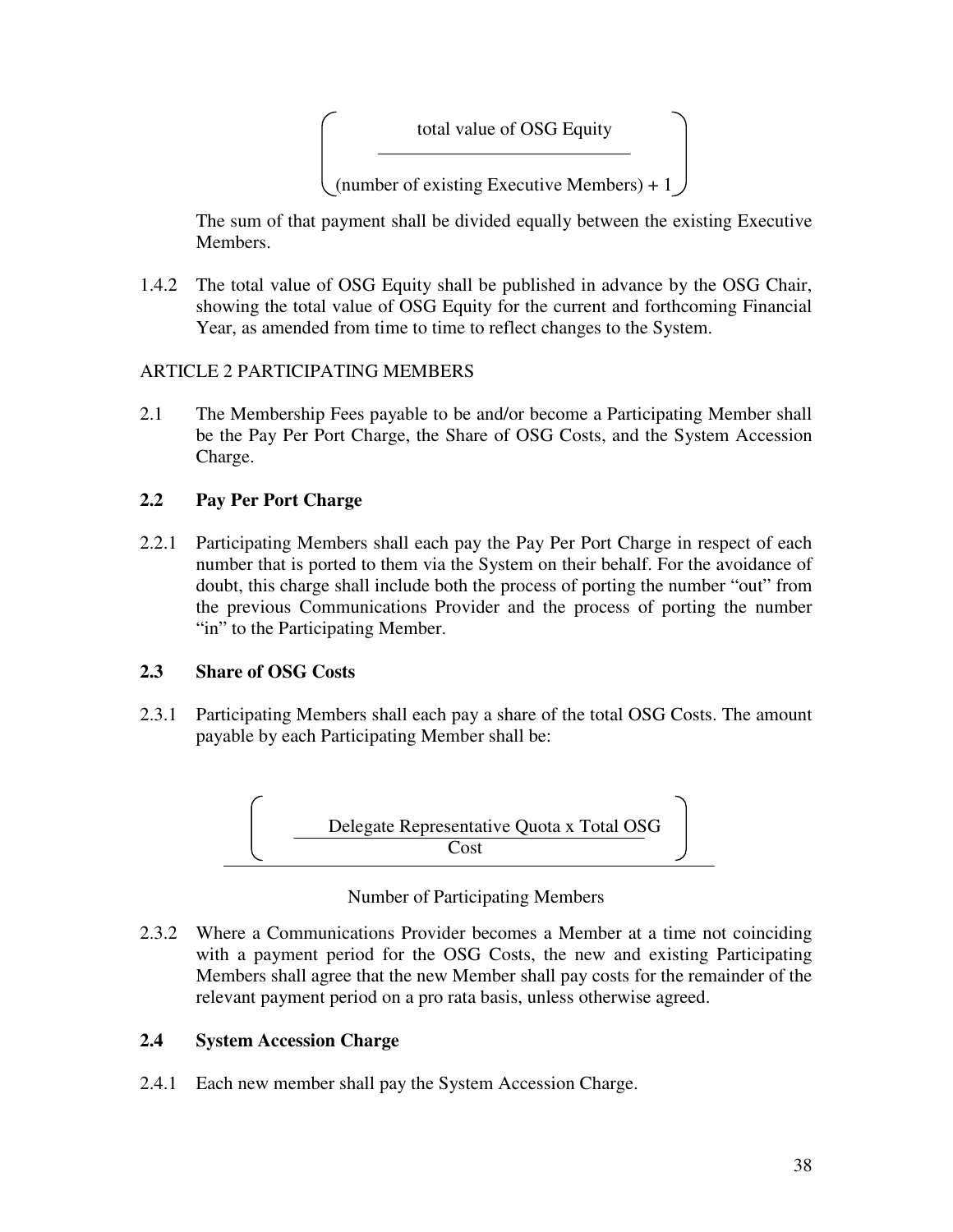#### ARTICLE 3 EXECUTIVE MEMBERS AND PARTICIPATING MEMBERS

- 3.1 Executive Members and Participating Members shall each pay an equal share of All Members' Capital Expenditure.
- 3.2 In consideration for an equal share in the All Members' Capital Expenditure, a new Member shall make a one off payment of an amount equal to:

total value of All Members' Capital Expenditure

(number of existing Members) + 1

The sum of that payment shall be divided equally between the existing Members.

3.3 The total value of All Members' Capital Expenditure shall be published in advance by the OSG Chair, showing the total value of All Members' Capital Expenditure for the current and forthcoming Financial Year, as amended from time to time to reflect changes to the System.

# ARTICLE 4 DEFINITIONS

4.1 In this section the following definitions shall apply:

**"All Members' Capital Expenditure"** means any capital expenditure on the system which allows new Members to join, depreciated 15% annually from the time of their being incurred.

**"OSG Equity"** means the initial cost of the System depreciated 15% annually, together with the costs of any capital expenditure on the System depreciated 15% annually from the time of their being incurred, excluding All Members' Capital Expenditure.

**"Pay Per Port Charge"** means the charge payable to the System Provider in respect of each number ported on behalf of a Participating Member. A proportion (£0.075) of the charge payable to System Provider shall be passed on to Executive Members to cover their historical investment in the System.

**"Share of OSG Costs"** means the total amount of costs of the Secretariat (including but not limited to salaries, fees, and expenses) and any expenses incurred on behalf of Members and the OSG (including but not limited to the costs of contracting a third party to monitor the performance of the System and/or System Provider). For the avoidance of doubt this shall not include the Pay Per Port Charge or the System Provider Administrative Charge.

**"System Accession Charge"** means the cost payable to the System Provider in respect of adding the member to the System. This shall include both the technical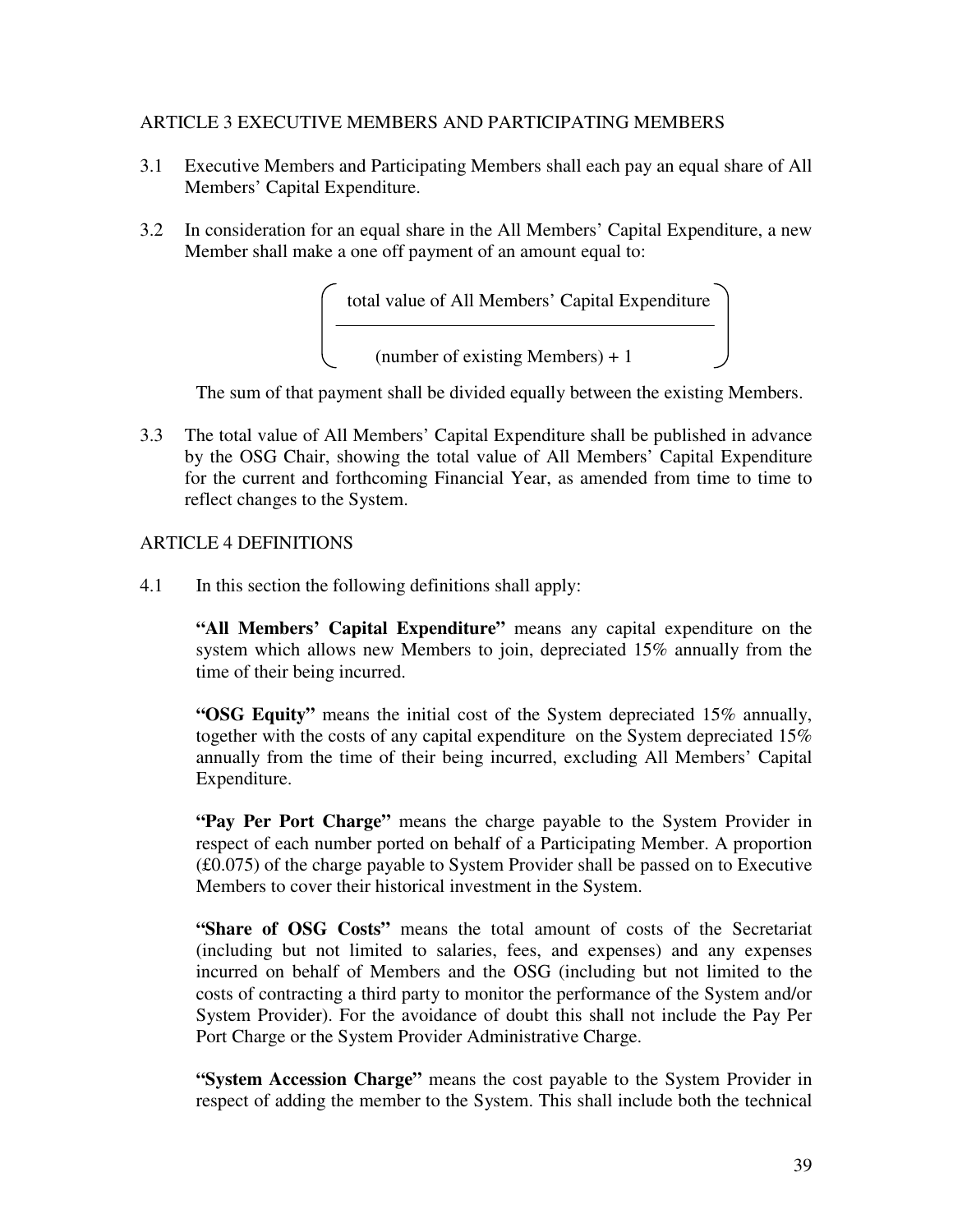processes undertaken by the System Provider and any training provided by the System Provider to the new member. For the avoidance of doubt the System Accession Charge shall not include the costs of CR38.

**"System Provider Administrative Charge"** means the total amount payable to the System Provider by Executive Members in respect of the ongoing provision of the System to Executive Members.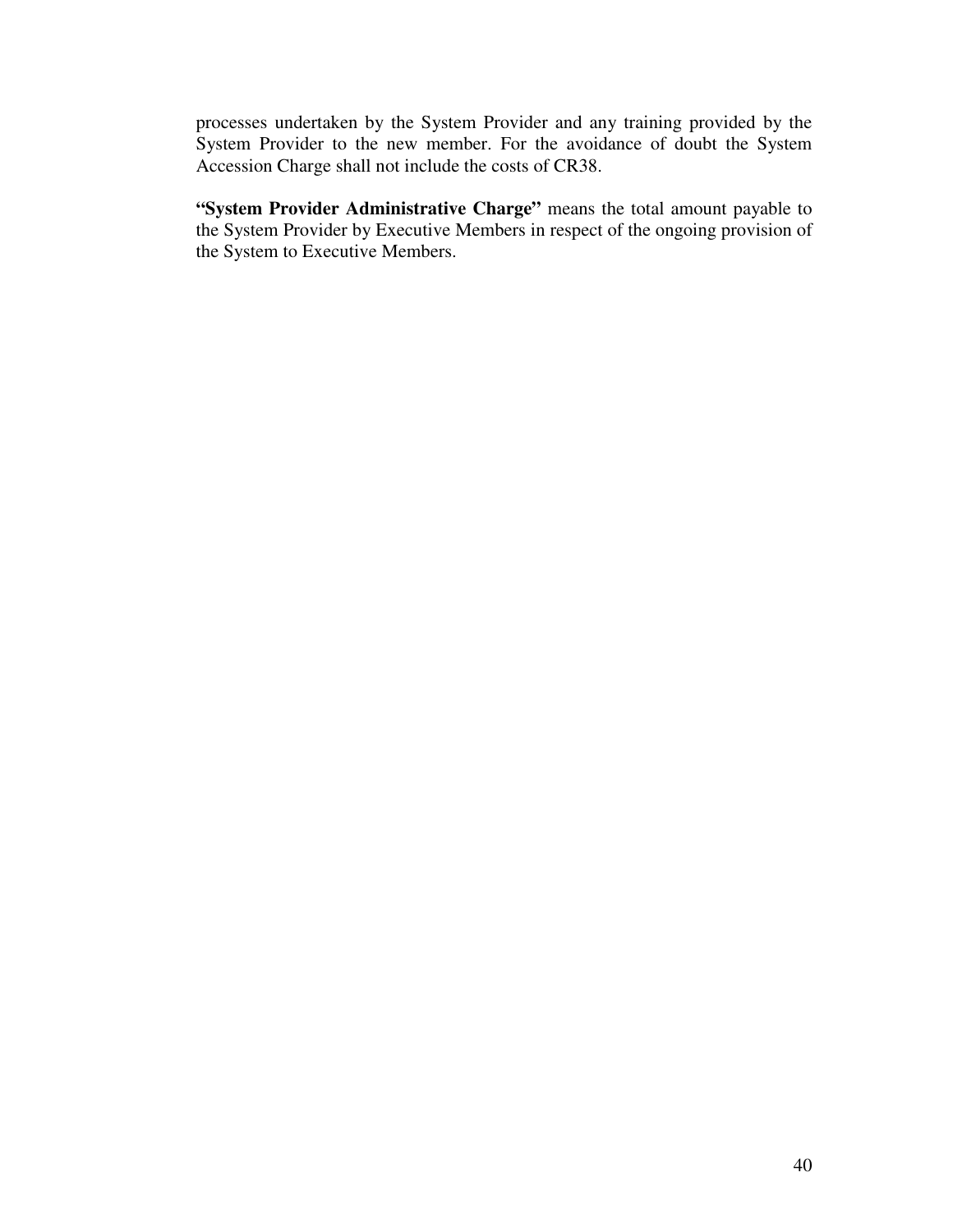# **SCHEDULE 3 - MEMBERSHIP CRITERIA**

### ARTICLE 1 MEMBERSHIP CRITERIA

- 1.1 In order to be eligible to be a Member of the OSG, a Communications Provider must demonstrate that:
- 1.1.1 it holds a range of Telephone Numbers allocated by Ofcom for use for Mobile Communications Services in the UK; and
- 1.1.2 it provides a Mobile Communications Service to customers in the UK; and
- 1.1.3 it has paid the relevant Membership Fees; and
- 1.1.4 it has a regulatory requirement to perform Mobile Number Portability.
- 1.2 In order for a Participating Member to become an Executive Member it must have exceeded the Porting Threshold during a previous quarter.
- 1.3 The determination of whether an applicant has met the Porting Threshold shall be made by the OSG Chair. In making his determination, the OSG Chair shall ensure that no Confidential Information is disclosed.
- 1.4 For the avoidance of doubt, the Membership Criteria set out at 1.1 above are cumulative and must be satisfied at all times.

#### ARTICLE 2 DEFINITIONS

In this section, the following definitions shall apply:

"**Communications Provider**" has the meaning given to it in General Condition 18.

"**Mobile Communications Services**" has the meaning given to it in General Condition 18.

"**Porting Threshold**" means 10 per cent of the average number of Ports performed by the Executive Members during the relevant quarter.

"**Telephone Number**" has the meaning given to it in the General Conditions.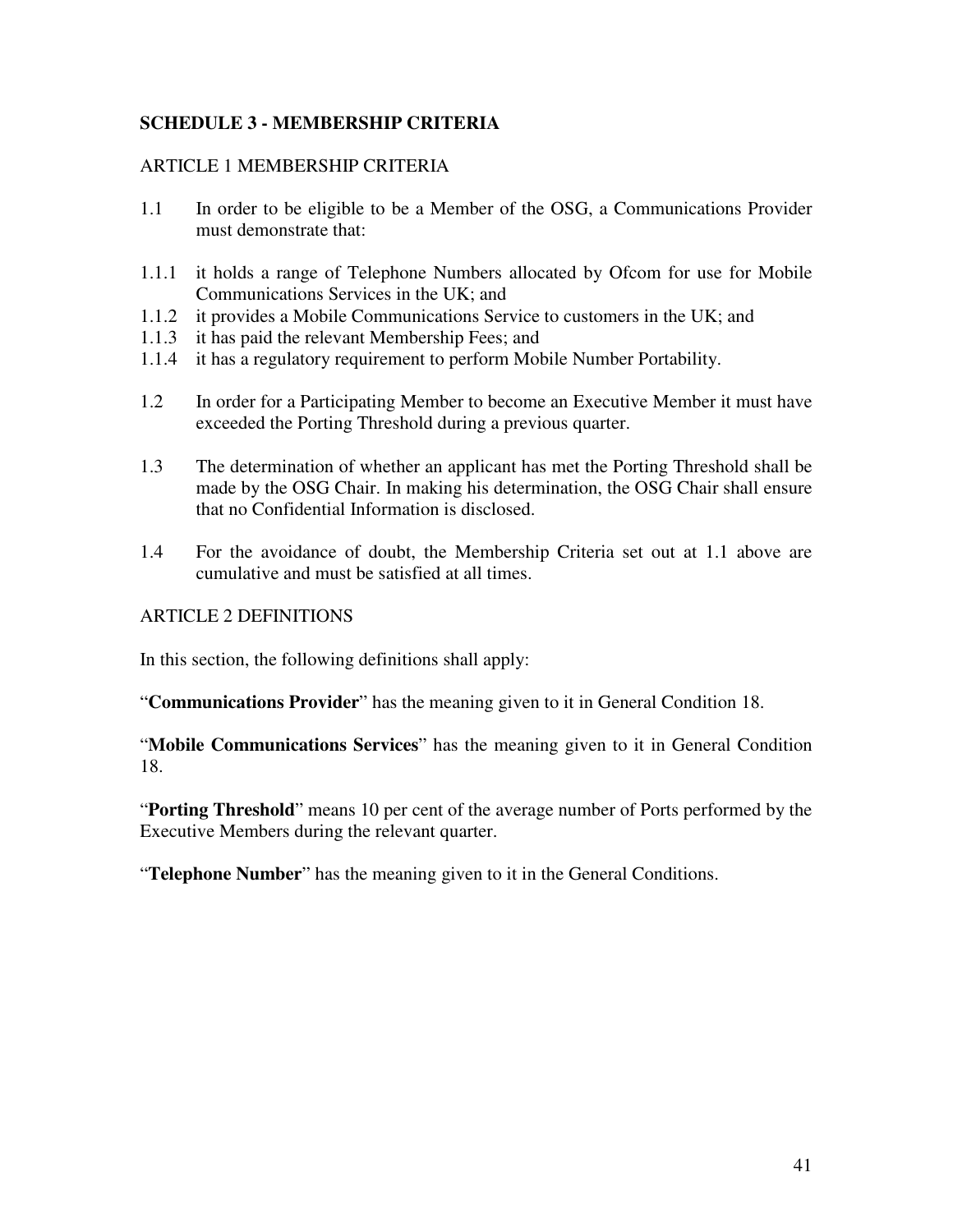# **SCHEDULE 4 – COMPETITION LAW GUIDELINES**

# ARTICLE 1 INTRODUCTION AND POLICY STATEMENT

- 1.1 Through the adoption and issuance of the OSG Constitution, including this Schedule (the "**Competition Guidelines**"), Members affirm their commitment to abide by the spirit and the letter of all applicable competition laws. All Members and their Representatives must follow the policy and guidelines contained herein as part of their ongoing obligations as Members of the OSG. These Competition Guidelines apply both to activities within the OSG Administrative Committee and its various working groups (the "**OSG**") and to any joint activities by one or more Members, under the aegis of OSG, with any other entity, association, or other third party.
- 1.2 It is the individual responsibility of each Member to ensure compliance with these Competition Guidelines and with underlying applicable competition laws. It is also the individual responsibility of each Member to comply with any regulatory obligations relating to MNP to which they are subject, where relevant taking into account any rules and instructions issued by Ofcom in relation to mobile number portability. If in any doubt on an issue relating to compliance, Members should seek their own legal counsel.
- 1.3 Definitions

The following definitions apply within this Schedule:

- "**Competition Guidelines**" means this Schedule of the OSG Constitution.
- "**OSG**" means the OSG Administrative Committee and its various standing and ad hoc working groups.
- "**Specifications**" means the various documents produced by the MNP including specification of the processes and technical matters required to be adopted by Members and/or the System Provider for the practical implementation and operation of MNP.
- "**Meetings**" means all meetings of the OSG, including the OSG Administrative Committee meetings and the meetings of its various standing and ad hoc working groups

# ARTICLE 2 COMPETITION LAWS - SUMMARY

2.1 The activities and decisions the OSG, including the related conduct of Members, are in principle subject to applicable competition laws in the UK, including the laws of the European Community ("**EC**"). These competition laws prohibit three broad categories of conduct: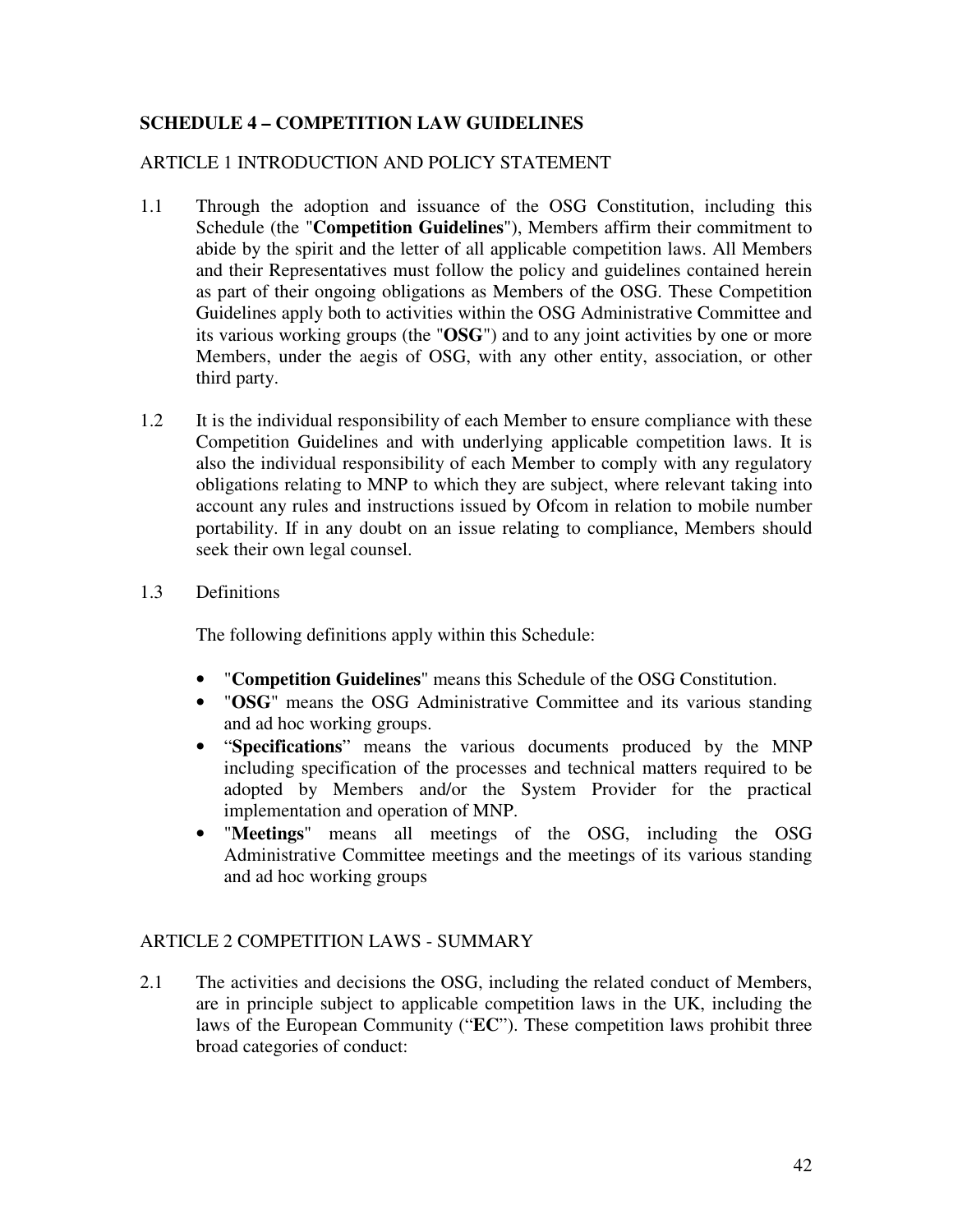- agreements, understandings, conspiracies and/or concerted practices ("**Agreements**") amongst competitors that reduce competition between themselves or shut out competition from third parties;
- agreements between a supplier and customer which threaten to exclude third parties from the market; and
- unilateral behaviour by companies which have a very strong market position which "abuse" that position or seek to monopolise markets.
- 2.2 In relation to the first two categories of conduct, the agreements in question need not be contractual or formal and can include informal, unwritten and even tacit agreements or understandings.

# ARTICLE 3 SPECIFIC ORGANISATIONAL AND PROCEDURAL MATTERS

In order to minimise any risk of OSG activities, including the conduct of the individual Members involved, breaching competition laws, the following guidelines should be followed in the course of OSG related activities:

# **3.1 Membership**

- 3.1.1 Membership should be available on fair, reasonable and non-discriminatory terms to all companies meeting the criteria specified in Schedule 3. No applicant for membership who meets these criteria should be rejected for any anticompetitive purpose or solely for the purpose of denying such applicant the benefits of membership.
- 3.1.2 The reasonable terms referred to in Article 3.3.1 above will include payment of the Membership Fees, as specified in Schedule 2.
- 3.1.3 The Members should endeavour to ensure that non-members that may be affected by any matter covered in the OSG Constitution or an OSG Output Document (as amended or supplemented from time to time), or by any proposed OSG action, have a reasonable opportunity – on request - to make their views and concerns known to the OSG and, where the relevant Members deem appropriate, to attend a meeting of the OSG in order to present and/or discuss such views or concerns (provided that such opportunity need not be afforded to any non-member clearly acting in a vexatious or frivolous manner). In considering any such requests, Members shall act in an objectively justifiable and non-discriminatory manner.

# **3.2 Technical Specifications and Processes**

3.2.1 The OSG Constitution, OSG Output Documents and any terms of the System Provider involve the need for Members to develop, agree and keep under review the Specifications. In this regard, for the reasons explained in Article 4 of these Competition Guidelines: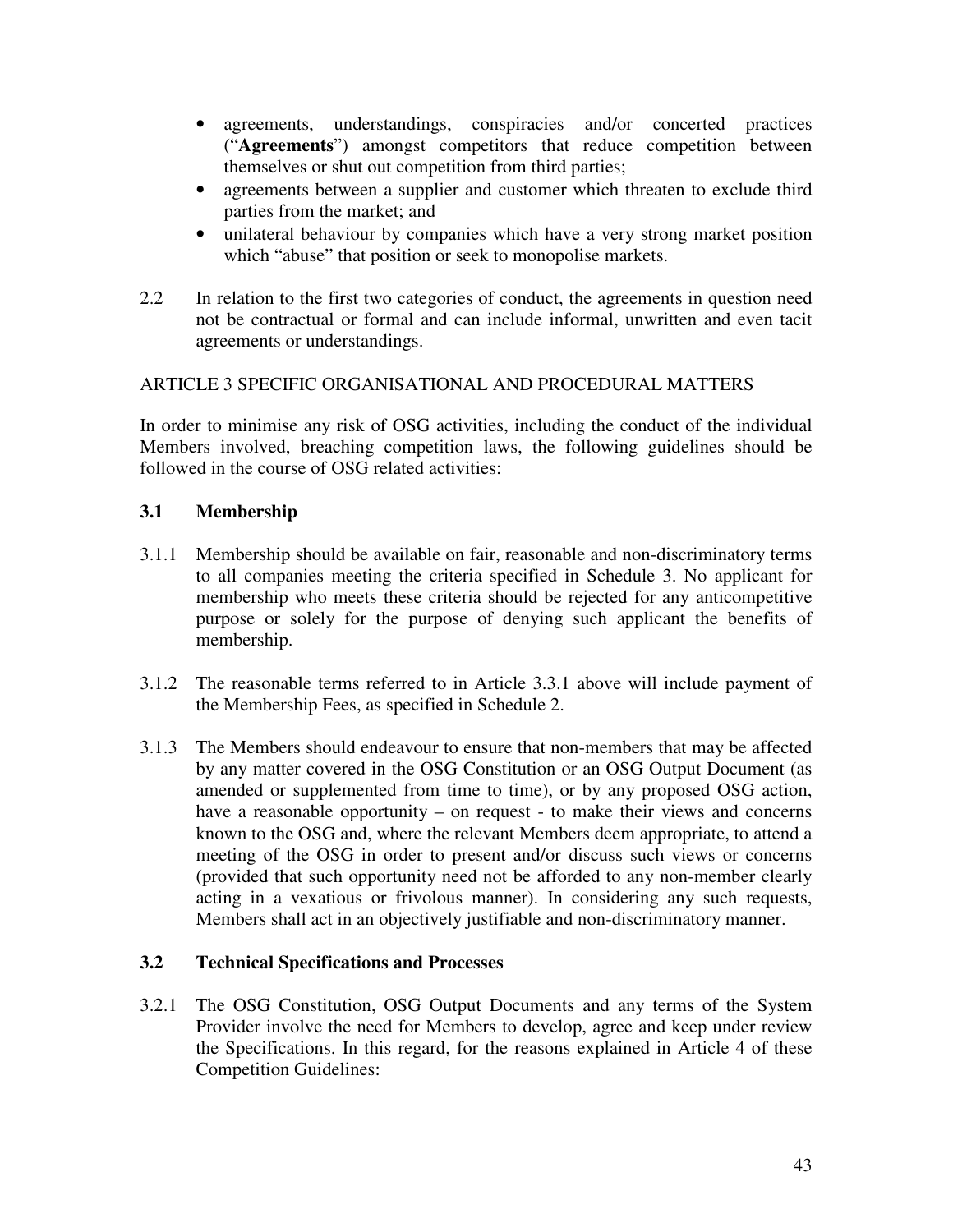- (A) All Specifications should be based and selected on their technological and practical attributes and ability to address the desired levels of interoperability and operational efficiency for mobile number portability. Any selection processes will be based on objective, relevant, qualitative and verifiable criteria to achieve these aims. Equal treatment will be afforded regardless of the origin of the technology.
- (B) The purpose of any Specification must be legitimate, reasonable and consistent with the regulation of mobile number portability in the UK. The OSG should limit its proposals and investigations to technical matters that facilitate mobile number portability (including the necessary interoperability).
- (C) The OSG should not seek to promote standardisation of Members' other sale, license or other commercial terms with third parties.
- (D) Summary, non-confidential details of any Specifications adopted by OSG will be made available on request, as soon as reasonably possible, on fair, reasonable and non-discriminatory terms to non-members showing to the satisfaction of the OSG Chair a genuine interest in becoming a Member of the OSG.

### **3.3 Meetings and discussions**

- 3.3.1 Discussions in all OSG meetings (including the OSG Working Group meetings) should relate solely to the legitimate purposes of the OSG and those working groups, as summarised in the OSG Constitution. Care should be taken to avoid even the appearance of discussing competitively sensitive information, as such discussions may lead to the inference of an illegal agreement or concerted practice regarding prohibited topics. To this end, there should be no discussion, communication or other exchange between Members of the OSG and/or their representatives at OSG and related working group meetings and events regarding any of the following categories of information:
	- (A) Product prices or pricing strategy. This requirement is to be interpreted broadly, to include, for example: current or projected prices; price changes or differentials; mark-ups; discounts; allowances; terms and conditions of sale, including credit terms, warranty provisions, etc.; or other information that might comprise an element of a product's market price, including profits, margins or cost. For the avoidance of doubt, this also applies to discussion of the mobile termination rates of individual Operators;
	- (B) Production levels, production capacity, or product inventories. This requirement is to be interpreted broadly to include network and transmission capacity and what standards and telecommunication products can be supported by a Member
	- (C) Current bids or potential bids for particular products, and procedures for responding to bid invitations;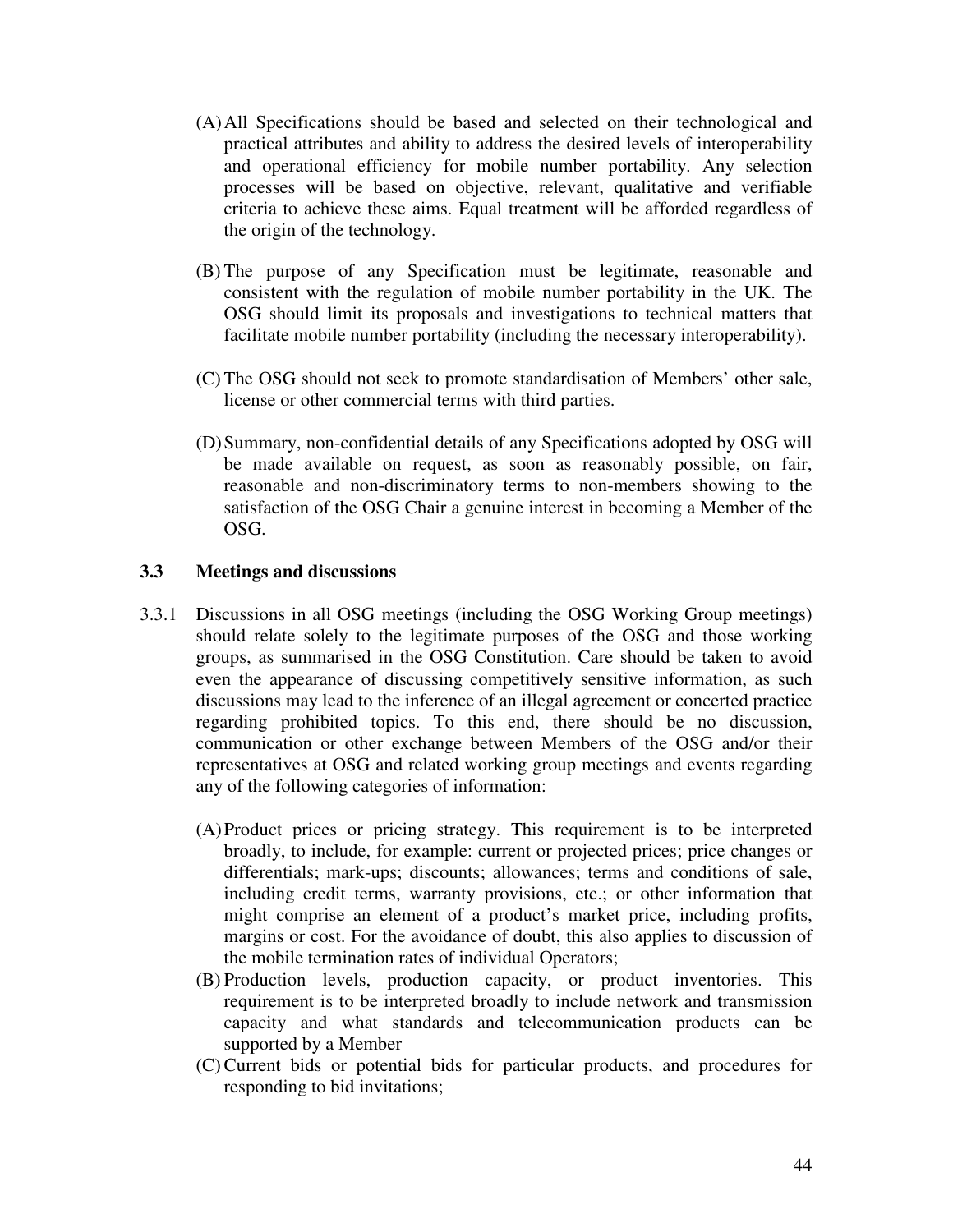- (D) Plans pertaining to the capacity for, and production, distribution, marketing, or introduction dates of, specific products, including proposed marketing territories and potential customers;
- (E) Terms on which any Members will or will not deal with particular competitors, suppliers, distributors, or customers;
- (F) Matters relating to actual or potential individual suppliers or customers that might have the effect of influencing the business conduct of other companies toward such suppliers or customers;
- (G) Current or projected cost of procurement, development, or manufacture of any specific product by one or more Members (save for the contract for the supply of the MNP System and related matters involved in the practical implementation of the Specifications referred to in Article 3.2 above); and
- (H) Non-public information regarding any company's market share for any product or for all products.
- 3.3.2 Members should not discuss or exchange information bearing on a refusal to deal with any third party (or to deal only with certain third parties), or enter into agreements or understandings about refusing to purchase, sell to, or otherwise deal with competitors, customers or suppliers. For example, Members shall not discuss the degree to which Members will or will not do business with third parties that do not participate in the OSG or share the OSG's objectives.
- 3.3.3 From time to time, it may be appropriate for the agenda of OSG and related working group meetings to include issues raised by consultations, recommendations or other action by Ofcom, where relevant to the purposes and activities summarised in the OSG Constitution. For the avoidance of doubt, however, each Member shall retain the right and, where relevant, the obligation to submit its own individual views to Ofcom in relation to any such issues.

#### **3.4 Procedures for meetings**

Special care should be taken to ensure that Meetings are not used as a means of engaging in anticompetitive conduct in violation of the terms of these Competition Guidelines. Accordingly, the following practices should be followed:

- 3.4.1 *Agenda* All meetings should follow a written agenda, which should be circulated in advance by the Chair whenever possible.
- 3.4.2 *Minutes* Minutes should be prepared promptly after the Meeting, should briefly summarise all matters discussed and conclusions, if any, reached. Only minutes approved by the Chair should be distributed (even in preliminary form) and only minutes as approved need be retained. The purpose of this is to avoid the preservation of misstatements, ambiguities, fragmentary reports and similar items that may, years later, create misperceptions of the Meeting.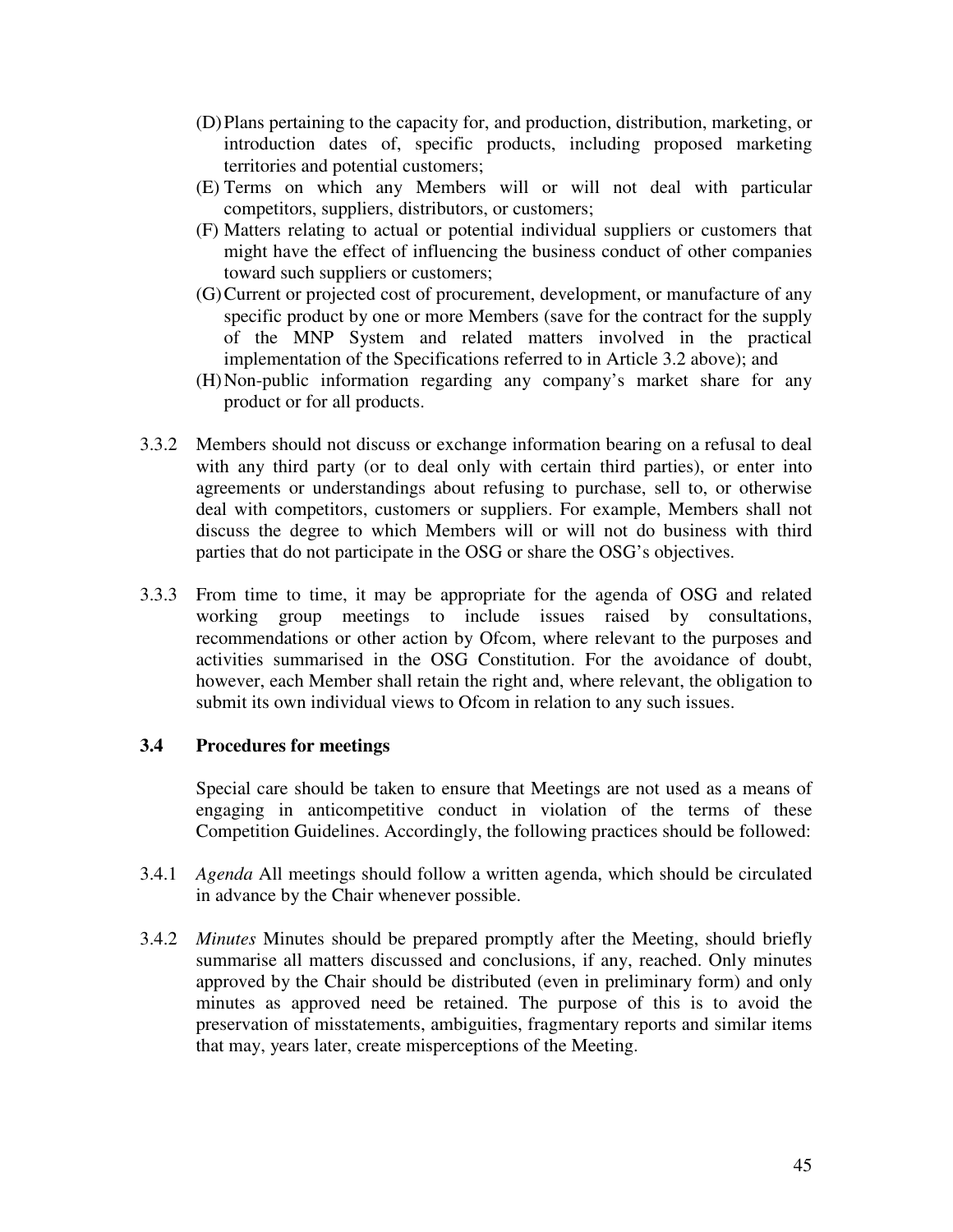- 3.4.3 *Copies of presentation materials* Any Member making a presentation or distributing written materials at a Meeting will make an additional copy of any materials to available the Chair. The Chair will ensure that a copy of each relevant item is retained along with the minutes of the Meeting for OSG records.
- 3.4.4 *Consult Counsel* At appropriate meetings and with the prior agreement of the relevant chair, one or more Members may instruct counsel to provide compliance reminders concerning these Competition Guidelines, current competition developments and, if necessary, specific compliance issues. Unless otherwise agreed by the OSG Administrative Committee, or relevant Working Group, the cost of such counsel will be met by the instructing Member(s).
- 3.4.5 *No Informal Meetings* Informal meetings should not be held and informal discussions should comply with the standards of these Competition Guidelines. Informal meetings are of particular concern to law enforcement agencies, which may take the view that formal association activities merely provide a cover for improper agreements that were reached in a hotel room, restaurant or similar setting.

# **3.5 Availability of Information**

3.5.1 Any information, materials, or reports created for the purpose of OSG and made available by one or more Members for the use of other Members should also be made available (at least in summary, non-confidential form) to non-members on reasonable terms, if non-availability of those materials is likely to impose a significant economic disadvantage or cost to non-members and this significantly limits their ability to compete against Members.

# ARTICLE 4 DEVELOPMENT OF SPECIFICATIONS AND COMMON PROCESSES

- 4.1 The development of Specifications can promote competition and economic efficiency, for example by facilitating interoperability across different technologies, networks and related products. As a result, joint development activity of this type is normally subject to treatment under the competition laws that focuses on whether or not the activity is reasonably necessary to achieve legitimate pro-competitive ends, and, if so, whether the benefits of the Specifications outweigh any "costs" (for example in terms of a reduction or actual or potential competition).
- 4.2 The benefits of formulating Specifications and the corresponding promotion of those Specifications are often considerable, and the vast majority of Specification development activities, when conducted properly, have little competition risk. In the context of the OSG, Oftel and subsequently Ofcom have recognised the need for a practical forum and industry-agreed rules and processes to facilitate the implementation of mobile number portability in the UK (including compliance with General Condition 18 of the Act), ultimately to the benefit of consumers.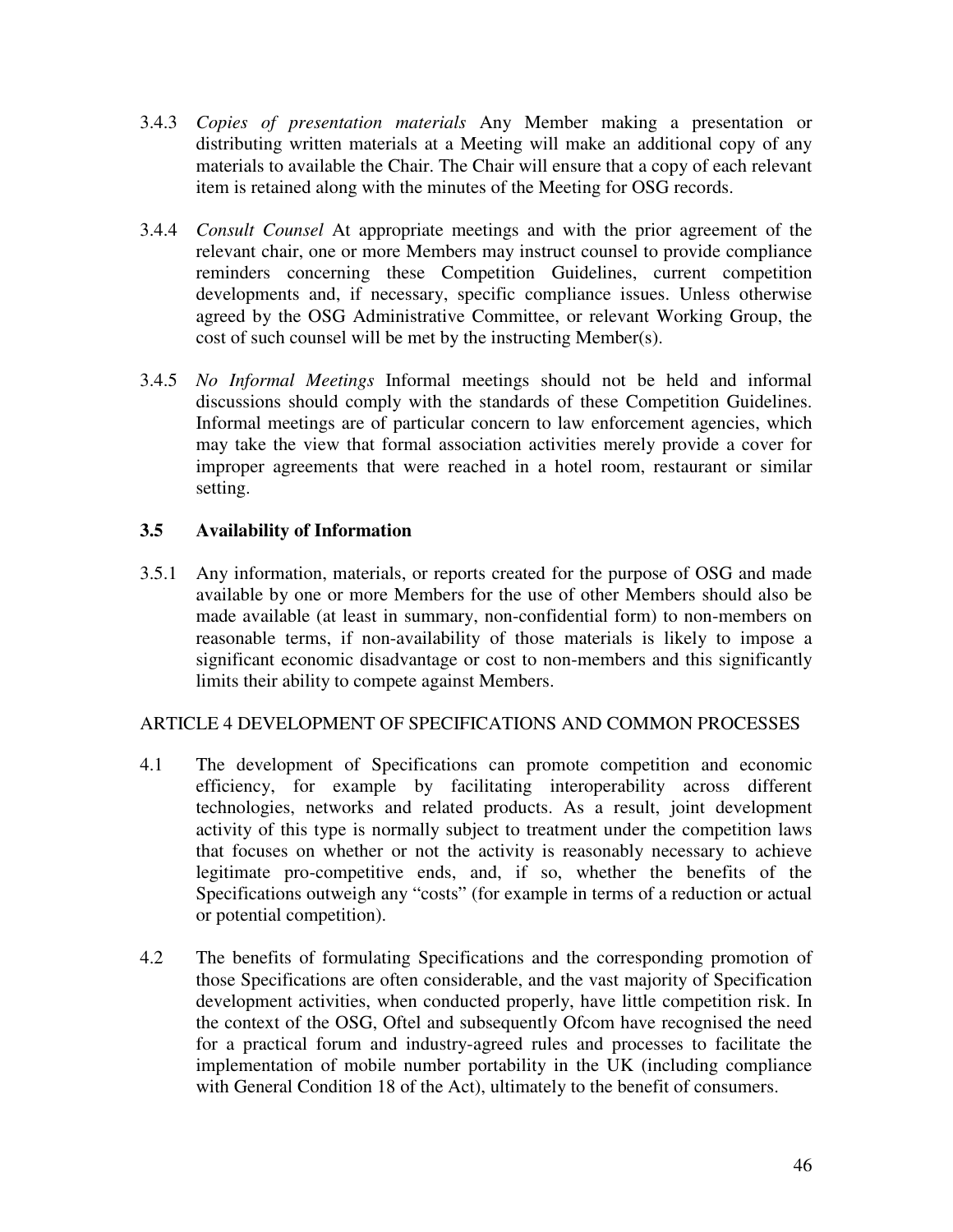- 4.3 Competition problems can arise, however, in the development of a Specification as well as the implementation of that Specification. The following are some illustrative examples:
	- (A) When the members of a body such as the OSG misuse the process to facilitate agreements to restrain trade, such as when product specifications have the effect of stabilising prices and/or restricting competition on nonprice service features;
	- (B) When a Member fails to disclose intellectual property rights in the technology selected and then seeks to assert its rights against those who adopt the Specification;
	- (C) When a body such as OSG adopts a Specification that non-members are not able to meet, and that gives the members of the Specifications development group a competitive advantage in marketing and/or commercialisation;
	- (D) When a body such as OSG adopts a Specification that excludes or treats unfavourably one technology over another, unless there are strong, clear, objective and technically rigorous reasons for doing so in order to achieve legitimate goals; and
	- (E) When the rules and procedures of a body such as OSG are used to exclude unreasonably some competitors or tip the process in favour of one or more competitor's technology.
- 4.4 The OSG shall not engage in any of the foregoing activities and no Member, or employee of a Member, shall take any action that would tend to promote such activities or create the impression that such activities are occurring. This applies equally to the activities of the Operational Review Group and Operational Technical Group (and any other working groups that may be established from time to time).

# ARTICLE 5 CONCLUSION

5.1 These Competition Guidelines are designed as a general statement of the most relevant competition principles. Of course, it is not possible to anticipate each issue that could arise in the course of the OSG's activities; that is why the Members must remain vigilant and continually conscious of potential competition concerns. When and if those concerns arise, prompt consultation with counsel is always appropriate and is the responsibility of each Member.